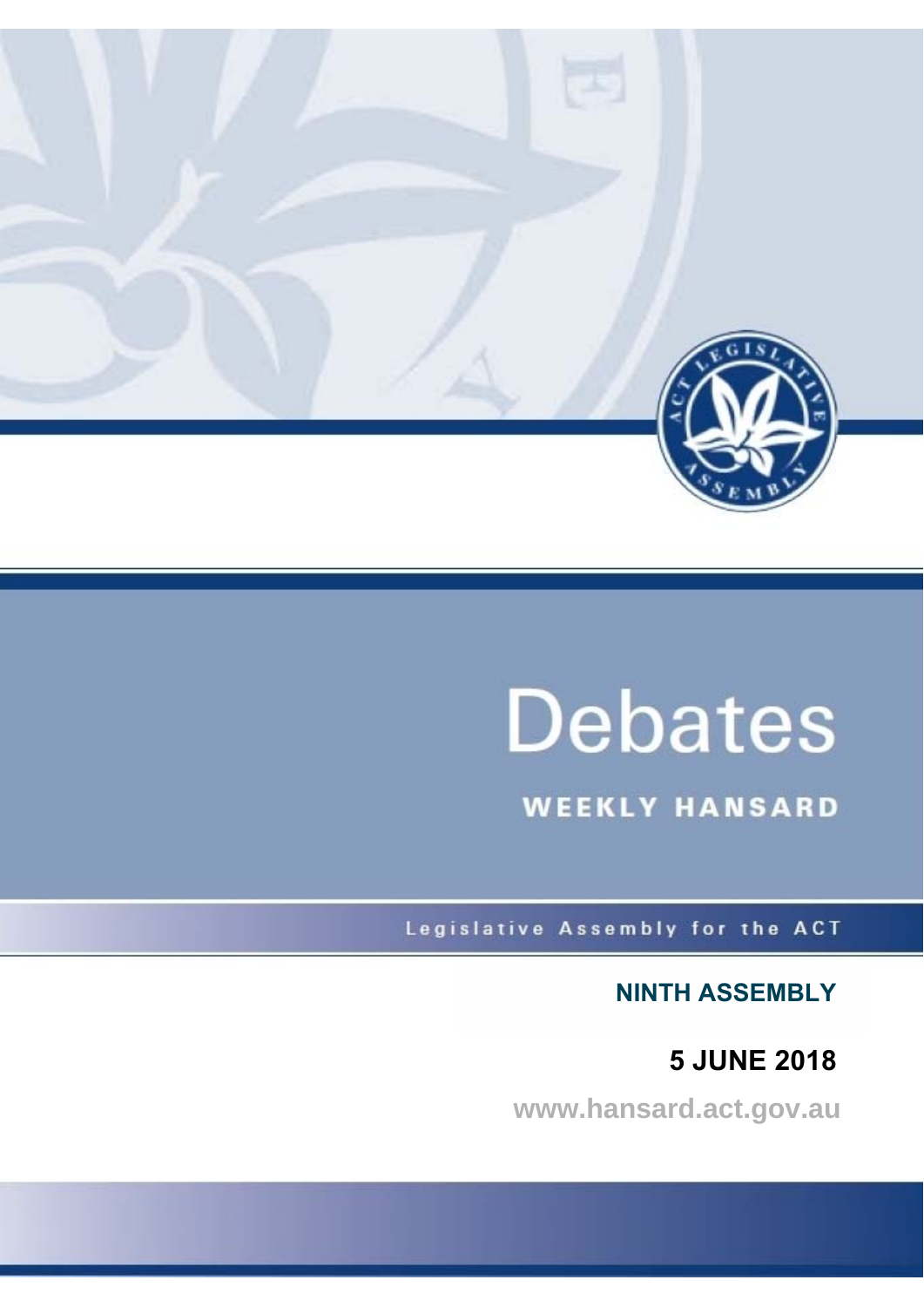# **[Tuesday, 5 June 2018](#page-2-0)**

| Casino and Other Gaming Legislation Amendment Bill 2018 1996 |  |
|--------------------------------------------------------------|--|
| Questions without notice:                                    |  |
|                                                              |  |
|                                                              |  |
|                                                              |  |
| Questions without notice:                                    |  |
|                                                              |  |
|                                                              |  |
|                                                              |  |
|                                                              |  |
|                                                              |  |
|                                                              |  |
|                                                              |  |
|                                                              |  |
|                                                              |  |
|                                                              |  |
| Adjournment:                                                 |  |
|                                                              |  |
|                                                              |  |
|                                                              |  |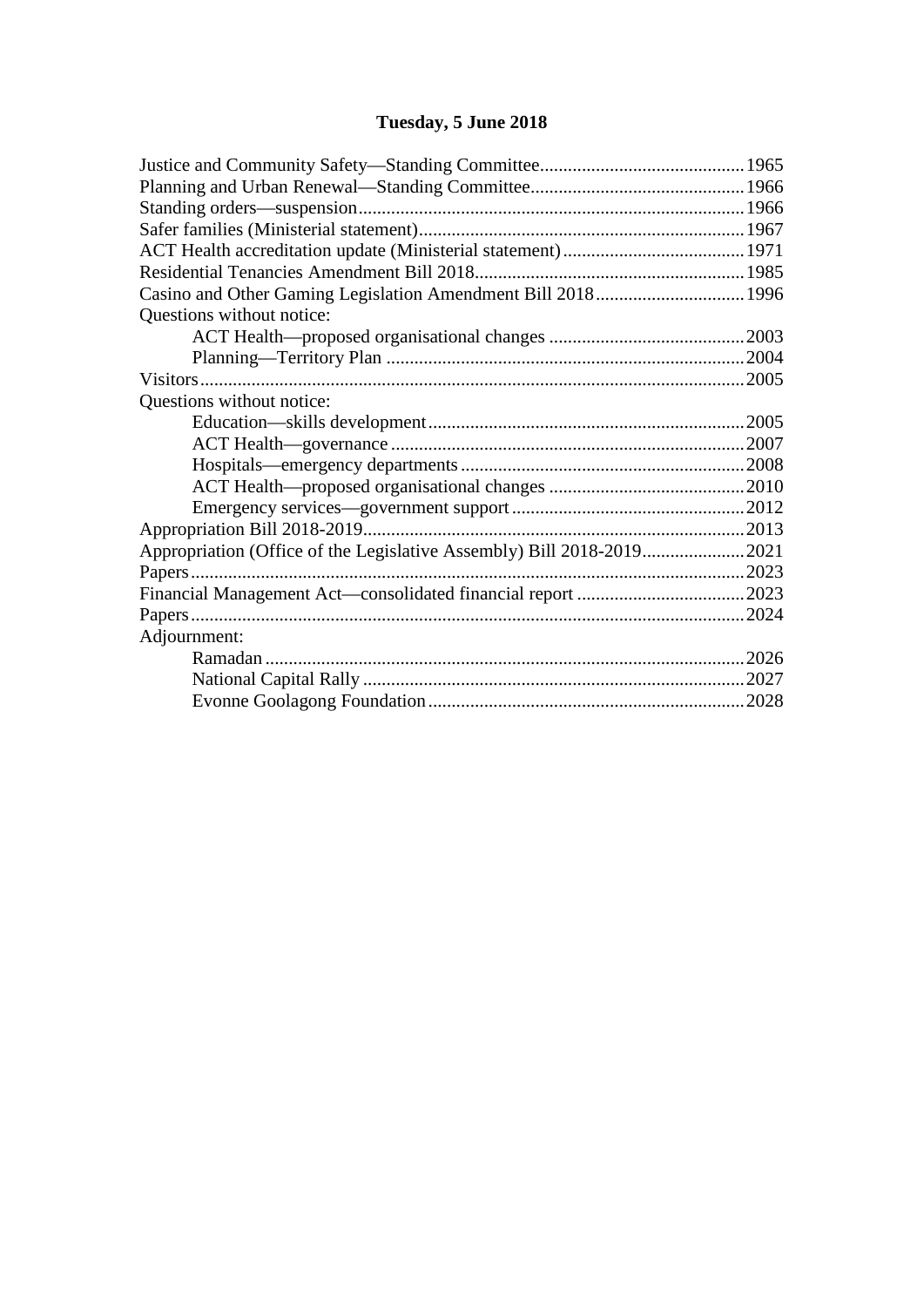# <span id="page-2-0"></span>**Tuesday, 5 June 2018**

**MADAM SPEAKER** (Ms J Burch) took the chair at 10 am, made a formal recognition that the Assembly was meeting on the lands of the traditional custodians, and asked members to stand in silence and pray or reflect on their responsibilities to the people of the Australian Capital Territory.

## <span id="page-2-1"></span>**Justice and Community Safety—Standing Committee Scrutiny report 18**

**MS LEE** (Kurrajong) (10.02): I present the following report:

Justice and Community Safety—Standing Committee (Legislative Scrutiny Role)—Scrutiny Report 18*,* dated 29 May 2018, together with a copy of the extracts of the relevant minutes of proceedings.

I seek leave to make a brief statement.

Leave granted.

**MS LEE**: Scrutiny report 18 contains the committee's comments on seven bills, 20 pieces of subordinate legislation and three government responses. This scrutiny report deals with some recurring issues for the committee and, given the recurrence, I raise a few points for the benefit of all members.

The first issue is about instruments of appointment and the need for such instruments, together with their explanatory statements, to address any formal requirements in relation to the appointment—in particular, whether or not the appointee is a public servant. The reason this is important is because under the Legislation Act they are the only non-public-servant appointments that are disallowable and, as a result, the only non-public servant appointments that are subject to scrutiny by the committee in its legislative scrutiny role.

The second issue relates to strict liability offences. Since its establishment, the committee has maintained that strict liability offences, which are offences that remove the presumption of innocence, protected by subsection 21(2) of the Human Rights Act, need to be justified in the explanatory statement for the relevant instrument. In particular, the committee has required that explanatory statements explain why it is necessary that offences need to be strict liability offences.

In the present scrutiny report, the committee deals with a subordinate law that creates over 100 new strict liability offences but, despite there being a two-page discussion in the explanatory statement of "human rights considerations", this does not address the committee's oft-stated concerns in relation to strict liability offences.

In the same scrutiny report, the committee positively comments on another subordinate law, the explanatory statement for which addresses the committee's concerns in relation to strict liability offences in a way that the committee thought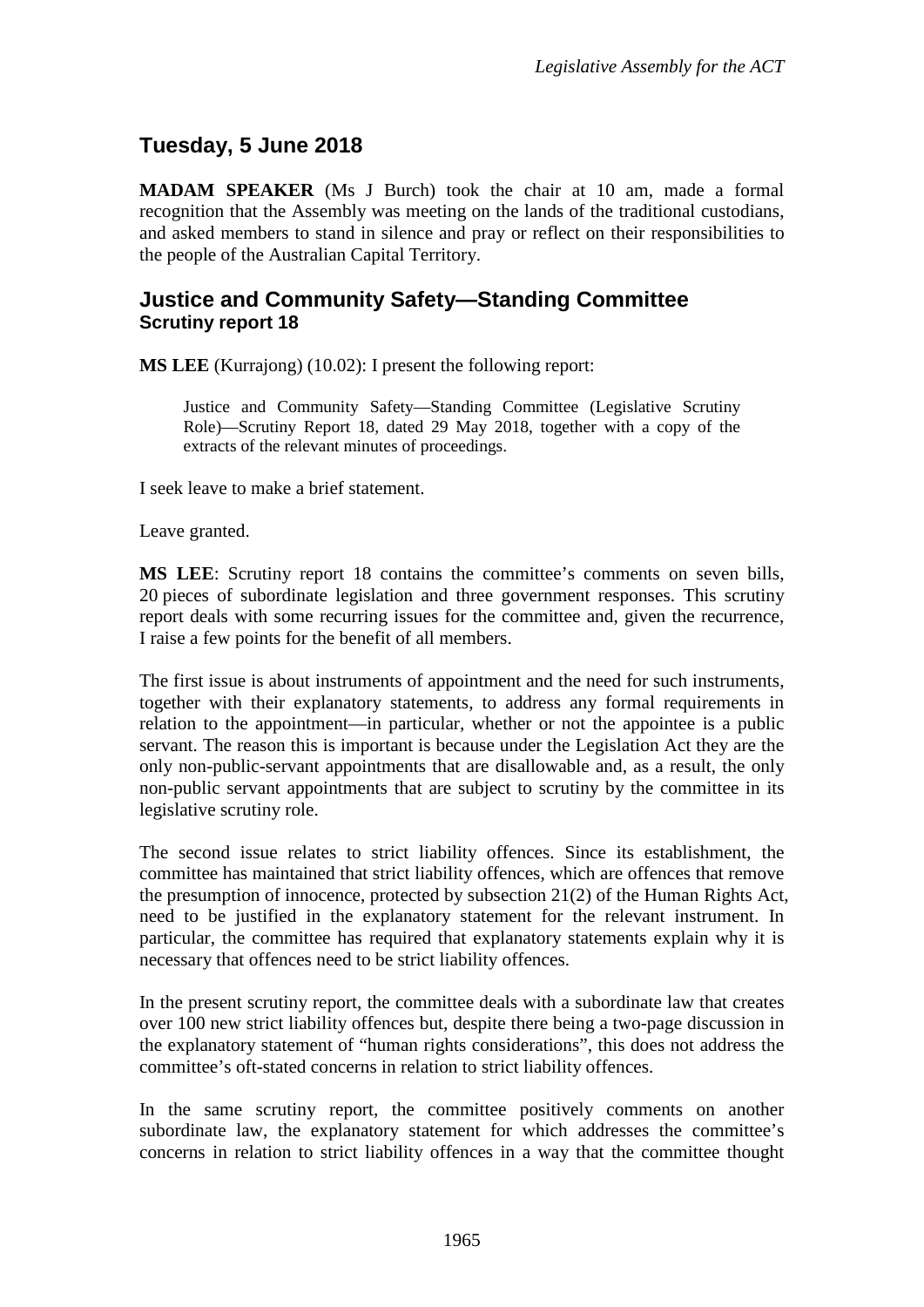should be commended. I commend agencies to the approach demonstrated by that subordinate law.

In making these comments, I state, for the benefit of all members and agencies, that the committee's website includes a document entitled *Subordinate legislation technical and stylistic standards—tips/traps*. It sets out the committee's requirements and expectations in relation to subordinate legislation that create strict liability offences, as well as the committee's requirements and expectations in relation to other recurring issues for the committee. I encourage all members and agencies to revisit this document to reduce the committee's seeking further comment, thereby reducing more work for the agencies.

Once again, I thank the legal advisers to the committee, Daniel Stewart and Stephen Argument, and the secretariat, for their assistance in preparing this scrutiny report, which dealt with a number of pieces of legislation. I commend the report to the Assembly.

## <span id="page-3-0"></span>**Planning and Urban Renewal—Standing Committee Statement by chair**

**MS LE COUTEUR** (Murrumbidgee) (10.04): Pursuant to standing order 246A, I wish to make a statement on behalf of the Standing Committee on Planning and Urban Renewal. At a private meeting on 14 March 2018, the committee resolved to undertake an inquiry into development application processes in the ACT. The committee has noted the high level of public interest in the inquiry but has also received extensive feedback from the community requesting additional time to respond and provide a submission to the inquiry. Consequently, the committee has resolved to extend the closing date for submissions to the inquiry until Friday, 3 August 2018.

The committee wishes to thank those who have already contributed to the inquiry and encourages all Canberrans to share their views with the committee and make a submission to its inquiry into engagement with development application processes in the ACT. The committee intends to report by the last sitting day in November 2018.

# <span id="page-3-1"></span>**Standing orders—suspension**

Motion (by **Mr Gentleman**) agreed to, with the concurrence of an absolute majority:

That so much of the standing orders be suspended as would prevent:

- (1) any business before the Assembly at 3 pm this day being interrupted to allow the Treasurer to be called on forthwith to present the Appropriation Bill 2018-2019 and the Appropriation (Office of the Legislative Assembly) Bill 2018-2019;
- (2) (a) questions without notice concluding at the time of interruption; or
	- (b) debate on any motion before the Assembly at the time of interruption being adjourned until the adjournment questions in relation to the Appropriation Bill 2018-2019 and the Appropriation (Office of the Legislative Assembly) Bill 2018-2019 are determined;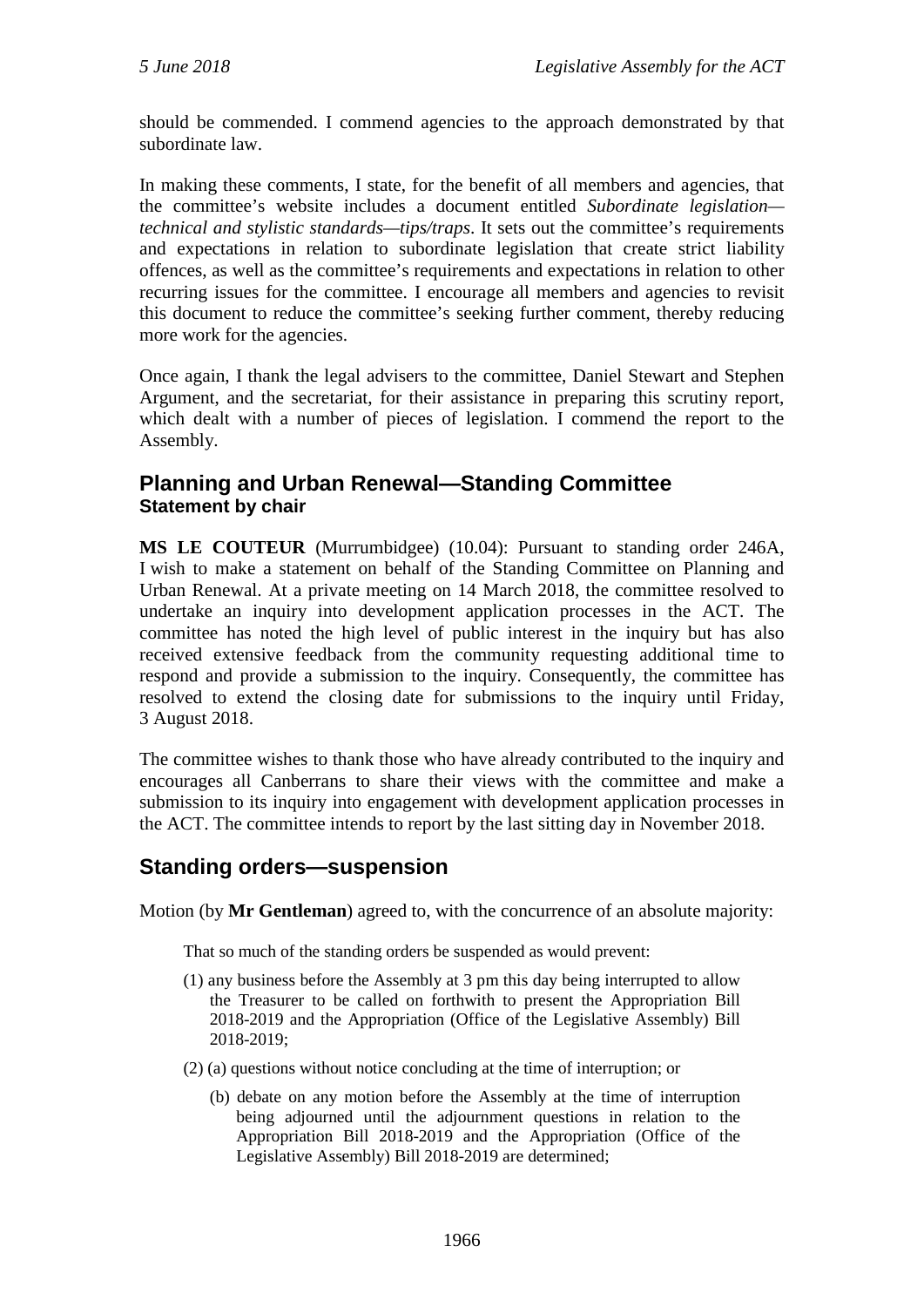- (3) at 3 pm on Thursday, 7 June 2018, the order of the day for resumption of debate on the question that the Appropriation Bill 2018-2019 be agreed to in principle, being called on notwithstanding any business before the Assembly and that the time limits on the speeches of the Leader of the Opposition and the Leader of the ACT Greens be equivalent to the time taken by the Treasurer in moving the motion "That this Bill be agreed to in principle"; and
- (4) (a) questions without notice concluding at the time of interruption; or
	- (b) debate on any motion before the Assembly at that time being adjourned until a later hour that day; and
	- (c) notwithstanding the provisions of standing order 74, presentation of papers may be made prior to the suspension for lunch.

#### <span id="page-4-1"></span><span id="page-4-0"></span>**Safer families Ministerial statement**

**MS BERRY** (Ginninderra—Deputy Chief Minister, Minister for Education and Early Childhood Development, Minister for Housing and Suburban Development, Minister for the Prevention of Domestic and Family Violence, Minister for Women and Minister for Sport and Recreation) (10.07): Today I am delivering the second annual safer families statement. This statement will highlight some of the significant achievements of the ACT government and the community over the last 12 months, and will provide a reminder of why we must continue on this path of greatly needed reform.

Domestic and family violence is a pervasive social problem impacting individuals, families and indeed the entire community. Data from the Australian Bureau of Statistics confirms that one in six women and one in 16 men have been subjected, since the age of 15, to physical or sexual violence by a current or previous cohabiting partner. The experience of violence is not a one-off incident for most women, with 54 per cent of women who have experienced current partner violence having experienced more than one violent incident.

Nationally, in 2014-15, on average, eight women were hospitalised each day after being assaulted by their spouse or partner compared with less than two men a day. In this same period Aboriginal and Torres Strait Islander women were 32 times as likely to be hospitalised due to family violence as a non-Aboriginal and Torres Strait Islander woman.

Domestic and family violence is not limited to physical violence. The Australian Bureau of Statistics reports that since the age of 15 one in four women and one in six men have experienced emotional abuse by a current or previous partner. We understand that controlling and coercive behaviours can have devastating consequences for individuals and that the impacts can be long lasting. The ending of a violent relationship does not automatically mean the effects of trauma cease. In 2011 intimate partner violence contributed more burden of disease, including illness, disability and premature death, than any other risk factor for women aged 25 to 44.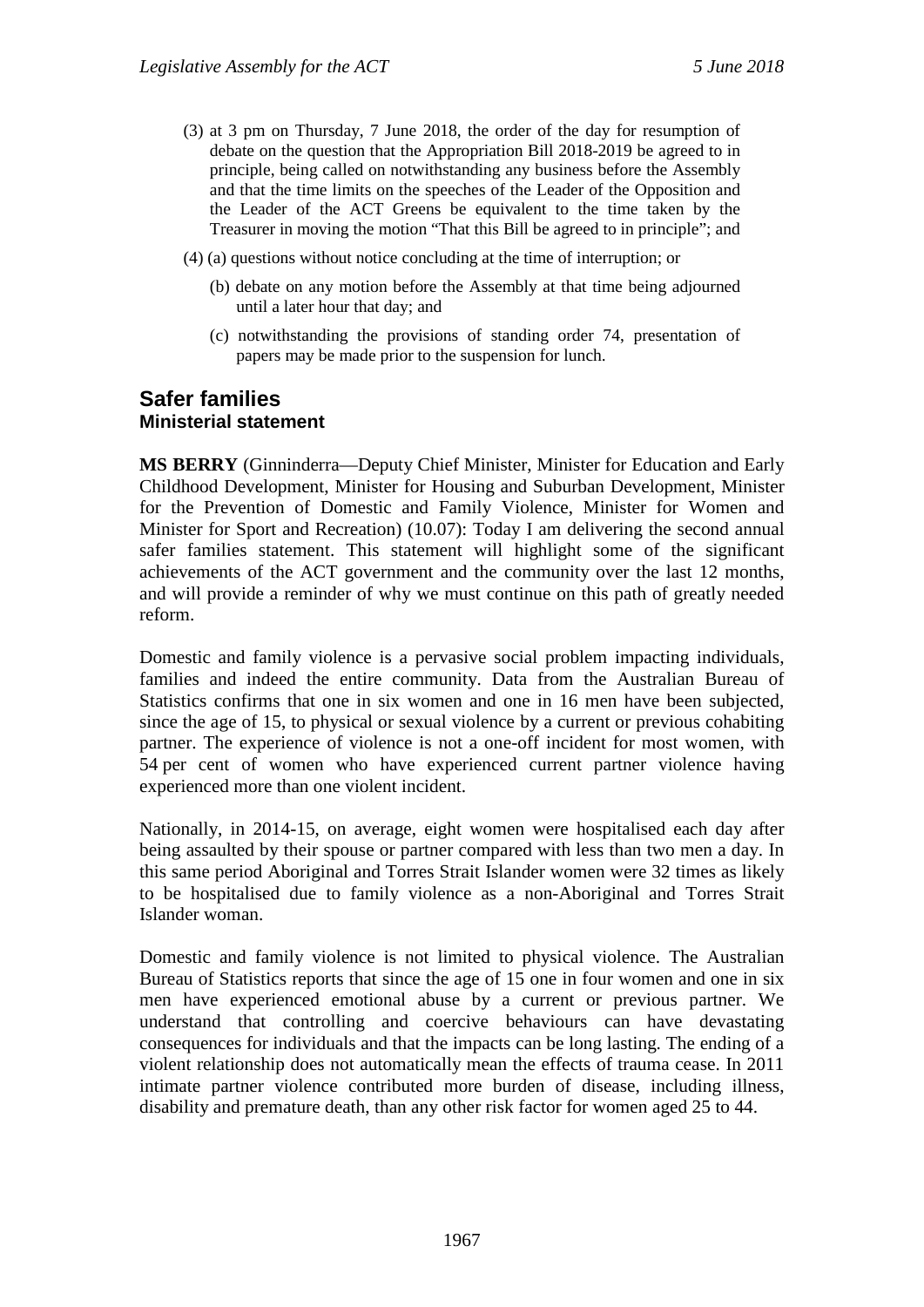In 2015-16 the financial cost of violence against women and their children in Australia was estimated at \$22 billion. There is no measure of the emotional cost. The ACT government's Coordinator-General for Family Safety has been a driver for an interconnected, whole-of-government and community approach to implementing the government's commitments to address domestic and family violence. Crucial to this approach has been putting victims and survivors at the centre of the policy and service design.

Utilising a co-design approach the coordinator-general and her team made significant progress during 2017-18 towards the establishment of the family safety hub. The co-design commenced with gathering insights from 20 people affected by domestic and family violence and 50 front-line workers. The insights were published in the insights report honouring the contributions of service providers and families experiencing violence who had contributed. The insights told us that a lot of people and communities who experience violence do not recognise it as violence. In particular, power and control is not recognised as violence by victims, perpetrators or the system.

We learnt that people are offered generic pathways that do not meet their needs or aspirations. For example, some people are afraid to access services and they want a non-legal response that does not involve police or child protection. The insights told us that having a gendered system excludes some people and communities; it does not allow for those who are gender fluid or identify differently.

Communities are seeking culturally competent and trauma informed services that work with the whole community. The insights also told us that there is not enough focus on the children and the impact of the significant trauma they experience. The insights gave us valuable information about how and where people seek help or support. We learnt that trust is critical for seeking help in relation to domestic and family violence. People will disclose their experience of violence with individuals where they have an existing and trusting relationship.

A recent report released by the Australian Institute of Health and Welfare confirmed what we learnt through the co-design for the family safety hub about help seeking. The AIHW reported that five in 10 women and seven in 10 men who experienced violence from a current partner did not seek advice or support after an incident. Of those who did seek support, women were most likely to seek that support from a family member or friend followed by a health professional.

The insights gathered through the co-design for the family safety hub have prompted the government to think differently about the role for a hub in the ACT. It is evident that we do not need a new service with a shiny front door in order to improve access. What we need is a broad range of systemic reforms requiring a new way of working. The co-design highlighted that collaboration is needed to design and test solutions to systemic problems. The insights also provide an evidence base for future reforms.

The family safety hub will bring together community and government and private sector experts and people with a lived experience of violence to develop new solutions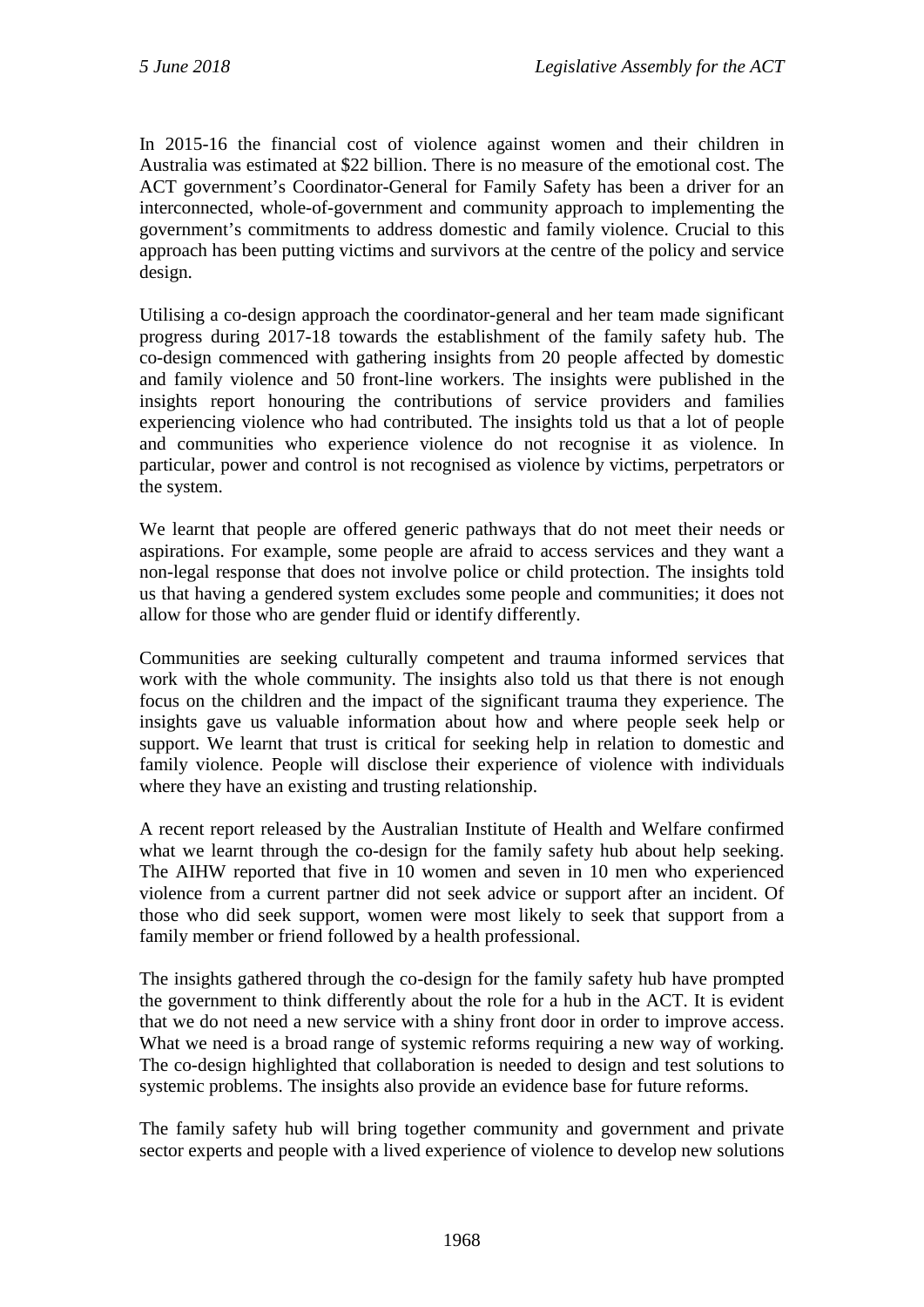to challenges in the system. A try and test and learn approach will be used to test new ideas, acknowledging that good ideas do not always work as well as expected in practice and that adjustments may be required to achieve the best outcomes.

Under the leadership of the ACT Coordinator-General for Family Safety work has commenced to bring about the changes we seek in the system. The focus for the first challenge is women and families during pregnancy and early parenting. This recognises that pregnancy and early parenting are periods of increased risk for exposure to domestic and family violence.

Implementation will focus on building a shared understanding across the service system so people get the right responses wherever they seek help; building capability to integrate services for clients; and alternative pathways to safety that meet diverse needs. Implementation of the family safety hub will include a robust evaluation of both the process and outcomes. It is anticipated the first phase will provide valuable learnings for the next and subsequent phases of the family safety hub.

Implementation of the family safety hub will be supported by the delivery of training to front-line workers across the health, education, community services and justice sectors. A front-line worker training strategy will be implemented to build enduring core capability to expand on rather than displace existing training.

To commence in 2018-19 the front-line worker training will equip workers to sensitively inquire about domestic and family violence and provide the skills needed to deliver basic support to reduce the impact of domestic and family violence across the community. Training of front-line workers such as midwives and librarians recognises the valuable role that ACT government employees can play as a first responder for people who may not otherwise seek support.

During the past 12 months we have learnt more about the impacts of domestic and family violence upon children as a result of research published by the Australian Institute of Health and Welfare and work undertaken by the Domestic Violence Prevention Council.

The AIHW reported that 68 per cent of women surveyed who had children in their care when they experienced violence from their previous partner said their children had seen or heard the violence. It also reports that one in six girls and one in nine boys experienced physical and/or sexual abuse before the age of 15. Children exposed to domestic, family and sexual violence can experience long-term effects on their development and have increased risks of mental health issues and behavioural and learning issues.

The Domestic Violence Prevention Council held an extraordinary meeting in April this year to further explore the impacts of domestic and family violence on children and young people. This meeting was attended by members of this Assembly, senior executives from ACT government directorates and the community sector. The government will work with the Domestic Violence Prevention Council to respond to the recommendations from the Domestic Violence Prevention Council extraordinary meeting. It is expected the recommendations will seek improvements to service and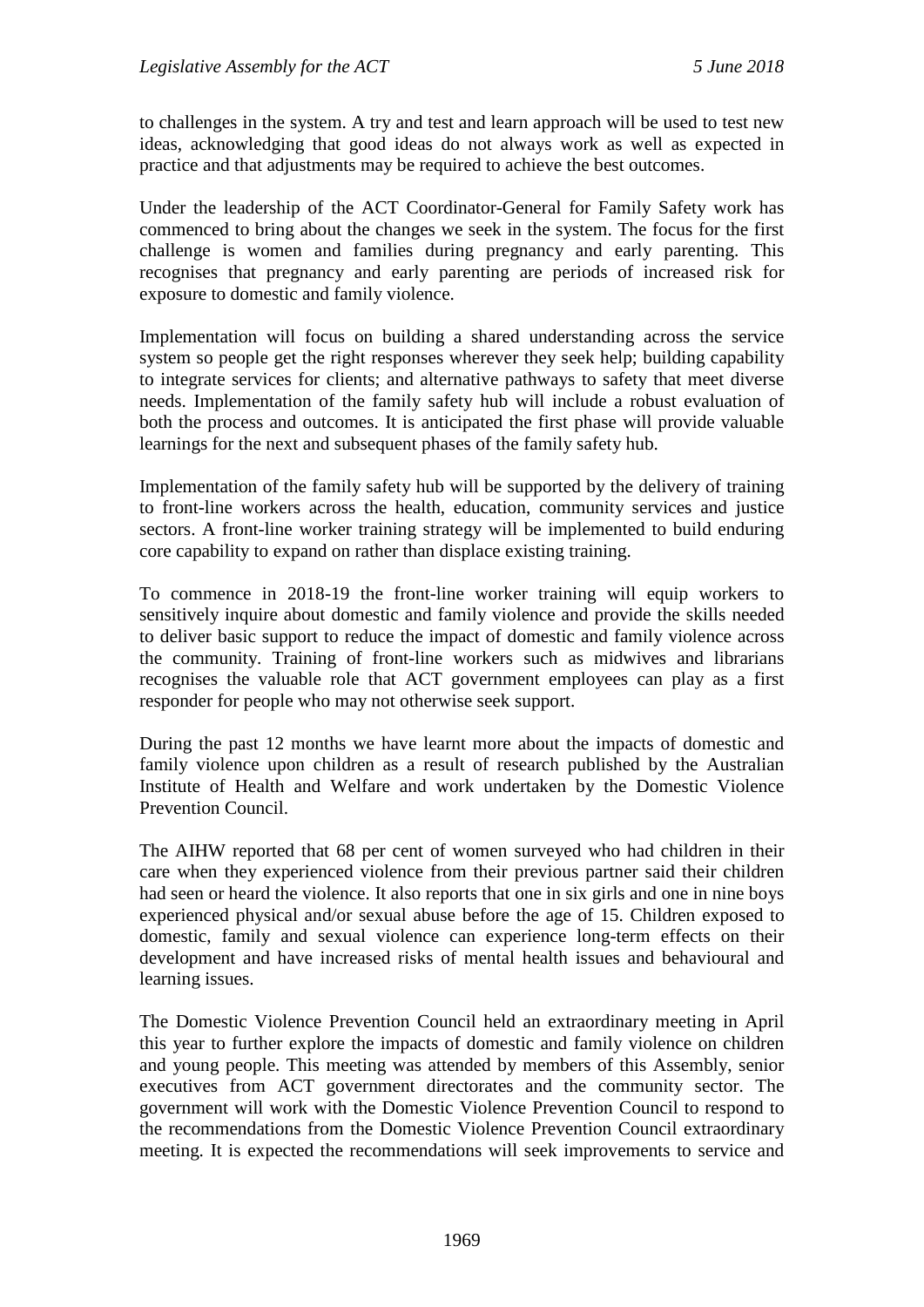policy design for children and young people impacted by or at risk of domestic and family violence.

The recent report by the AIHW told us that alcohol was involved in about one in three incidents of intimate partner violence and three in 10 incidents of other family violence. Whilst the relationship between alcohol use and domestic and family violence is complex, we have a clear mandate to address the issues together and with access to the best available evidence.

Significant progress has been made in the ACT towards building capacity in the alcohol and other drug sector to better respond to domestic and family violence. Through funding from the safer families package the Alcohol Tobacco and Other Drug Association of the ACT, ATODA, developed a suite of Australian-first tools to assess and build capacity among workers and organisations within the specialist alcohol and other drug sector. Launched in the Legislative Assembly in April 2018 the tools developed by ATODA are an important step in the ACT government's commitment to expand upon pathways to safety for those experiencing domestic and family violence.

A number of the commitments made by the ACT government in 2016 have now been fully implemented. An example of this is the introduction of the Family Violence Act 2016 which saw a broadening of the definition of "family violence" in the ACT to include the full range of coercive, controlling and abusive behaviours. Having now been in operation for over 12 months the government is monitoring the application of the Family Violence Act 2016 to gauge whether it is achieving the changes that were intended.

I have described only a handful of the initiatives taking place across the ACT community to address domestic and family violence. I am pleased to note that the community, including community groups and not-for-profit organisations through to the corporate sector, have taken steps to address domestic and family violence. I would like to acknowledge the contributions made by the community to improve the lives of people affected by domestic and family violence.

There have been significant gains in the last year. However, we are only just getting started. There is still much more to be done to reduce the occurrence and impact of domestic and family violence. The ACT government remains committed to this essential area of reform and looks forward to continued strength of activity and partnerships over the coming years.

I present the following paper:

Safer Families—Annual Statement 2018—Ministerial statement, 5 June 2018.

I move:

That the Assembly take note of the paper.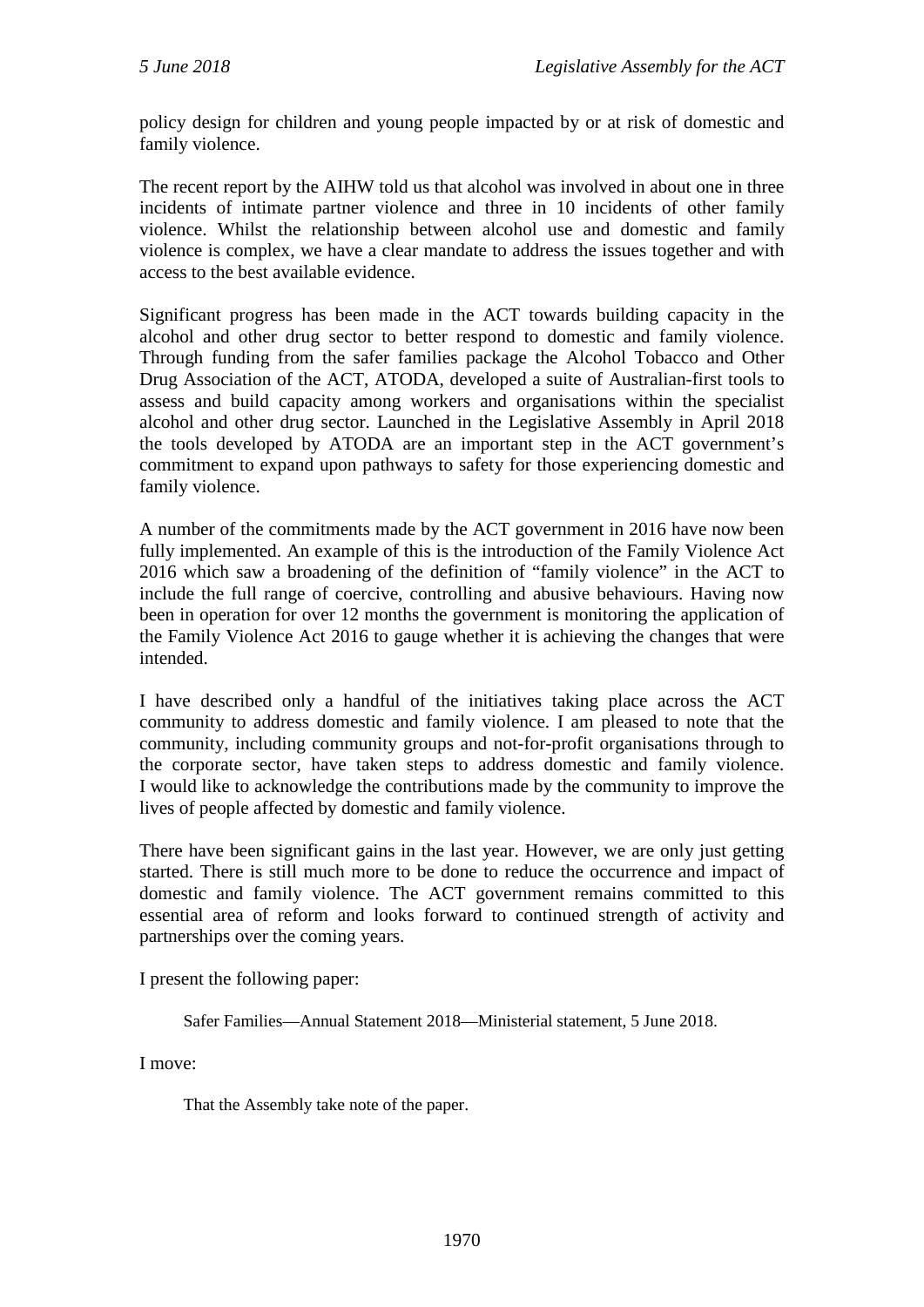**MS LE COUTEUR** (Murrumbidgee) (10.18): I thank Minister Berry for bringing to the Assembly this update on the work of the family safety hub. Of course, I also appreciate the efforts made by the coordinator-general to present members of the Assembly with updates about how her work has been progressing. It is important work and it affects us all. As the statistics the minister has provided indicate, all of us are connected or affected in some way. It is highly likely that many of us know people who are or have been affected by family violence given its pervasive nature.

The underlying cause of such violence is, of course, the exertion of power and control by a person over another one and the belief that that person has the right to exert that power and control over the other one. It is often linked to a sense of ownership and entitlement. It is important to remember this when trying to understand the links with alcohol. Whilst these links clearly exist, a person's decision to use violence as a means to exert power and control is the underlying problem, regardless of whether they are inebriated. In other words it is not the inebriation that causes the violence; it simply makes it easier for a person to choose to use violence.

I am very pleased that Minister Berry has pointed out the health burden of this societal problem, as the links to increased rates of depression and anxiety, disability, and premature death are evident. The health system obviously has a role to play. This has often been overlooked in the past. If we are to address the disproportionate health burden that domestic and family violence results in, we have to direct some preventive health measures into this space. I am very pleased the government has considered the voices of people with lived experience in their co-design process. All too often we forget to include the people whose lives have been or will be affected most by an issue such as this.

Equally, the voice of service providers is a valuable one that can provide insights and views informed by their day-to-day interactions with victims and survivors and/or perpetrators. The value of their specialisation in the field cannot be overestimated.

I am intrigued that the insights include that having a gendered system excludes some people and communities. Whilst I can see that this may be the case, it also points to the fact that services, whether or not they are gender specific, need to ensure that services and support are open to all, including gender diverse individuals. For example, a women's service should be open to working with a person who has transitioned their gender from male to female, and they need to do that in a way that is respectful not only to that individual but to other services users, and likewise the other way around. A person should always be asked how they want to be identified and how they want the services to provide their support.

Question resolved in the affirmative.

## <span id="page-8-1"></span><span id="page-8-0"></span>**ACT Health accreditation update Ministerial statement**

**MS FITZHARRIS** (Yerrabi—Minister for Health and Wellbeing, Minister for Transport and City Services and Minister for Higher Education, Training and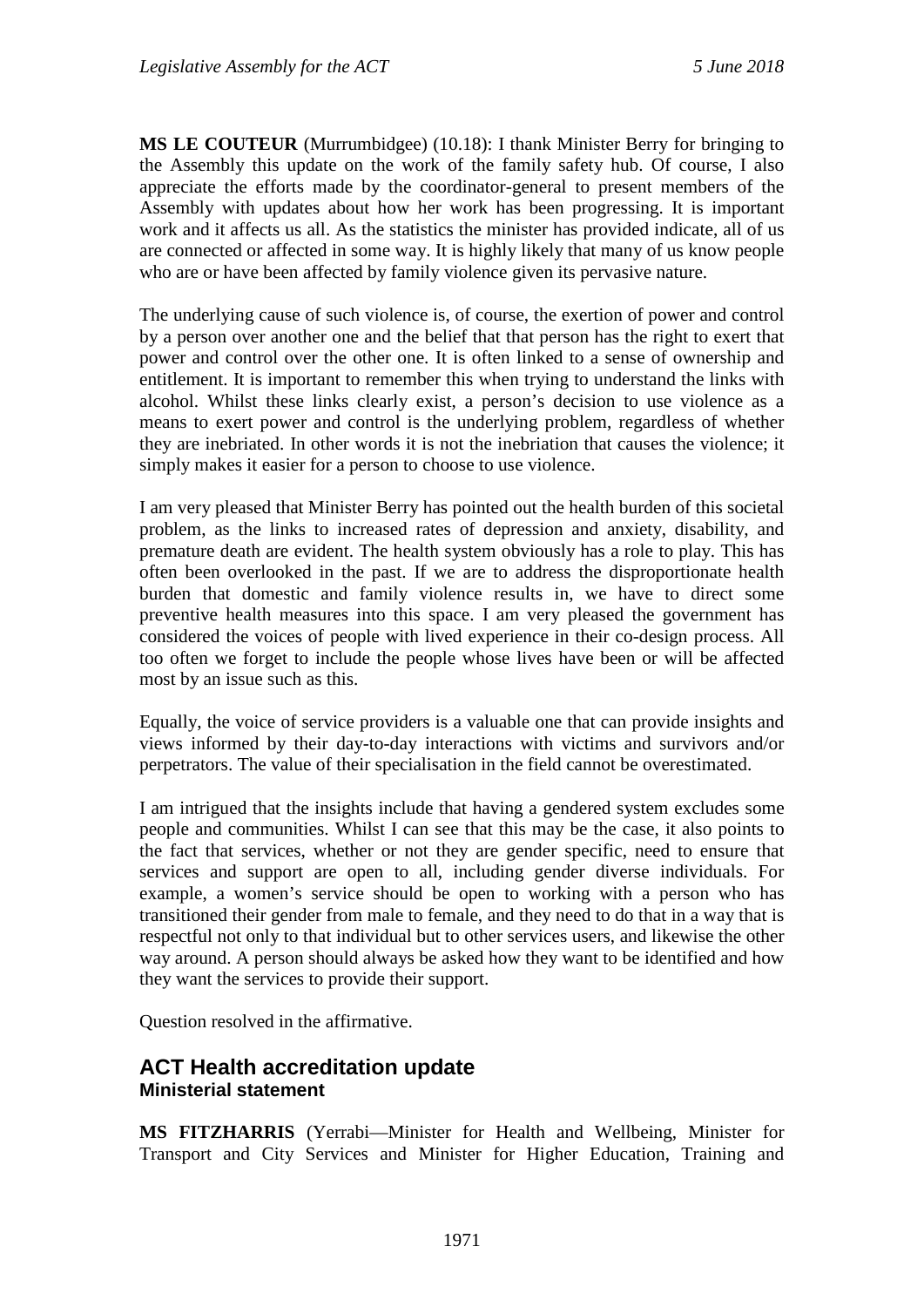Research) (10.22): Today I would like to update the Assembly and the broader community on the progress ACT Health is making as it works towards re-accreditation of ACT Health. Madam Speaker, as you would be aware, ACT Health is currently undergoing a re-accreditation process against the 10 national safety and quality health service standards. All public and private hospitals in Australia undergo this important, rigorous process.

The re-accreditation process is part of a continuous cycle of improvement to ensure we deliver safe and high quality health care to Canberrans. It is an opportunity to identify areas for improvement that will make health services even better. As part of the accreditation process, the Australian Council on Healthcare Standards conducted an organisation-wide survey of ACT Health between 19 and 23 March 2018. During this survey, ACHS assessed ACT Health's implementation of the national standards.

Under this assessment ACHS looked at 209 core criteria under the national standards for this important survey. While ACT Health met 176 of the core criteria, it unfortunately did not meet 33 under five of the national standards. Subsequently, the ACHS provided ACT Health with a period of 90 days to remediate those matters that did not meet the 33 core criteria.

ACT Health will be reassessed on its implementation of these not-met criteria through a process called an advanced completion survey. Two surveyors from ACHS will conduct this survey on site at Canberra Hospital and Health Services between 3 and 5 July 2018.

While this result is indeed disappointing, I have been given every confidence that ACT Health staff will rise to the challenge. I hear a lot from people in our community about the skilled and compassionate care they receive when accessing care and support from ACT Health. The dedication of staff-to-patient care is clear, and ACT Health will use this opportunity to ensure this dedication translates to all aspects of care provided in Canberra's hospitals and health centres.

I think it is important to take this opportunity to acknowledge the governance issues that exist at ACT Health, as well as the government's recent decision to separate ACT Health into two organisations. The decision to separate into two organisations was made prior to accreditation, although announced afterward.

Members would be aware that ACT Health is responding to unprecedented demand on health services in the ACT, and tackling challenges including increasing population, chronic disease, demands on infrastructure, a shift to activity-based funding and cuts to health funding from the commonwealth government. This provides some context to some of the pressures and change the ACT health system has been responding to in recent years, and indeed each and every day.

The government is taking steps to respond to these pressures through increasing resourcing in workforce, services and infrastructure investment. However, within the organisation itself, a clear and strong governance system is essential for the day to day running of the organisation as well as for the success and support of the ACT Health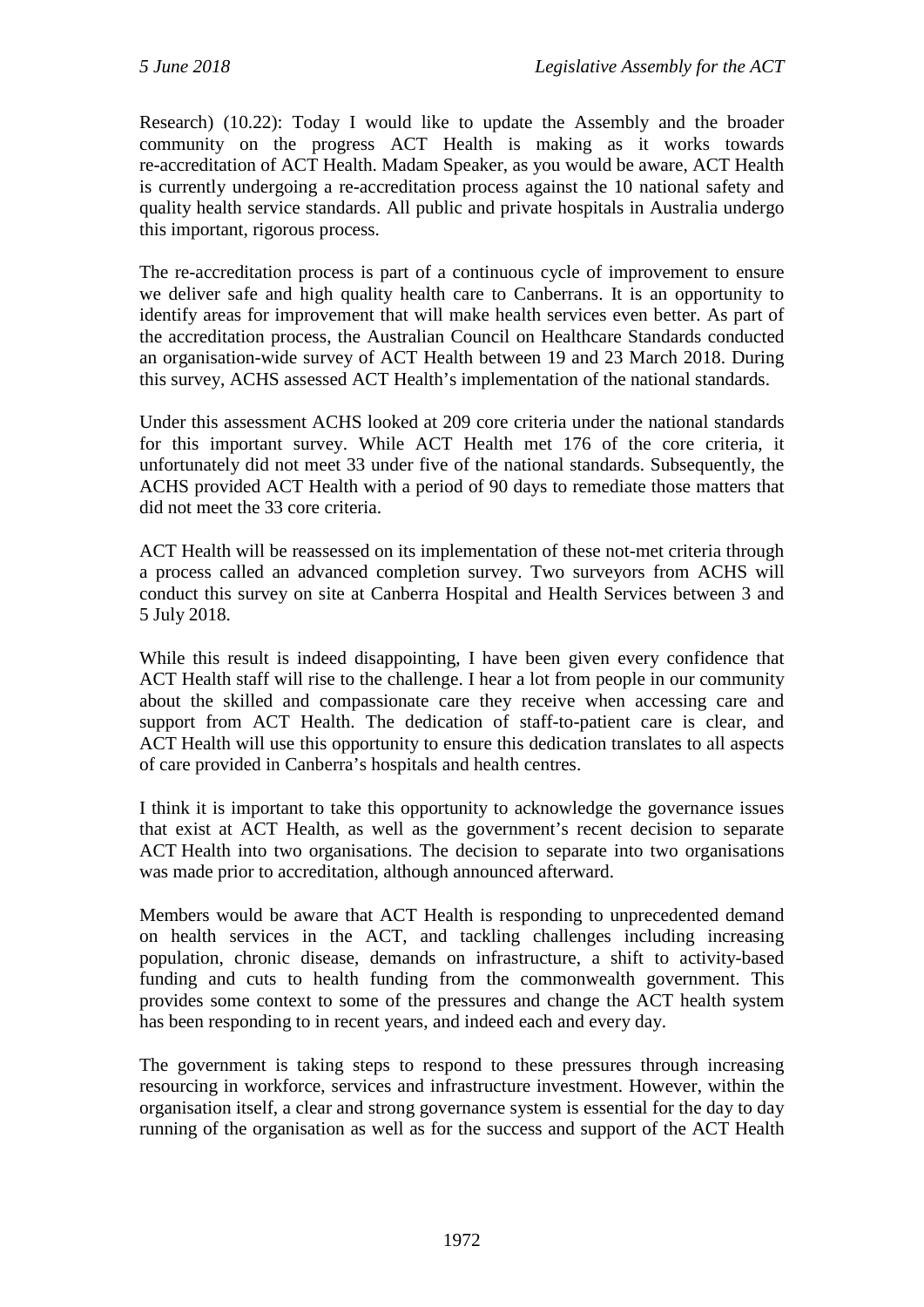workforce, in concert with a strategic and carefully planned approach to managing demand and pressures in the future.

As Minister for Health and Wellbeing, I took my responsibility to consider a significant decision about the future structure and governance of the organisation over a period of time. I have heard from some clinicians and staff that they have found it difficult to be heard and respected in the organisation recently. I acknowledge the difficult working environment that might have been experienced, and have given the staff at ACT Health my commitment and want to reiterate it here again today that it is my expectation that staff should be valued and listened to.

For now the focus for ACT Health must be on addressing those not-met criteria. Clearly governance, especially corporate governance, is highlighted in the report. I am assured by the interim director-general, ACT Health executives and indeed through the optimistic and spirited sentiment of the workforce overall, that we can work together to make the necessary adjustments to ensure a strong governance system for the ongoing longevity and success of the organisation.

Many of these adjustments will be realised through the organisational restructure as we near 1 October when ACT Health will become two organisations, with a tailored, considered approach to governance and organisational structures that sustainably supports the operations, policy and planning of health services for the Canberra community.

In the meantime ACT Health have given assurances both to myself and to my colleague the Minister for Mental Health that significant progress has been made already as ACT Health work towards re-accreditation. Minister Rattenbury and I have been receiving regular, detailed briefing on the remediation activities underway, which demonstrate ACT Health are taking the necessary action to do everything they can to be in a position to achieve every standard through the re-accreditation process. I will now outline under each of the five standards where core criteria received a "not met" and explain the nature of this progress.

The first is standard 1: governance for safety and quality in health service organisations. One area that ACHS identified as requiring improvement was standard 1, which covers governance for safety and quality in health service organisations. The ACHS assessed ACT Health as having not met 17 core actions under standard 1. It is important to emphasise that improving quality and safety is an ongoing process in the health system and that it does not start or end with accreditation. I am pleased to say that there is significant work underway every day in our hospital system that is focused on delivering and improving quality and patient safety.

Some of the survey's recommendations and comments under standard 1 include that the corporate and clinical governance structures be reviewed to reflect good governance and enable clear lines of accountability; that the strategic corporate plan and business plans be reviewed and updated with a focus on patient safety and quality, and cascaded through the organisation; that the organisation demonstrate how business decision-making considers the impact of decisions on patient safety and quality of care; that clear accountability lines be established at senior executive level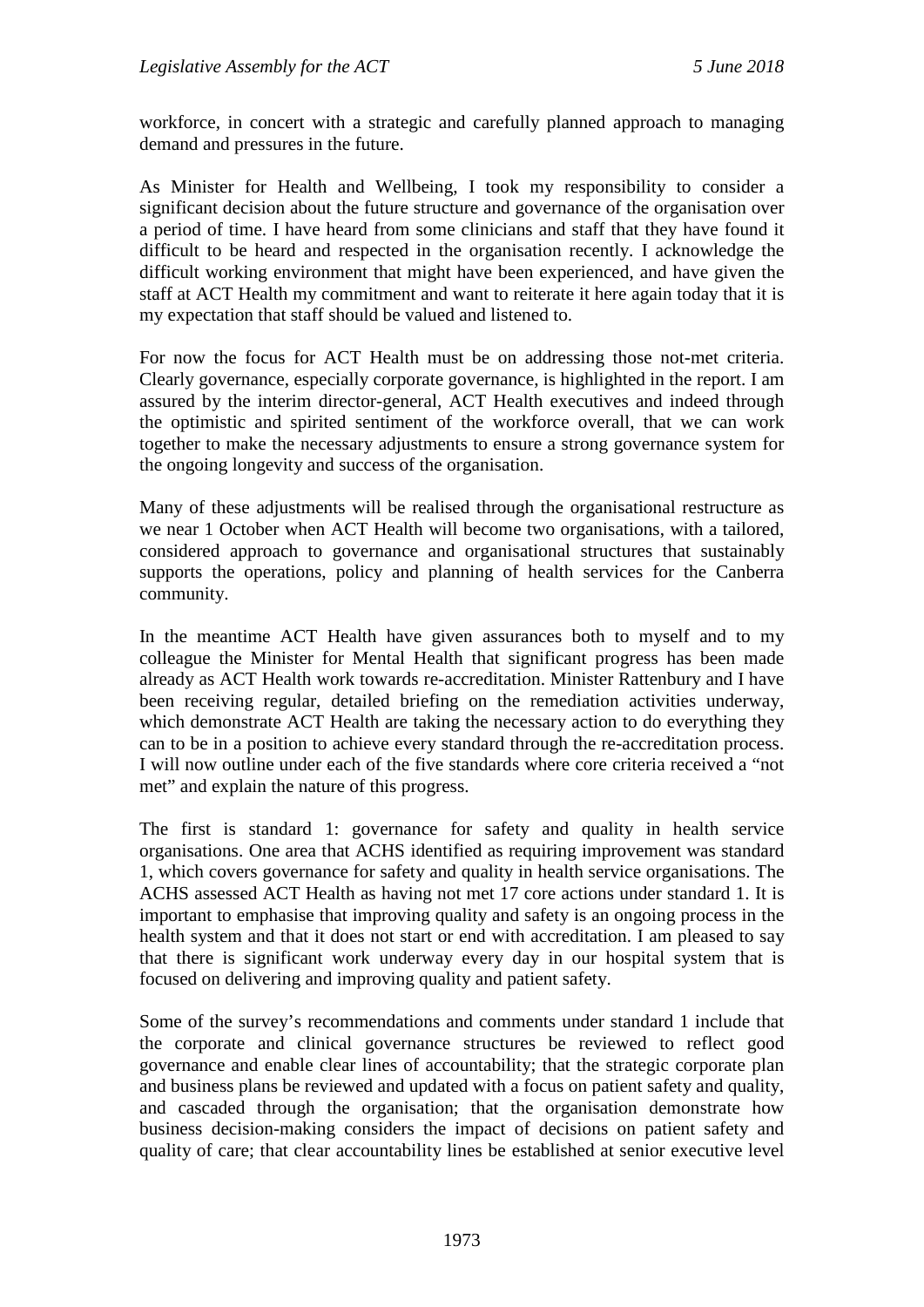and above to ensure more timely and effective decision-making processes are in place to improve patient safety; that ongoing strategies are developed to clearly inform staff of their accountabilities and responsibilities in safety, quality and risk at all levels of the health service workforce; and that the current risk register be reviewed to ensure an effective and transparent system for monitoring risks across the health service.

Ensuring good governance is an important component of any organisation or business. It lays the foundations for its purpose and direction, and ensures all staff are aware of their responsibilities and accountabilities. ACT Health's vision is "Your health, our priority". This vision is well known within the organisation and within the community.

The directorate's governance framework, clinical governance framework and corporate plan play an important role in guiding and demonstrating how the organisation goes about achieving this vision. While some of these documents may have been out of date at the time of the survey, the goals, objectives and principles within them do not in any way differ or alter the important work of the organisation, or the services that it provides.

ACT Health's vision and values of care, excellence, collaboration and integrity represent what the staff believe is important and worthwhile, and guide what they do on a day-to-day basis. Improving the quality of health care across the ACT is a key priority for ACT Health, as it aims to be the safest healthcare system in Australia, delivering high-quality, person-centred care that is effective and efficient.

In the interest of moving ahead with addressing the governance issues in the not-met report, the directorate's governance framework, clinical governance framework and corporate plan have been reviewed and updated to provide staff with a clear outline of reporting and accountability under the current organisational structure. These documents are currently being reviewed by the national standards leadership committee.

The business plan template has been updated to align with the corporate plan. This will enable divisions and branches to plan how they can achieve the strategies and goals of the organisation within their day-to-day business and service delivery.

In addition, to further strengthen governance, the directorate's committee governance structure is being revised to ensure that there are clear mechanisms in place for cascading and escalating matters of strategy, policy, quality, safety and risk through the most appropriate and effective channels of the organisation.

I have been assured that ACT Health's deputy directors-general have reviewed the current organisational risks. Policy and guideline documentation is being updated to reflect the revised committee governance structure and will include a risk escalation process and a clear link between identified risks and organisational priorities.

As the ACHS acknowledged during the organisation-wide survey in March, a significant body of work has been undertaken by the Health Directorate to engage with staff and consumers to develop a new quality strategy.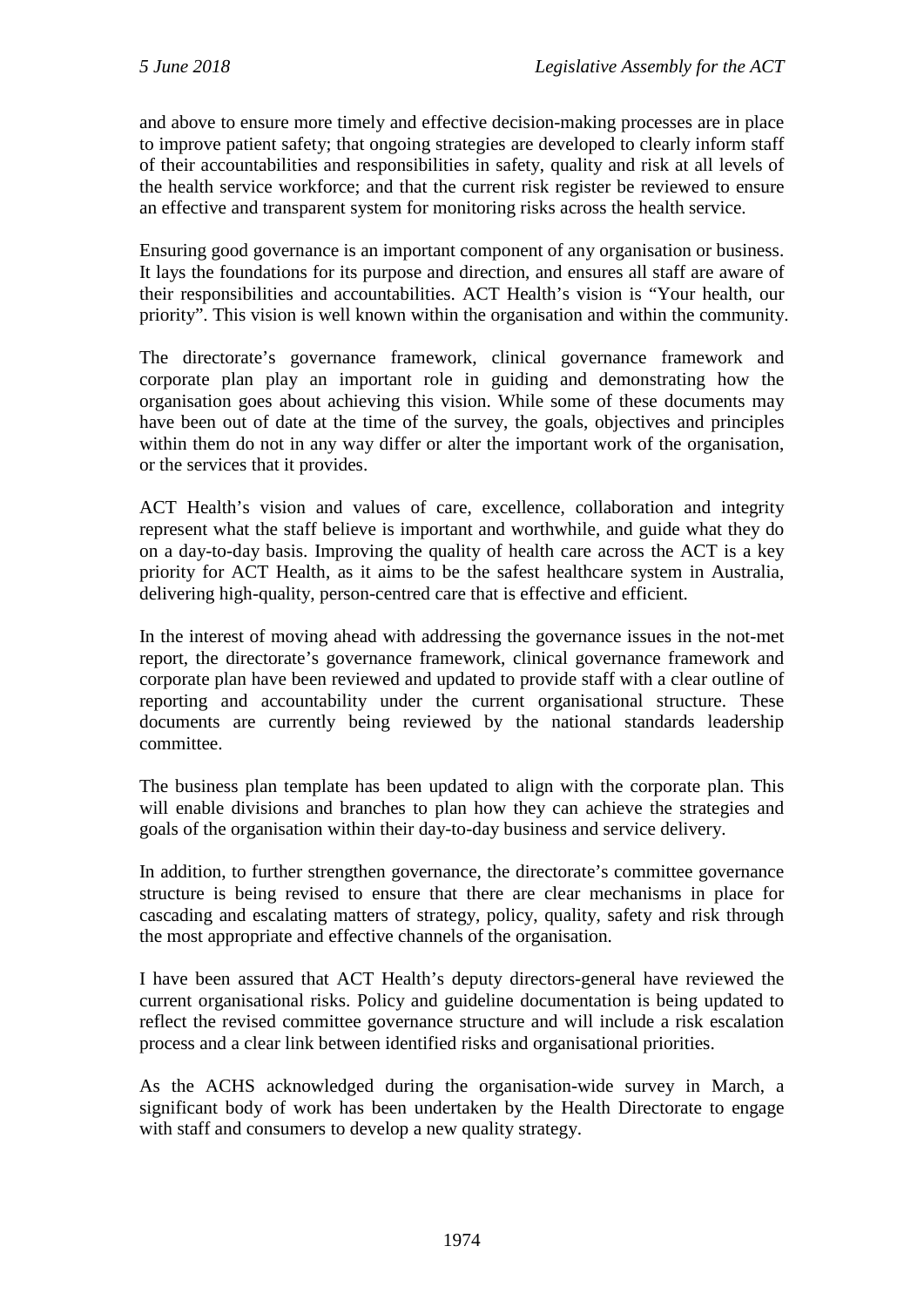Over the last year ACT Health had put considerable work, including consultation, into developing the implementation plan and measurement framework to support the implementation of the strategy from 1 July this year. While the strategy is the overarching document which sets the framework and objectives for this, importantly, the implementation plan will be the driving force for achieving the objectives of the strategy. Of course, a robust measurement framework is necessary through which to drive and monitor progress across the organisation over the coming years.

A capability-building approach to this work is being adopted in order to build knowledge and skills in patient safety and quality improvement across the short, medium and longer term. This will develop a culture of always delivering high quality care and continuous improvement across the ACT Health workforce and the organisation as a whole.

I am advised that ACT Health has also undertaken a number of steps to strengthen the governance of clinical pathways. A proposed clinical governance, monitoring and evaluation process has been circulated to clinical governance executives for consideration.

All current clinical pathways have been reviewed and risk rated with appropriate review dates assigned. The clinical division responsible for each pathway has been identified, and a process for ongoing monitoring and evaluation established, with the outcomes to be reported to the clinical governance executive committee. These processes will help to ensure patients receive the clinical care they need, minimising the risk of adverse events and helping them to move out of the acute setting at the appropriate time.

ACT Health is committed to enabling a culture of quality and safety, and one that demonstrates the principles of risk management through proactive, timely identification and reporting of risks by all staff and including risk in the planning, implementation and maintenance phases of all ACT Health systems, processes, policies and procedures.

Quality care cannot be assured unless there is a system of robust corporate and clinical governance to enable complete oversight of the complex health system in which patients, carers and consumers find themselves.

All staff have a responsibility and are accountable for the quality of our service. They are therefore responsible and accountable for good clinical governance. All staff have an obligation to govern safe, quality care for every patient every time. This is, of course, a basic expectation and level of trust which every patient puts in the hands of the clinicians providing health care, and one which ACT Health understands to be of utmost importance.

One of the key steps in this process is communication and engagement with staff, especially those who are delivering front-line services. It is important that all ACT Health staff are aware of the mechanisms and tools in place to support them to do their job to a high standard. The ACHS also recommended that immediate action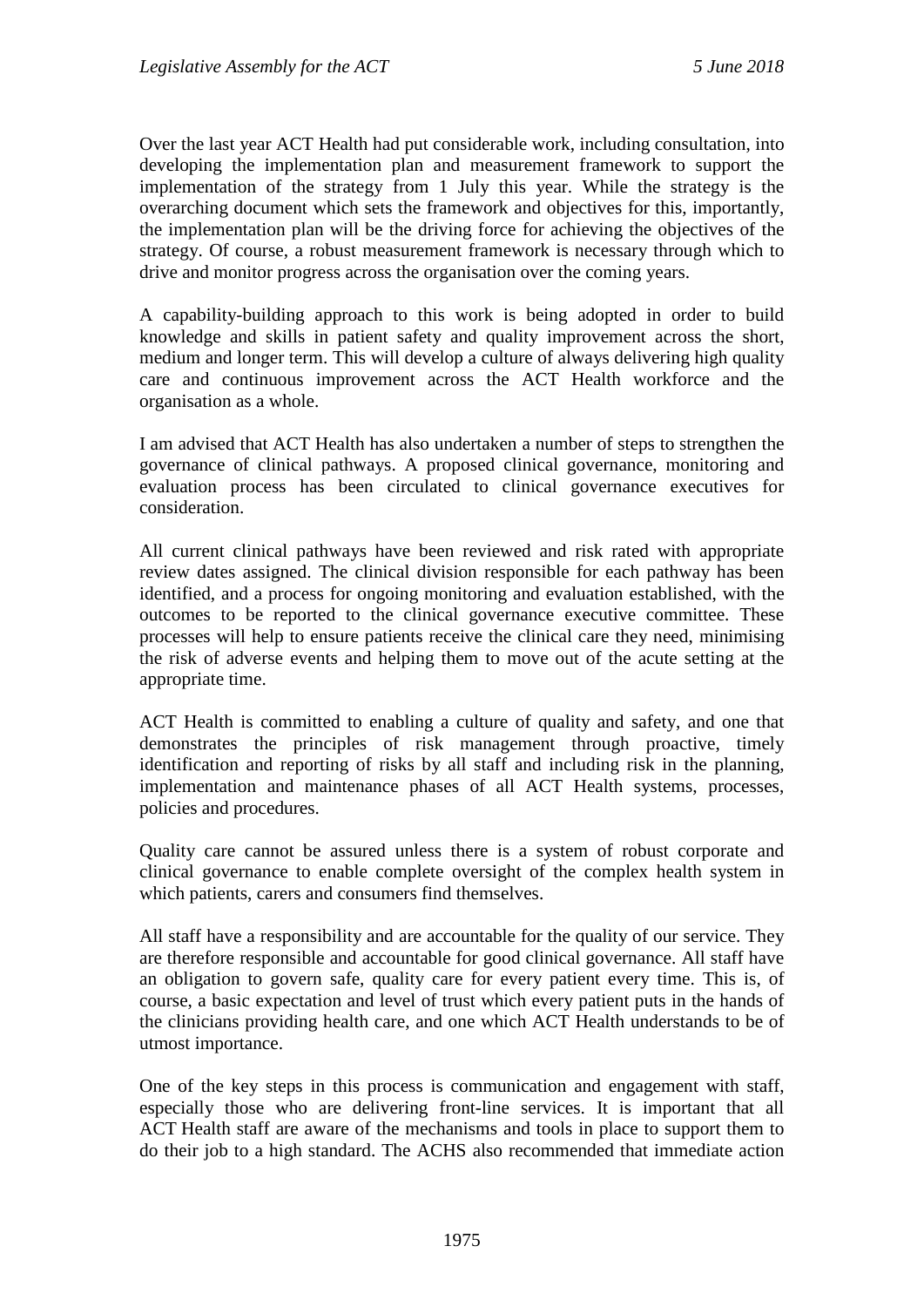be taken to address concerns at the Hume Health Centre, where staff are exposed to high levels of smoking by inmates.

ACT Health has since received confirmation from the ACHS that this particular recommendation will not be assessed as part of the advanced completion survey. However, ACT Health is still taking steps to address this issue. A joint workplace health and safety risk assessment with staff from the Justice and Community Safety Directorate has been conducted to address the issue.

A report has been provided to the Executive Director of Mental Health, Justice Health and Alcohol and Drug Services, and Minister Rattenbury and I have been informed that a solution is being implemented.

While still on the subject of governance, I would like to update the Assembly on the work being undertaken to address the two core not-met actions that the ACHS identified as carrying a risk level of "extreme".

To address these two risks, the following important work is underway: capital works to address ligature points in the mental health inpatient units continues, with 39 of 40 ensuite doors removed at the adult mental health unit as of 4 June. Further work to minimise risk from ligature points is underway and will continue beyond accreditation.

An independent external review of the acute inpatient mental health facilities occurred in May. The independent external review team attended mental health facilities and reviewed the safety and efficiency of the model of care; policies and procedures; patient cohort; workforce, skill mix; unique admission criteria to each unit; physical environment; and service demand.

The final report from this review has been provided to ACT Health for consideration. The mental health advisory body, whose role is to oversee the independent expert review and the implementation of the recommendations from this review, has been established and includes clinicians, ACT Health staff, consumer and carer representatives, and an independent chair. This advisory body will meet in June this year following the completion of the external review.

I turn to standard 3, preventing and controlling healthcare associated infections. The ACHS assessed ACT Health as having seven core actions not met in standard 3, which covers the prevention and control of healthcare associated infections. Concerns were raised about several key infection control indicators. ACT Health facilities management produces environmental reports, including water sampling testing and results, and HEPA filter, or air quality, maintenance reports.

These reports were previously sent to the infectious disease threat planning committee, but following a recommendation from the accreditation report, facilities management now provides their environmental reports to the healthcare associated infections standard committee. This committee is the means for reporting and escalating issues related to standard 3, and the recommendation from the accreditation report offers a useful improvement on what was current practice.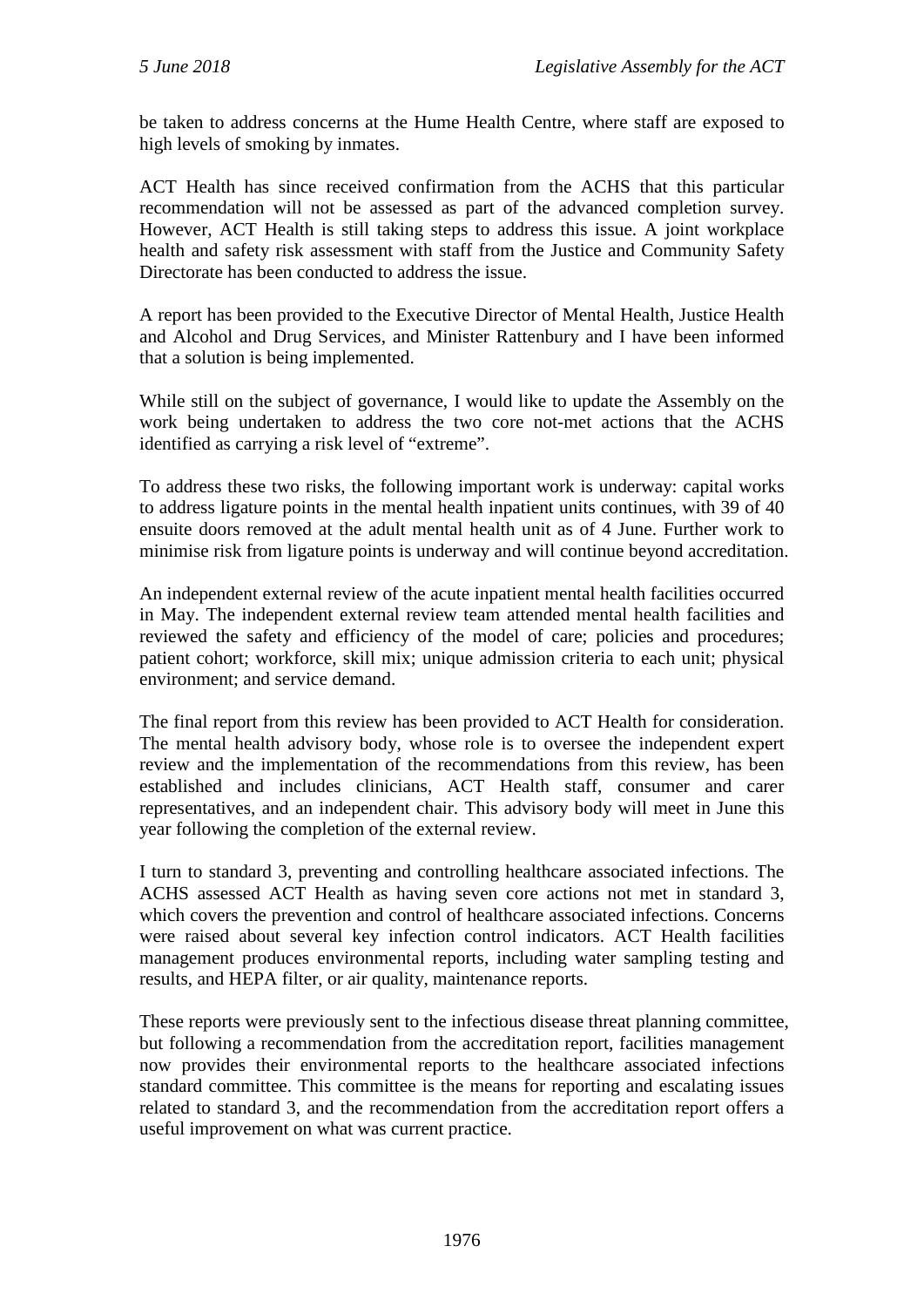ACT Health has made other improvements in relation to infection control indicators, including updating its risk register with respect to legionella management. Additionally, health infrastructure services have completed a comprehensive water management plan to consolidate current and future planned activities in relation to legionella risk mitigation. An example of this ongoing work is the extensive refurbishment and redesign of water systems pipework on levels 6 and 7 of building 1 at Canberra Hospital that has been underway as part of the UMAHA program of works.

The national standards 3 committee is briefed monthly on the progress of all works associated with the water management plan, and it is important to note that the risk of legionella at Canberra Hospital is very low due to the continued focus on water quality.

In relation to hand hygiene rates across Canberra Hospital and Health Services, I am pleased to note that these rates have improved and are significantly above the national benchmark. However, the rates for doctors are lower than for other healthcare workers. To address this core criterion, targeted initiatives to increase hand hygiene rates for doctors have been introduced and will continue. This has resulted in improved rates for the first audit of 2018. Further audits are underway to ensure sustained improvement outcomes now and into the future.

Overall compliance with dating of the peripheral intravenous cannulas, PIVCs, was 74 per cent at the time of the ACHS survey. This was an improvement from previous audits. However, it also represents an expectation of ongoing improvement. ACT Health is implementing actions, including staff education and training, to improve compliance of dating PIVCs to reach 100 per cent over time.

I understand that the interim director-general has written to staff this week reminding them of their obligations with regard to complying with hand hygiene standards and the correct dating of PIVCs. Staff have been informed that this is considered a performance issue.

To improve hygiene around linen, a new cleaning schedule for the linen storeroom, inclusive of dust mitigation, has been implemented, and an additional soiled linen pick-up from clinical areas has been put in place.

ACT Health recognise that further work is needed in the kitchen; so a work plan has been developed and is being implemented to upgrade the kitchen to provide improved access, including uni-directional work flows to enhance food safety practices.

Following a food safety audit in August 2017, there has been ongoing action to improve general cleaning in the kitchen. This includes the implementation of cleaning schedules and other actions to improve kitchen equipment and occupational safety issues, including those which are identified in the survey report.

Food safety at the hospital is a priority and the actions from the audit are now 95 per cent complete. To ensure an appropriate standard of hygiene in the kitchen, an industrial clean has also been undertaken in the Canberra Hospital kitchens.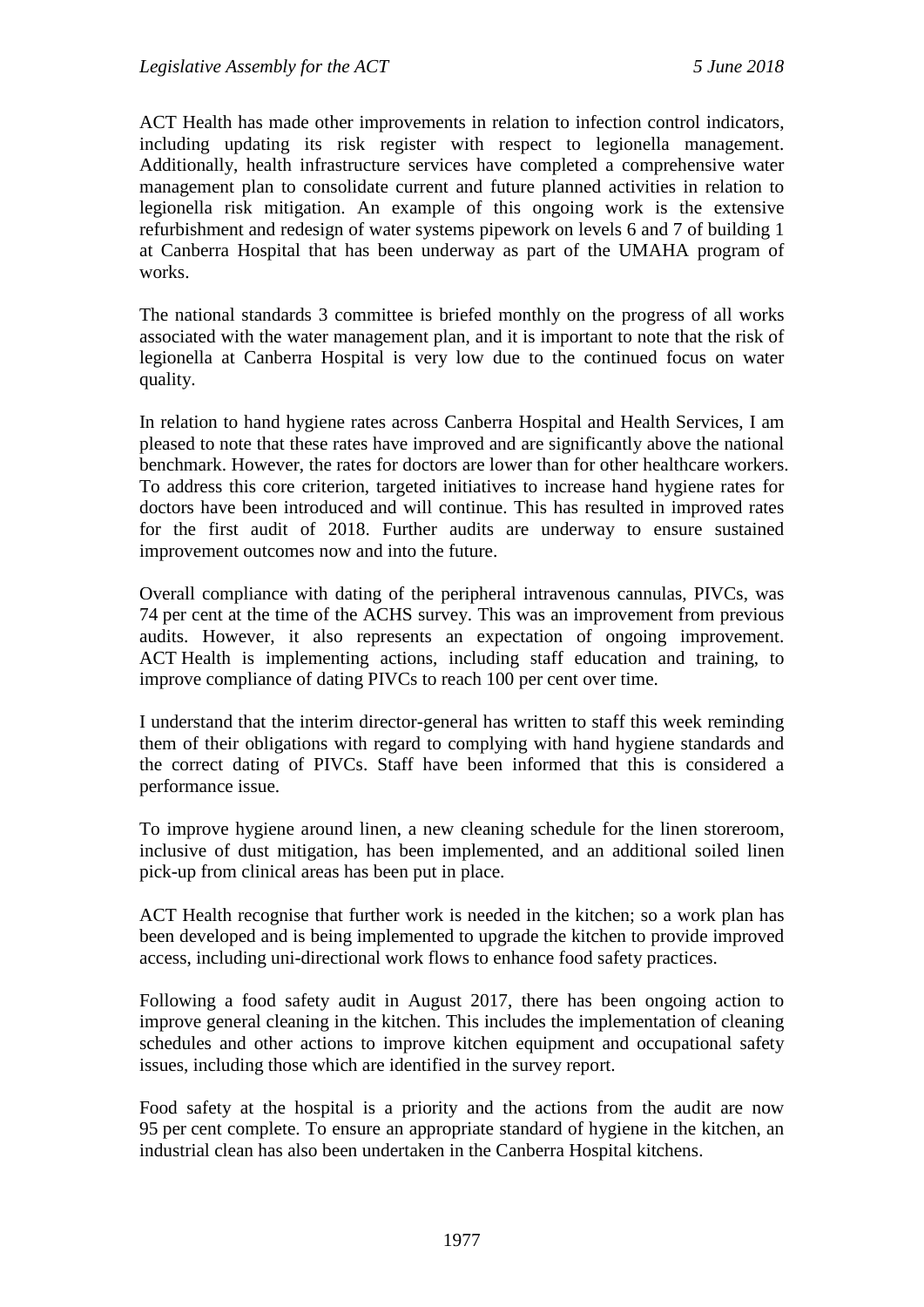I turn to standard 4, medication safety. The ACHS assessed ACT Health as having four core criteria not met under standard 4, which relates to medication safety. One concern raised was the storage of some medications on open shelves within operating rooms. ACT Health has reviewed the storage of medications within the operating rooms. To improve medication monitoring and management, new lockable medication cupboards are scheduled to be installed this month, which will address this criterion.

Another concern related to variable compliance within some wards with manual temperature monitoring of medication fridges. The commissioning and implementation of wi-fi monitoring of medication fridges is also scheduled for early this month, which will address this criterion.

The survey has further recommended that ACT Health ensure there is a robust process for the safe storage and distribution of concentrated potassium. It should be noted that the survey has acknowledged there were already mitigating strategies in place to moderate this risk. ACT Health has moved quickly to implement an audit tool and an audit program that have now been developed and implemented to ensure there is a robust process for the safe storage and distribution of concentrated potassium solutions. ACT Health is also updating its medication handling policy to specifically include a section on the storage and handling of concentrated potassium.

The ACHS also raised concerns about the proportion of patients and receiving clinicians who are not provided with a current comprehensive list of medicines during clinical handover. ACT Health has conducted a comprehensive review and analysis of its processes for completing medi-lists when relevant and for completing discharge summaries within 48 hours. ACT Health is now implementing improvements in these processes which will address these concerns. Communications across CHHS have also commenced to ensure that all staff are aware of the accreditation process, the activities underway and what they need to do to ensure the necessary improvements are made.

Standard 4, medication safety, is one of the key focus areas. All managers have been provided with information regarding medication safety and instructed to discuss the requirements at team meetings. An all-staff forum was also held on Monday, 21 May. A key focus of this was accreditation and medication safety.

The ACHS assessed ACT Health as having three core actions not met under standard 5, which relates to patient identification and procedure matching. The surveyor identified inconsistent positive patient identification practices across different clinical areas, including the practice of accepting Medicare cards to confirm patient identity. An updated clinical handover and transport policy is being developed to incorporate positive patient ID. ACT Health is reviewing all handover documents for compliance and to ensure standardisation.

An education program has been developed and implemented for the hospital and community settings, including clinical lead workshops, dedicated workshops for ward services and clerical staff. A communication strategy has been implemented, including reminders on screensavers, posters and educational videos.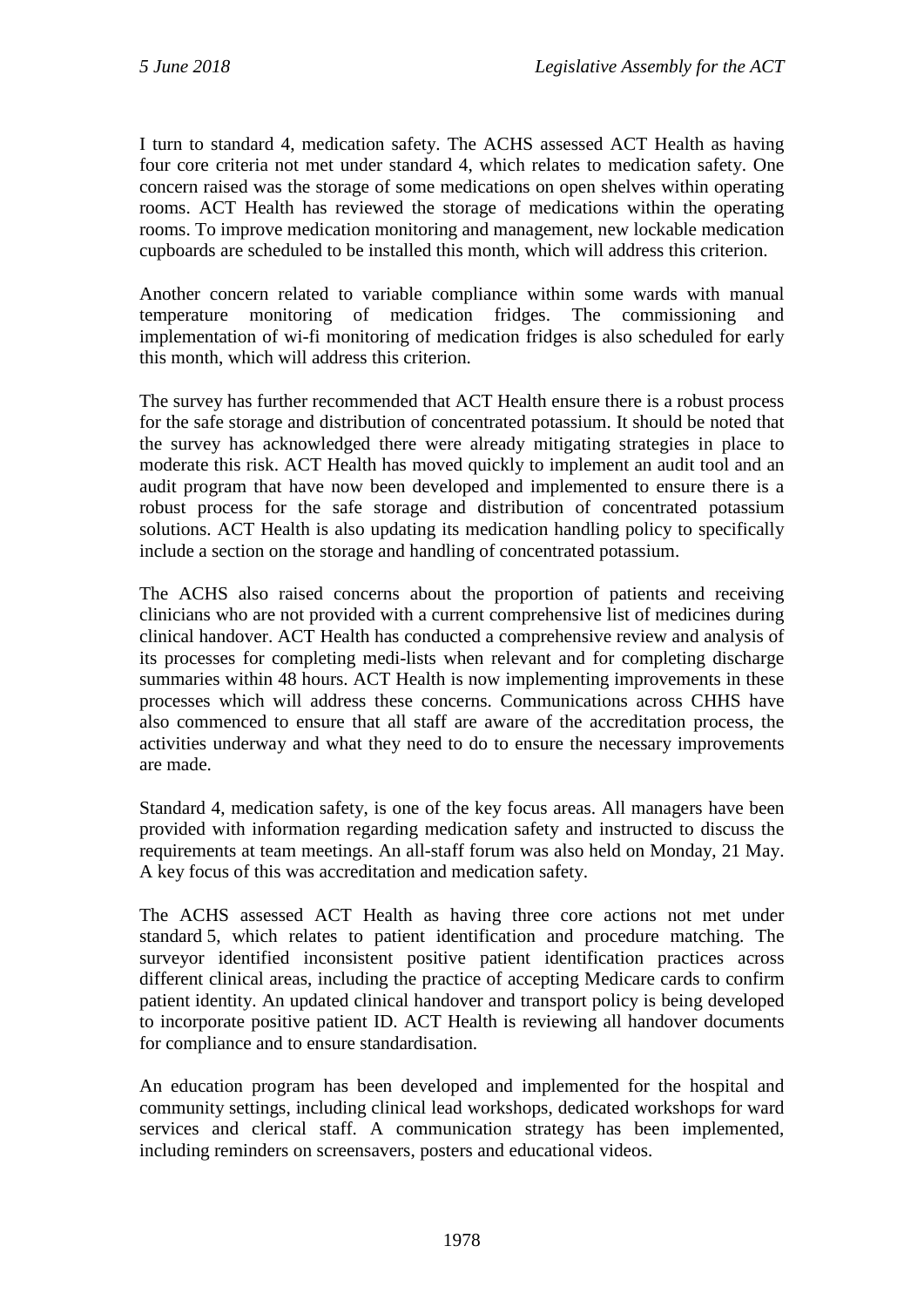To confirm the effectiveness of these strategies, an organisation-wide audit is occurring to review a number of practices, including positive patient ID and clinical handover. Appropriately, immediate feedback and education are being provided throughout the audits to improve ongoing practice.

Results are being collated and analysed to provide targeted education, training and focused improvement work where needed. I understand the interim director-general has also written to managers at Canberra Hospital asking them to ensure that their staff are compliant with positive patient ID policy and procedure.

The surveyors also found errors in specimen labelling. A number of measures have been implemented to address specimen labelling errors. Positive patient identification is being included in clinical handover training sessions and the clinical safety and quality unit has completed audits of clinical handover in operational areas.

A zero-tolerance policy for the majority of pathology mislabelling incidents is to be implemented. This would exclude precious samples, which are those that would cause more harm than good to re-collect or those that cannot be re-collected, such as from amputated limbs. The Chief Medical Officer has contacted all junior doctors advising that a zero-tolerance policy is being developed and to comply when labelling specimens by using three identifiers.

At the time of the survey, the completion of surgical safety checklists was below the 100 per cent required under CHHS policy. These checklists are important to ensure the safety of patients when they leave the operating theatre. ACT Health is conducting weekly audits to ensure compliance with completing the surgical safety checklist. As of 25 May, that compliance was at 95.11 per cent. This is now well above the 79.8 per cent observed by the ACHS in March and getting closer to the necessary 100 per cent.

There is ongoing communication underway between the Executive Director for the Division of Surgery and Oral Health and non-compliant surgeons to ensure that this is further improved. This is being taken very seriously by ACT Health, with an escalation approach to managing the performance of any doctor identified as not complying with these essential standards and work practices.

The ACHS assessed ACT Health as having two core actions not met under standard 6, which relates to clinical handover. Unfortunately, the surveyor observed inconsistent use of evidence-based handover processes to ensure safe and effective clinical handover is observed across the organisation. Handover is an important clinical communications tool so that the clinical team are abreast of the care and clinical needs of patients so they can plan the next stages of care and what is required for discharge.

A number of steps are being taken to address this. The clinical handover policy has been updated and an education plan is being developed and implemented. Workshops to train senior staff in patient identification and clinical handover have commenced. To remind staff of the core elements of effective clinical handover, identification, situation, background assessment and recommendation—ISBAR—lanyards and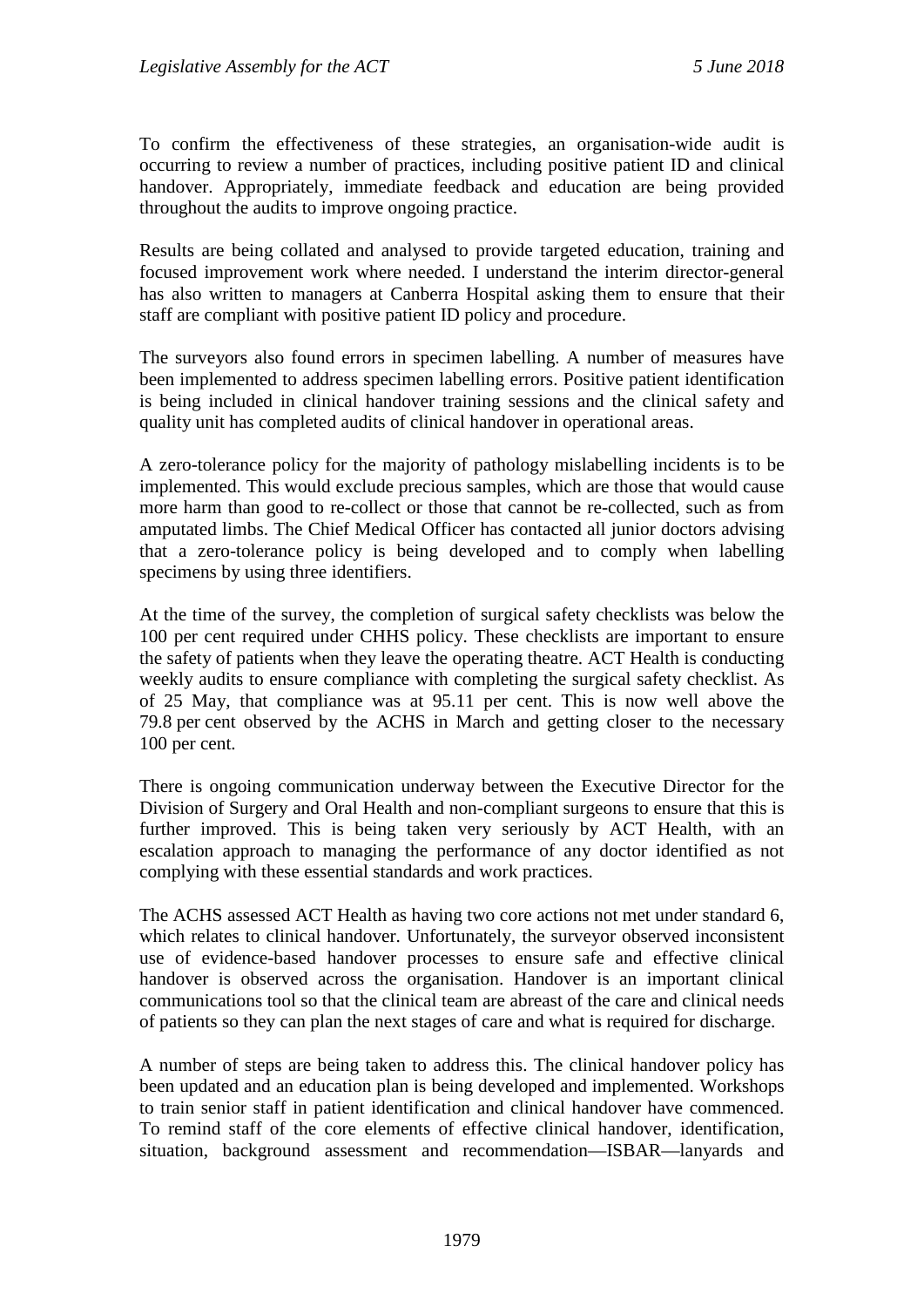notepads have been distributed across the organisation. At the CHHS staff forum last month, which I mentioned earlier, there was also a focus on ISBAR and safe clinical handover.

A further reminder for staff is being developed with posters to be placed in all work areas. Finally, an escalation process for non-compliant wards and areas has been developed, including formal engagement with the Deputy Director-General, CHHS to discuss standards and expectations with staff and their management teams.

The ACHS also raised concerns about the completion rates for inpatient discharge summaries. It is important that discharge summaries are completed within 48 hours so that patient care in the community can be continued after discharge. Regrettably, CHHS completion rates have been below this target of completion within 48 hours, potentially impacting continuity of care. The directorate has undertaken a large amount of work to address the backlog of incomplete discharge summaries. It is anticipated that the backlog will be complete by the end of June this year.

Unfortunately, a complicating factor in the completion of mental health discharge summaries is that the mental health electronic record system has limited interface with other systems. This significantly slowed their processing. The staff in the adult mental health unit deserve a particular mention here. These staff have worked hard to complete all of those discharge summaries that were outstanding when the ACHS visited in March.

A temporary workaround has been established which has enabled specialists to record discharge summaries in the clinical portal, thus allowing them to be transmitted in real time to GPs, which is vital for these patients to receive ongoing care in the community. A more permanent solution is currently being tested.

As I mentioned earlier, ACT Health is also conducting a comprehensive review and analysis of its processes for completing discharge summaries. It will implement the required changes needed to reach the organisation's 48 hours post-inpatient discharge compliance level on a sustainable basis.

Considerable work has taken place. So far it has included detailed compliance audits, mapping of processes, including the identification of gaps and shortfalls, focused training of medical officers in the functionality of the clinical portal and developing digital solutions to enable integration of programs into the clinical portal to decrease barriers.

Madam Speaker, as you have heard, an enormous amount of work has been done across the ACT Health directorate to achieve re-accreditation. It is a responsibility of all staff to ensure the necessary improvements are made. I welcome the positive approach of staff to deliver what is required. The interim director-general continues to chair weekly meetings of the national standards leadership committee; so accreditation is being managed at the highest levels of ACT Health.

An action plan is in place to ensure that ACT Health addresses the 33 core not-met criteria. Progress is closely scrutinised on a daily basis. Closer to the clinical local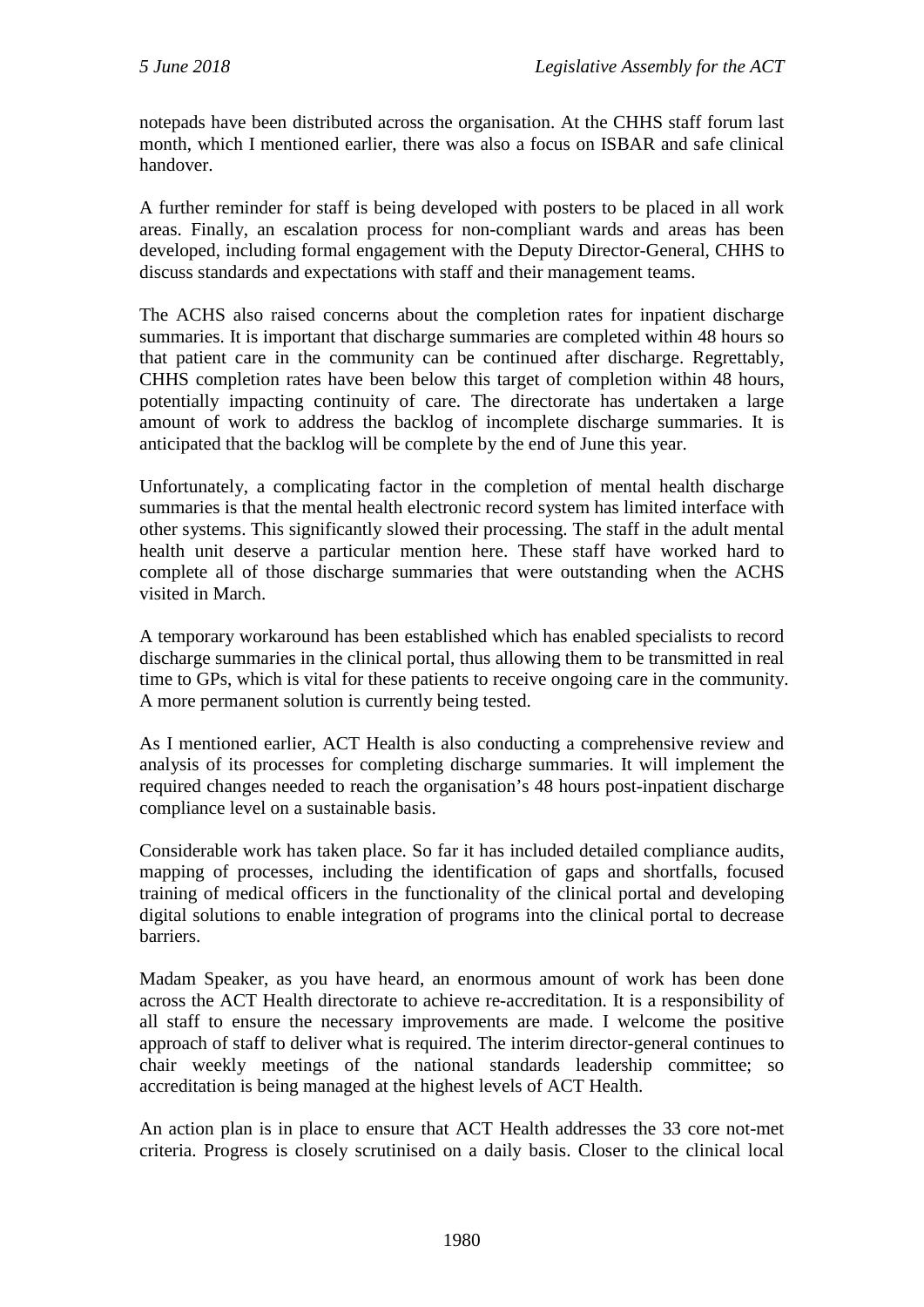management teams, an accreditation coordination team has been established to oversee and monitor this detailed program plan and escalate issues where actions need to be accelerated.

A comprehensive assurance activity is currently underway, mapping activity against the requirements of the national standards. This is to ensure actions will meet the national standards and, if not, identify further activity required. Quality officers have been moved to be located at Canberra Hospital and are undertaking audits and developing improvement processes to assist each division to address identified areas for improvement in the not-met report.

There is considerable activity and work being undertaken at ACT Health to ensure its accreditation next month. The interim director-general has taken a very proactive approach by keeping in regular contact with the ACHS and the Australian Commission on Safety and Quality in Health Care to check expectations and requirements around the not-met actions and to seek clarification and advice on ACT Health's progress.

More recently, senior staff from the commission spent a day with key ACT Health staff last month so that they can be certain that all staff understand the expectations and what is required. The commission is the body which sets the standards that ACT Health are working towards meeting. They provide greater clarity as to the requirements necessary to meet accreditation against the not-mets. This will assist ACT Health to monitor progress and keep up the momentum in anticipation of re-accreditation.

I would like to conclude by acknowledging the many dedicated people working in our health workforce: the doctors, nurses, allied health workers, kitchen and laundry staff and many more. They are there to ensure that the Canberra community receives the highest level of health care. They are doing, and will continue to do, an outstanding job.

While it is very important at this stage to focus on the areas for improvement and the standards that have not yet been met, of course the accreditation process also highlights many of the good and outstanding things that ACT Health does.

I acknowledge the many years of experience that many of the ACT Health workforce bring to ACT Health and to the health sector. The next few months and beyond will build on this skill and experience, and have created an opportunity for ACT Health to set its course for a bright and sustainable future.

From the government's perspective, we remain absolutely committed to investing in patient-centred health care to our community, to investing in staff, and to building the right infrastructure that our growing city needs to provide the right health care in the right place at the right time.

However, the focus for ACT Health at the moment must be on making the necessary improvements. The Minister for Mental Health and I are confident that every effort is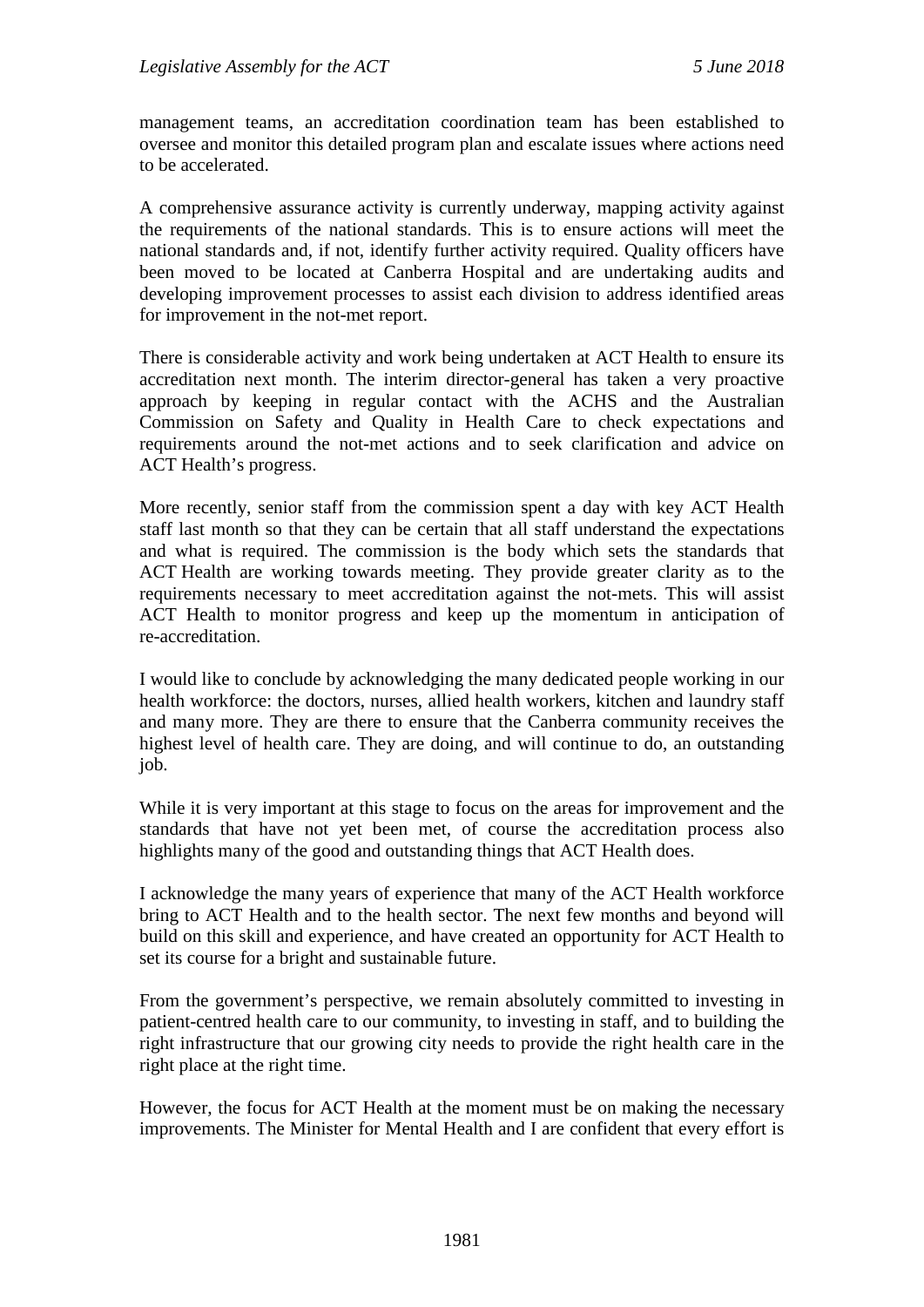being made to ensure that accreditation of Canberra Hospital and Health Services is secured.

I present the following paper:

ACT Health accreditation update—Ministerial statement, 5 June 2018.

I move:

That the Assembly take note of the paper.

**MRS DUNNE** (Ginninderra) (10.51): This statement by the minister today clearly puts before us all the extent to which the ACT health service is dysfunctional, and how it has become dysfunctional under this minister or these ministers and this government.

We have a 26-page statement that says over and over again, to summarise, that there is considerable activity and work—so there is both activity and actual work—going on to ensure that the ACT hospital becomes compliant with its accreditation requirements by July this year. Of course, what is missing from this is plan B. The opposition has asked the minister on a number of occasions what is plan B. It seems that no-one has thought about plan B, because the prospect of not meeting accreditation in July is just unthinkable. It is unthinkable for the people of the ACT.

This is a litany of failure that we have heard over and over again. It is now put in a 26-page statement showing the extent of the failure of this government. The minister has justified a whole range of things since March in relation to the hospital on the basis of the splitting of the structure. The minister touches on it here again. She says, "The decision was made to split the organisation into two prior to the accreditation." That was absolutely and strictly correct: the decision to split the structure was made by the Chief Minister on 15 March, and the accreditation took place in the week of 19 to 23 March. The announcement of the splitting was made on 23 March, the week of the accreditation process taking place in the hospital. So that is strictly true.

The minister also says that she took her responsibility to make this significant decision about the restructure and governance over a period of time. I would like the minister to demonstrate how she did that. In response to a freedom of information request, the Liberal opposition has received no documentation that would support that assertion. When I received the response to the FOI request, I asked our staff to go back to the FOI staff in both Health and Chief Minister's to check whether they had missed any documentation. The documentation is so scant that there is nothing to support the statement that the minister made here today. In fact there is only documentation to support the fact that this minister was cut out of the decision in relation to the splitting of the agency into two. The Chief Minister locked her out of the process from January to March.

There is not even a post-it note or a diary entry—nothing—from the first week of January to 15 March, in either the documents provided by the Chief Minister's department or the documents provided by the health department. It is not that these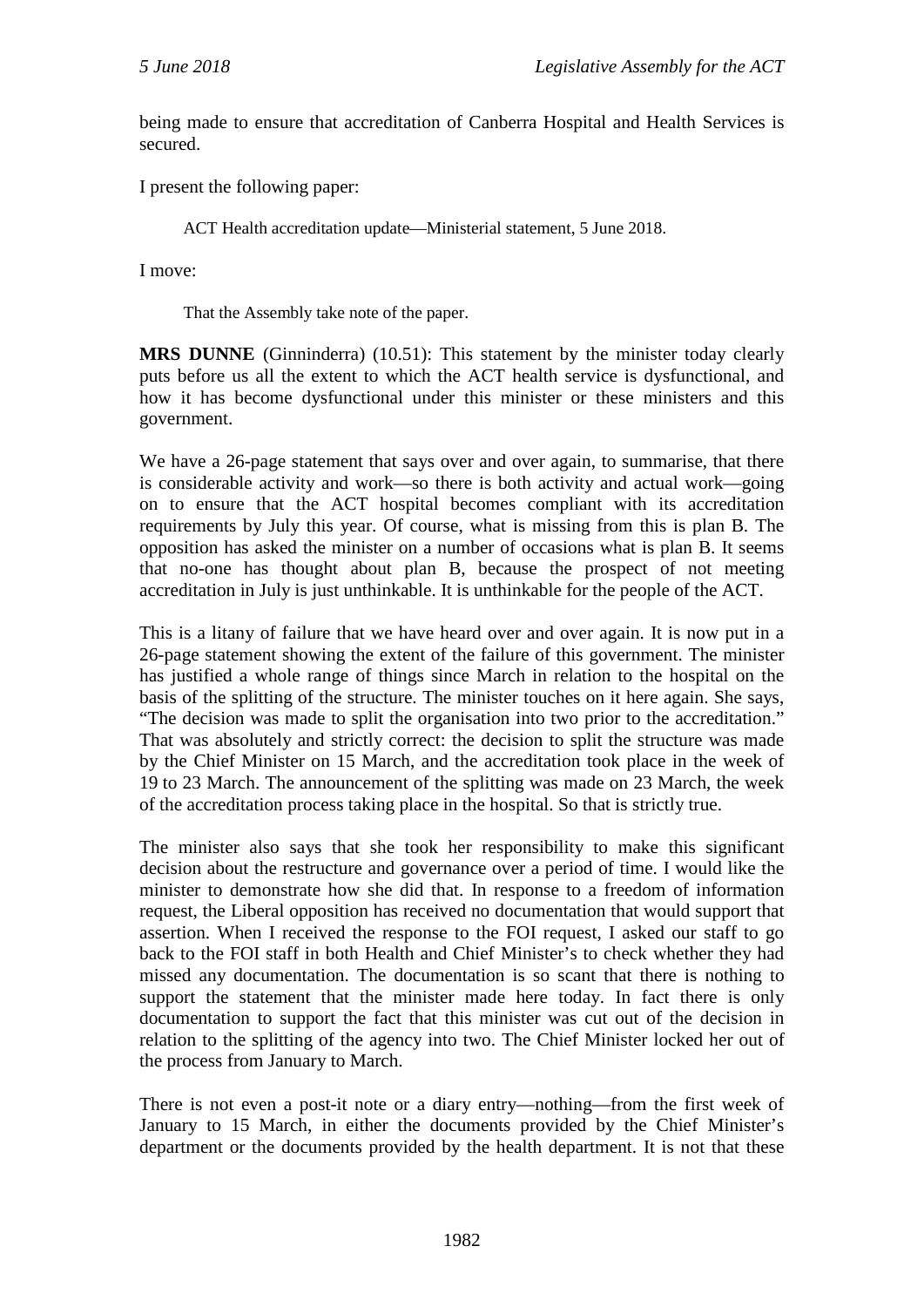documents were exempt from being provided to us; they are not in the schedule. These documents do not exist. When I asked that our staff, the Liberal opposition staff, check with Health and Chief Minister's, they came back and said, "There are no other documents that are subject to the FOI request."

What we see here is the Chief Minister cutting the minister for health and the Minister for Mental Health out of the decision-making. We know that he made the decision on 15 March, based on a minute from the Head of Service dated 15 March which clearly says that there was no consultation with the health department. It clearly says it in the minute. Either the minute from the Head of Service is wrong and she misled the Chief Minister, or the minister has misled the community, and possibly the Assembly. The minute from the Head of Service said there was no consultation outside her directorate—there was no public consultation; there was no consultation across directorates—in relation to the proposal that she was putting to the Chief Minister that the Chief Minister signed off on the very same day. There is not even a post-it note anywhere to support the minister's assertion that she was on top of this decision and that she thought about it for a period of time. A minute is a period of time, so I suppose she can be assured that that is strictly true, even if it is somewhat disingenuous.

Dividing the health department into two agencies is seen as the panacea for everything. Given the amount of work that needs to be done on that, I am putting on notice here that I am sceptical at this date that the government will meet its 1 October deadline.

The minister keeps talking about a lot of activities. Then she goes through the standards where we have failed. Just to reinforce it, the standards we have failed include governance for safety and quality in health service organisations, where the minister admitted that even though they knew that they were being accredited, that they were being inspected, the documents relating to some of these issues were out of date. They could not even prepare by updating the documents. What had they been doing? The minister says on page 9:

In the interest of moving ahead with addressing the Governance issues in the not met report, the Directorate's Governance Framework, Clinical Governance Framework and Corporate Plan have been reviewed and updated to provide staff with a clear outline of reporting and accountability under the current organisational structure. These documents are currently being reviewed by the National Standards Leadership Committee.

This is quite typical of this government. There is no stakeholder consultation. These have been written and imposed, and they will gain no traction in an organisation which is dysfunctional and where there is such poor culture.

One of the things which is most alarming about this which has come forward—I suppose in a sense the Liberal opposition knew about this, but I have to confess that I do not think I processed this as well as I should have—is that the health department was essentially completely without a risk register until the AECOM report was finalised in 2016.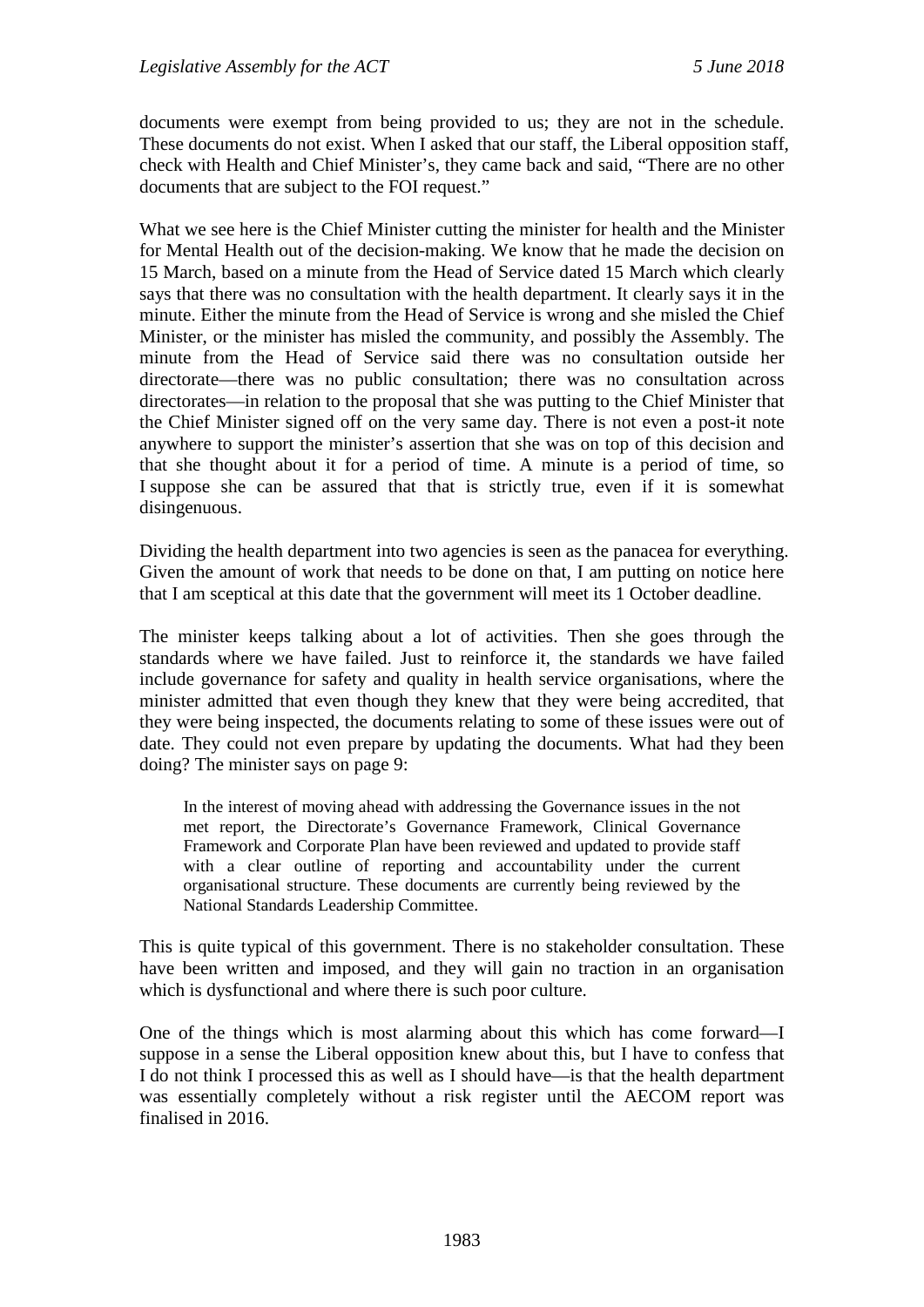I recollect asking questions about the risk register at the time. The minister tells me that that is the risk register for the hospital. But that does not cover things like infection control, failure of the power, or failure if the system goes down. There are a whole lot of other risks apart from the physical structure of the building. The minister has admitted that they do not have a proper risk register and the first approach to a risk register came when the AECOM report was published.

The minister talks about committing to enabling a culture of quality and safety, one that "demonstrates the principles of risk management through proactive, timely identification and reporting of risks by all staff and including risk in the planning, implementation and maintenance phases of all ACT Health systems, processes, policies and procedures".

Madam Speaker, I ask you: how can we do that when we have a culture of bullying and a culture of fear in the hospitals? I cannot tell you the number of times that members of the public who happen to be employed in the health department come to me and say, "I need to tell you this, but you need to maintain my anonymity, because if anyone ever knew that I had spoken about this, my life would not be worth living." That happens over and over again. That is a culture of bullying. That is a culture that does not enable people to speak up and say, "Hey, I think we have a risk here."

When the nurses and midwives in the women's and children's hospital speak out through an anonymous letter to say, "We are concerned about the safety of women and babies in our hospital," they are talked down; no-one takes them seriously. That is why they were driven to making a public, anonymous statement: because the agency that this minister oversees talks them down. The head of the agency came out and said, "There is nothing to see here; this is a perfectly safe hospital."

The midwives who work there disagree; the midwives who talk to me disagree. The people who work in the Centenary Hospital for Women and Children, in maternity services, who are not midwives but who are there frequently, disagree and are afraid for the safety of women and children. When people are afraid for the safety of women and children, they should feel empowered to speak up, and they are not empowered to speak up.

The minister can speak all she likes about zero tolerance of bullying. I notice she also has zero tolerance of messing up our pathology labelling. There are a lot of things we need to have zero tolerance for. Damn straight we should have zero tolerance for messing up labelling on pathology samples. With everything the minister talks about, she says, "I have zero tolerance for it." But she does not do anything about it except to say she has zero tolerance. She does not empower midwives to speak up about things that she is concerned about. She does not create an environment where people do not mess up on labelling of pathology samples.

Think about it, Madam Speaker. I will be criticised for talking down the health system, but when we have less than 80 per cent compliance with the observance of post-operative surgical safety checklists, I think that we should be very concerned about the quality of our hospital. Think about it. "I wonder what I did with that spare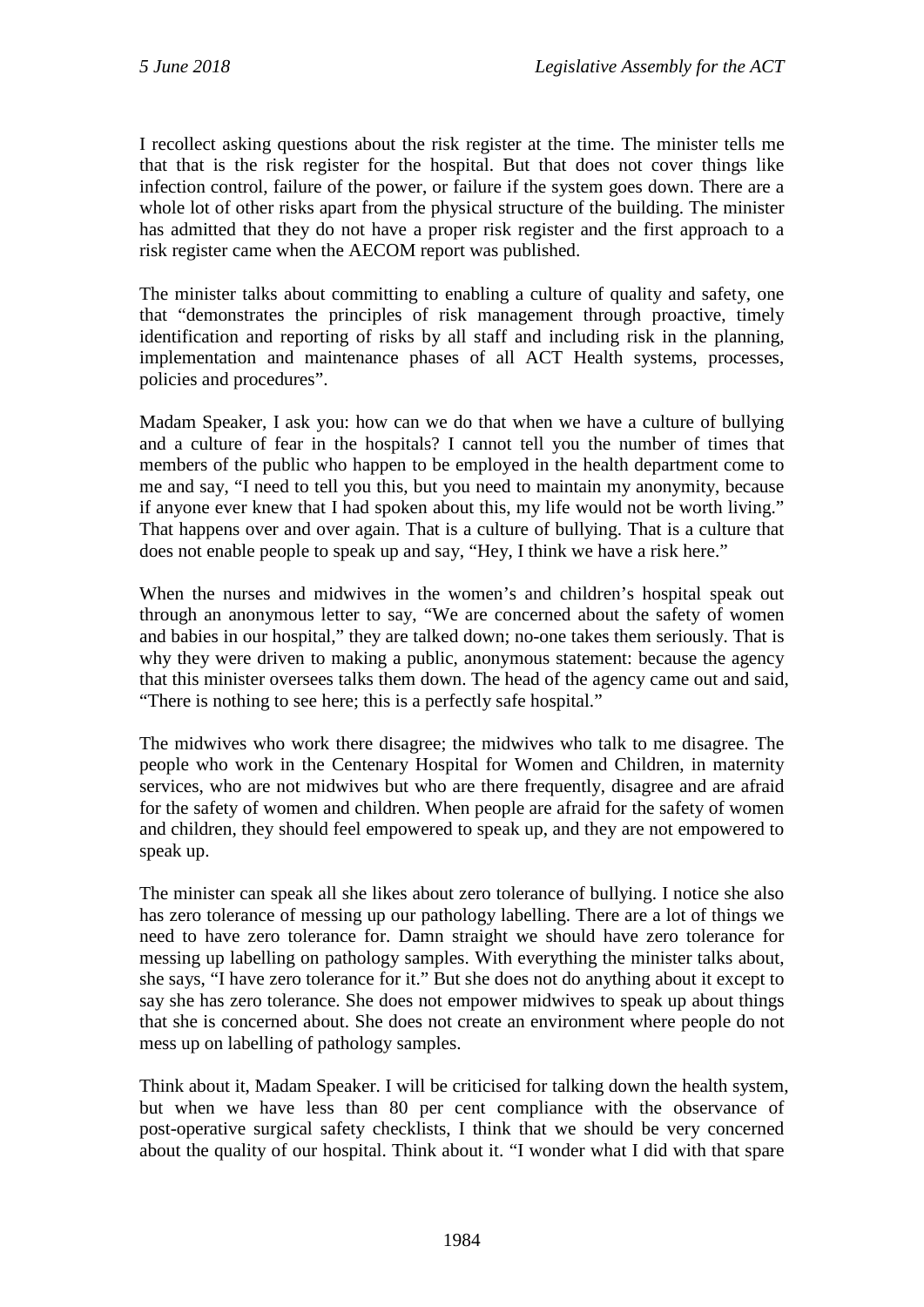scalpel. I hope I didn't leave it in Mrs Smith." "Did I leave a swab there?" They were checking on less than 80 per cent of occasions. They are now saying, "We have got it up to 95 per cent since then, because someone has given us a boot along, and we hope to get it to 100 per cent."

Today we have heard the minister put on record the litany of failures in the hospital system, high-level failures in the hospital system, that make people very concerned about where their tax dollar is going and how well their tax dollar is being spent in this place.

This is a shameful statement. This minister should be ashamed that she has to stand up here and put a good face on this. This report should make this minister hang her head in shame. What would happen to anyone in any other jurisdiction around the place with this sort of report? This minister is running the only major hospital in the jurisdiction. We are not a complex jurisdiction with 20 teaching hospitals and 40 outlying hospitals with bush nursing facilities and things like that. We run two hospitals and a maternal health outlet. We are about to run three hospitals and a maternal health outlet with 20 beds. This is not a complicated system, but the biggest hospital in the system has had a spectacular fail and this minister still has her job. In no other jurisdiction in this country, or across the Western world, would a minister in a Westminster system still have her job with this amount of abject failure.

Question resolved in the affirmative.

# <span id="page-22-0"></span>**Residential Tenancies Amendment Bill 2018**

Debate resumed from 10 May 2018, on motion by **Mr Ramsay**:

That this bill be agreed to in principle.

**MR PARTON** (Brindabella) (11.05): The Canberra Liberals will not be supporting this bill, for a number of reasons: first and foremost because it is yet another disincentive for people in our community to invest in property for the purposes of providing rental accommodation in Canberra. The funny thing is that if these provisions—and obviously I am referring specifically to the potential end of tenancy provisions—had just been implied or if they had just been placed on public housing tenancies, which would not have even had to come to this chamber, we would be well and truly in support of them but to extend them right across the private sector just seems a little odd.

We have a genuine housing affordability crisis in the ACT. We understand that there are many people who are finding it nigh on impossible to put a roof over their heads. We understand that for myriad reasons—mostly all of this government's own doing for so many reasons many people are struggling to pay their rent. This bill seems to be the government conceding that they have a housing affordability crisis but that they are happy for mum and dad investors to carry the can.

Investors are leaving the market in great numbers. If this government continues to place speed bumps in the way of investors that trend will continue as they sell their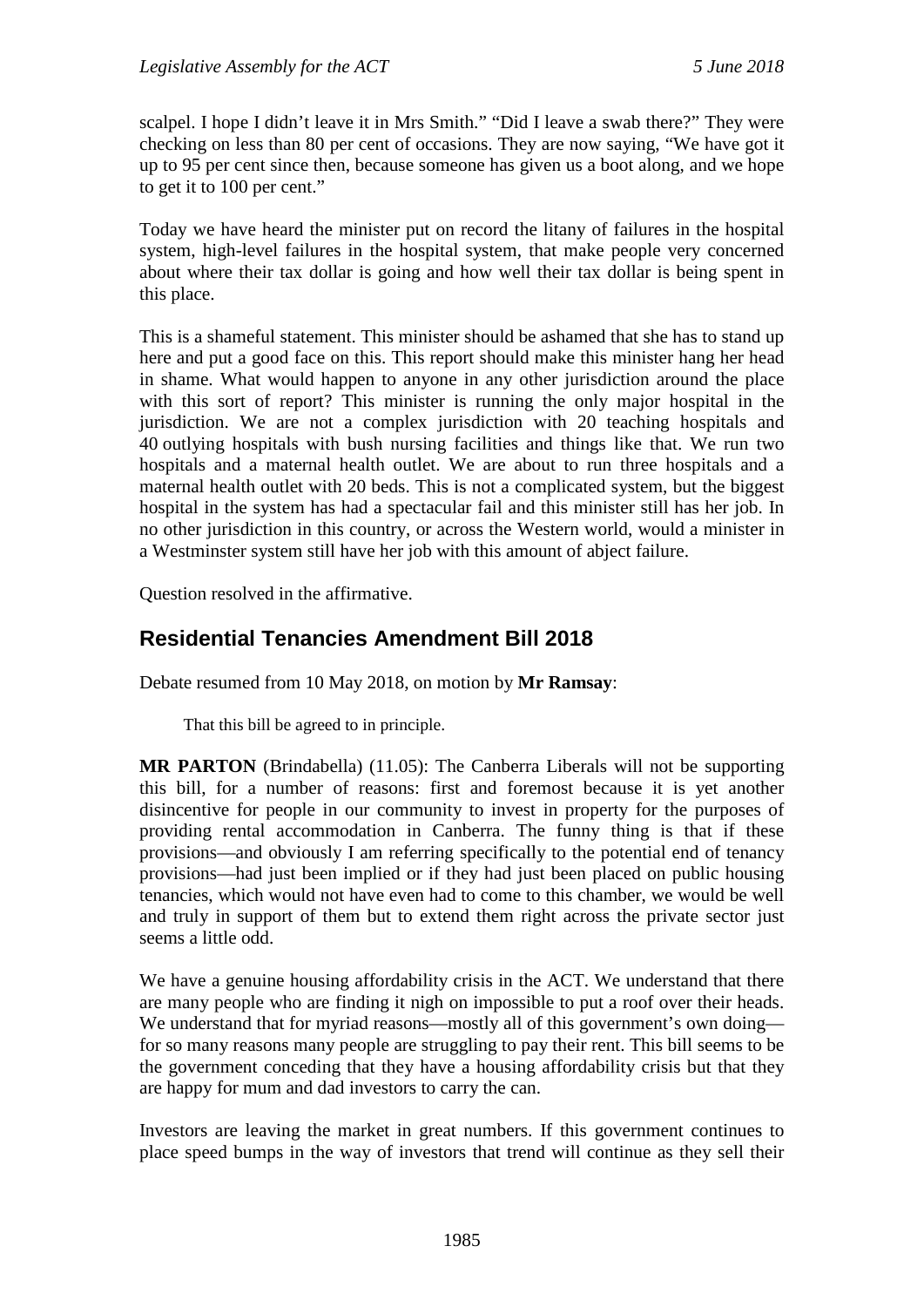investment properties. Many of them are being purchased by owner-occupiers, which is further diminishing the rental supply. Investment properties are for the purpose of making money. As much as property investors, for the most part, are wonderful people, they do not invest hundreds of thousands of dollars of their own money just to provide a community service for their fellow man. If you make it too hard for them to make money then they will not do it.

The minister very clearly does not understand that concept, that this is how the real world works. For some this change adds a fair bit of risk. It is all well and good to say that the lessor can go back to ACAT to seek a determination within 60 days of the first breach of the payment, but of course that does not mean that they will get straight into ACAT to do that because there is going to be a waiting period for them to get in. The minister cannot see that for some this change will be the straw that breaks the camel's back, and he lives in a different world than I.

As I understand it, this bill has three main objectives, one of which is to repair an anomaly in the Residential Tenancies Act. It was highlighted in the Commissioner for Social Housing v Moffatt case. That was back in January 2015. The minister tells us the bill is needed to remove the self-executing provisions of the act. The current act enables lessors to regain immediate possession of their property if a lessee defaults on a rent obligation or defaults on a conditional termination and possession order. This bill makes the lessor's attempt at repossession somewhat more complex. The bill adds a few extra steps, obstacles to barricade lessors from their property, and it makes it more challenging to recover rent entitlement.

On the other side of the argument, it gives a little more certainty for tenants going through a rough patch. The amendment bill means ACAT makes a payment order instead of granting the lessor a termination and possession order. Is a payment order preferable to a termination and possession order? It really depends on whom you are asking, does it not? Most lessors would take the TPO because they have got a mortgage to pay. If you are a tenant who has no intention—and I am not saying that in these cases, when they arise, every tenant has no intention—to address the arrears, it buys you some more free time, under someone else's roof, before you have to move out. As much as the minister may believe that every tenant has every intention to make good any arrears, I have had dozens of discussions with lessors who express a different view. This bill will achieve a number of things. One of them is to load the ACAT up with more work, and it certainly will delay a final result for out-of-pocket property owners.

When the minister presented this bill he stressed the need for protection of vulnerable people and their residential security and he also spoke of the need to promote model behaviour by landlords. I agree that we should protect vulnerable people in precarious accommodation situations and, for this purpose, the government provides a social housing system and various other arrangements to help. I presume that, for people being supported by the social housing system, the government would only issue eviction warrants in extreme circumstances, including for some situations that are unrelated to defaulting on rent.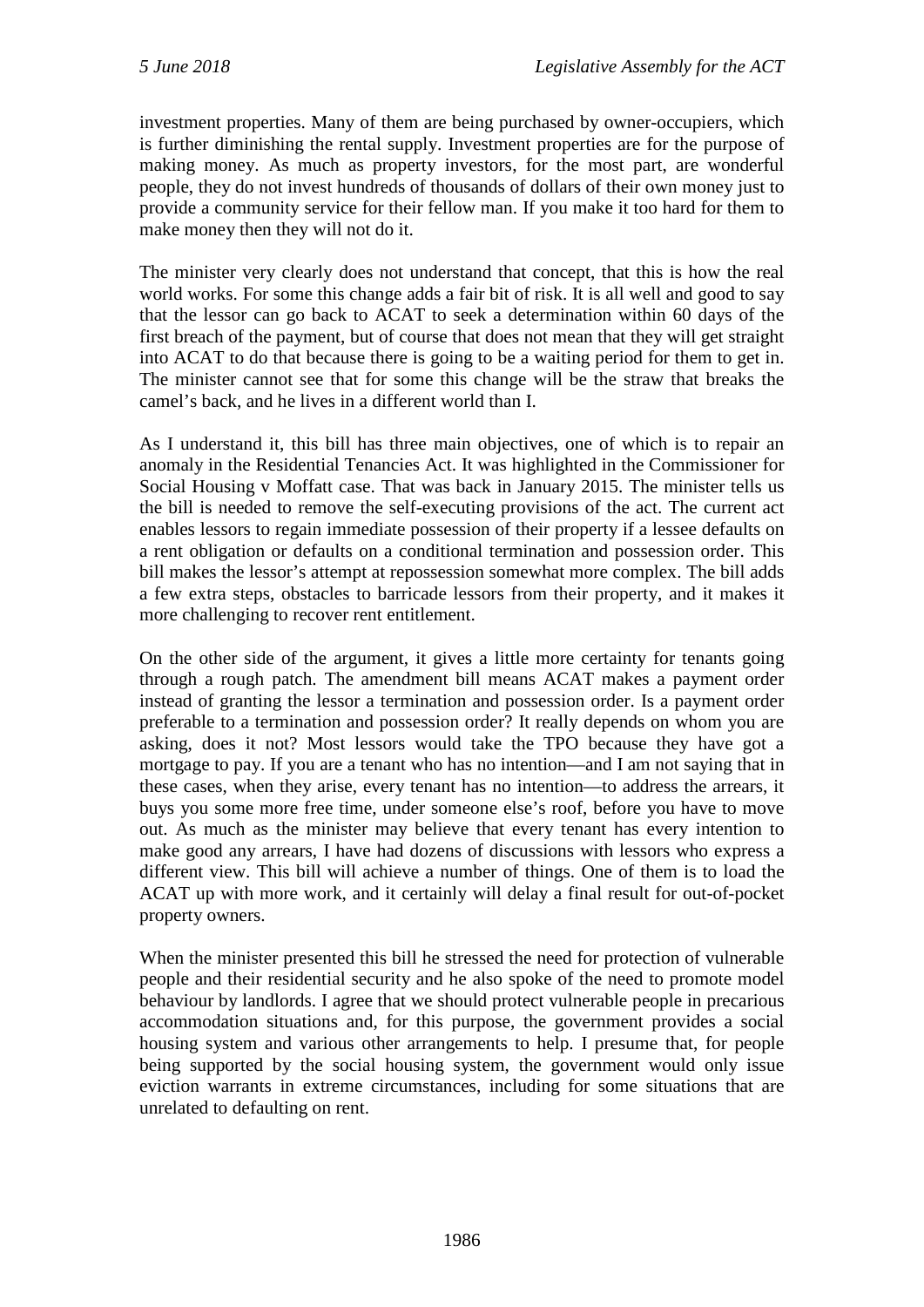The minister's desire to promote model behaviours by landlords is quite interesting and I must point out that the minister offers no real reason for us to move in that direction. In other words the minister is saying that landlords' failures to demonstrate model behaviour are sufficiently prevalent for us to impose this legislative discipline. I have not seen that failure. It would be useful for this chamber to see the extent to which those who rent out their property are not displaying model behaviours or are breaching these. In fact it would be useful to see exactly what these model behaviours are, along with the data on the breaches or aberrations. I am sure the minister will point out in his speech in response that in the private sector there are very few of these orders that are put into place. If that is the case why would we go down this path?

I note that as recently as August last year the Commissioner for Fair Trading put out the *Renting Book* which you would think might be sufficient guidance for tenants and lessors. The *Renting Book* spells out the obligations and requirement of lessors and tenants, along with channels for dispute resolution and guidance on who is responsible for expenses and costs. I would think that this would be sufficient prescription and guidance but apparently it is not. We need more obstacles, more frustration imposed on lessors.

We need to remind ourselves that most lessors have gone into debt to establish their rental property and they have assumed a significant risk. They have contributed or will contribute to the ACT's accommodation supply by investing and taking a major financial risk. They are doing so. They are compelled to pay outrageous levels of rates and land taxes—all into the government's coffers. On top of this when they purchase their property they have to or will fork out towards the \$30,000 slug per unit for the lease variation charge. When you take into account what small investors, including many mum and dad investors, are borrowing and are repaying it would be fair to say that there are also large numbers of vulnerable lessors, which I know is a concept that does not strike those on the other side.

There are those who have gone out on a financial limb to buy an investment property and their margins are so thin, particularly early in the mortgage, that, if after a period of no rental income they have a further three or four weeks without it because of this process, they risk losing their investment property. Why is that risk not taken into account by this government?

I love it how those on the other side assume that everyone who owns an investment property is rich and evil. And when those on the other side consider the word "landlord" I think the first thing they notice is that it has the word "lord" in it. The position from those opposite is that property investors have money and lots of it; so let us squeeze as much out of them as we possibly can. When you take this bill into account, with all this government's other budgetary measures aimed at property owners, there is a significant and growing disincentive for individuals to invest in property. And that is not going to serve anyone well.

We could end up with a situation where small investors cannot receive a sensible return because government taxes and fees are eating away at their returns. And when you add this additional risk—and there is a risk, it is a genuine risk—it is enough to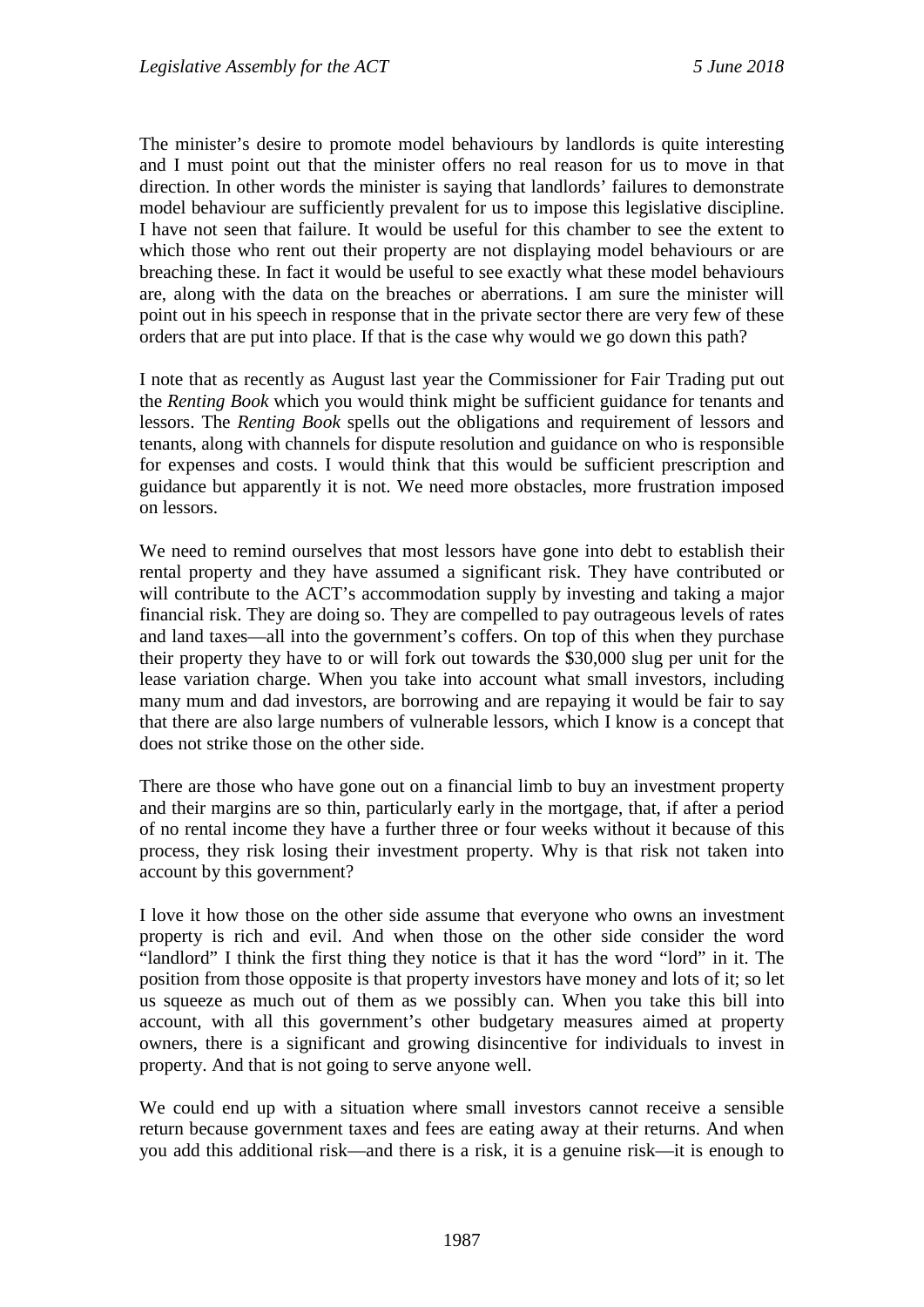make them get out of the market or not invest. If legislative provisions erect additional barriers against an owner's ability to recover rental arrears then you can change all the planning rules you want but these will not incentivise investors and will see acres of empty blocks of units or vacant paddocks. It is going to get too hard for mum and dad investors.

It is very easy to get the impression that this government is out to demonise and victimise property owners and property investors. I think we need to appreciate the drivers which supply rental accommodation and what incentivises investors and owners. I cannot help sensing that from a holistic view we are starting to go too far. On this basis the Canberra Liberals will not be supporting this bill.

**MS LE COUTEUR** (Murrumbidgee) (11.14): I rise today to support the amendment bill. The bill contains a number of amendments to the Residential Tenancies Act. The first area I want to talk about is that which Mr Parton has talked about, but with a slightly different bent. The first of the concerns is about replacing the previous provisions for granting a conditional termination and possession order, a CTPO, with a payment order. The JACS review of the Residential Tenancies Act, completed in 2016 but started in 2014, noted that many CTPO decisions made by ACAT relate to social housing tenants. Submissions to the review suggested that the current provisions lacked clarity, especially because of the interaction between two sections of the RTA—that is, section 49(1) and section 42A—which meant there could be legitimate confusion about when a tenancy is terminated and the legal arrangements between the parties if a tenant remained in the property.

The amendments also remove the self-executing component of a CTPO. Under current arrangements when a breach of a CTPO occurs—that is, a failure to pay rent—the lessor becomes entitled to possession and all rent is payable immediately regardless of whether the rent is a day late or if a payment plan is in place. The bill before the Assembly inserts a procedural speed hump before a tenancy is terminated for the people at greatest risk, such as social housing tenants and/or people suffering from mental illness or people who have just lost their jobs and have to urgently reorganise their affairs. This change could be the difference between maintaining a tenancy or homelessness.

I note the comments of Mr Parton, and it is important to be fair on all sides of the equation. But he did not talk about the fact that most landlords actually have insurance, and while it may take some time for the insurance company to pay, I am hopeful and assume that this would be the sort of thing that, in fact, is covered by landlord insurance.

The bill also includes some administrative tidying up following the regulatory changes introduced on 17 May 2018 by the Attorney-General. The changes to the Residential Tenancies Act's regulation are designed to ensure that business models of entities offering rental bond guarantees do not disadvantage tenants compared to if they had paid an up-front bond. On the surface, of course, rental bond guarantees may be an attractive proposition, and may work for some people. But it is exactly the same situation as with payday lenders or post-pay credit companies—that is, the companies concerned expect to make significant amounts of money from ongoing payments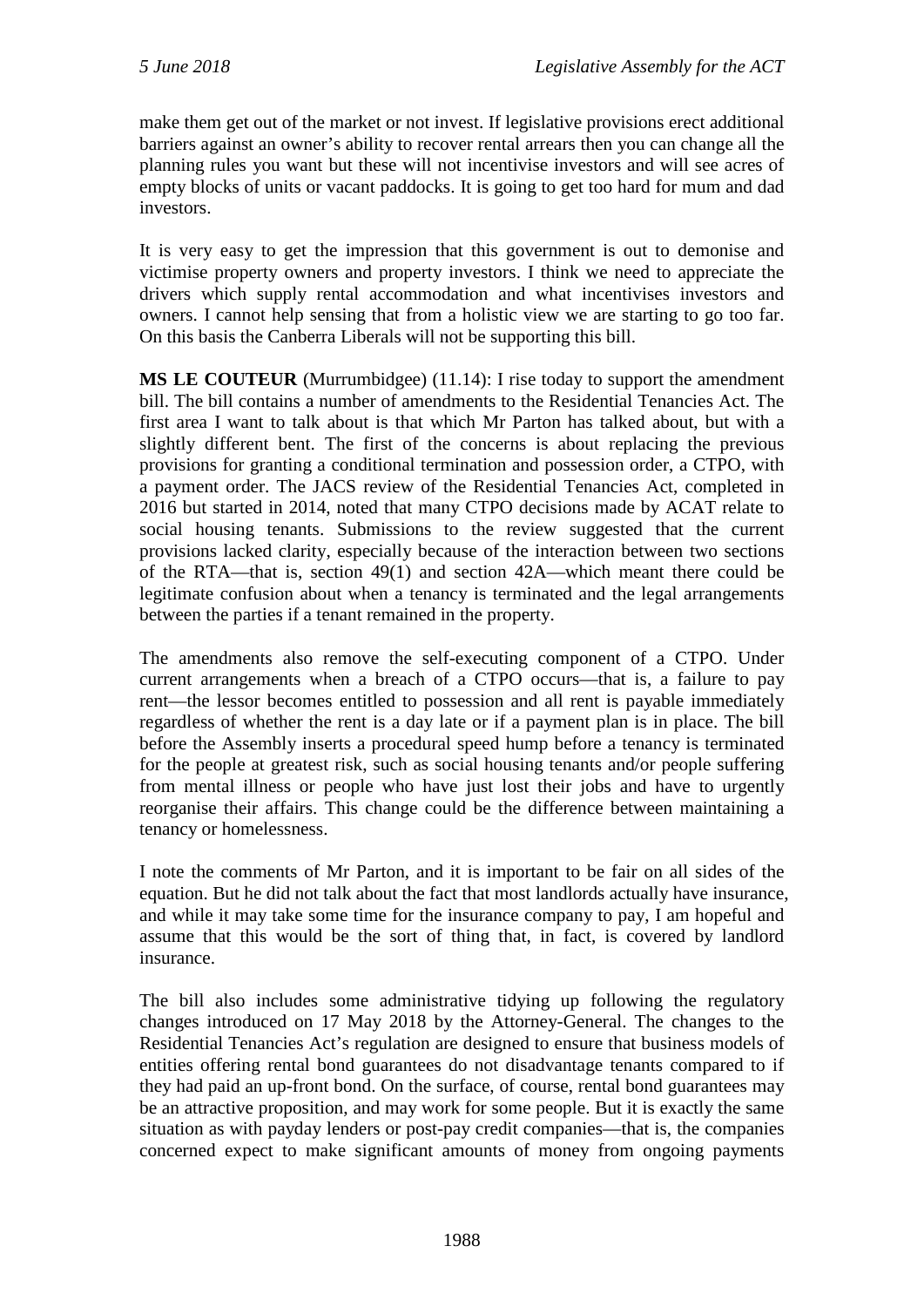which, over a period of time, will eventually amount to considerably more than a bond would have or from vulnerable people because either they do not understand the situation or because they are simply and understandably desperate to get into a house. It is my understanding that if a tenant becomes part of a dispute it could be particularly financially difficult for them compared to the current situation, which can be difficult enough for tenants.

By the very nature of their business model, these rental bond guarantee companies place themselves between tenants and landlords. The terms and conditions of one such company, Snug, state:

The Lessor appoints Snug as its attorney and agent to take action against the Tenant/s in the Lessor's name on our behalf in respect of the Claim Amount (Recovery Action) and agrees that:

- a. Snug will have full discretion in the conduct of the Recovery Action; and
- b The Lessor will provide all information and do all things that Snug reasonably requests, in a timely manner, to enable Snug to conduct the Recovery Action.

The regulations introduced earlier this month mean that the tenant-landlord relationship cannot be subrogated in this way, nor can the provider of a rental bond guarantee be a party to a tenancy dispute. Perhaps most importantly the regulations will stipulate that the provider cannot recover an amount from the tenant which is greater than what could be deducted from a bond. The measures that I expect will be passed today do not prevent the use of bond guarantees but they provide additional protection to a tenant in the event that they enter into one, and I think this protection is well needed.

One of the other things we need to think about is why people are even interested in rental guarantees like Snug. There are prospective tenants who, while they can pay their rent, do not have the easily available funds to pay a bond up-front. Because of that the ACT government offers an interest-free bond loan scheme, administered by Housing ACT, and the recent debate about rental bond guarantees has served to highlight the difficulties in accessing such a loan.

The ACT Housing website just says people must meet an income test based on their household size, but it does not appear to give any information online about what the test would be. Instead the website very helpfully suggests that people "obtain a rental bond application kit from the central access point". This turns out to be Nature Conservation House in Belconnen, which is not going to be convenient to everybody who is hoping to rent in the ACT. I intend to follow up on this. Given it is 2018, surely there is some way that you could apply for a rental bond loan online or at the very least access all the information that you need so that you can find out whether you are likely to be eligible thus making it worthwhile to make the trek out to Nature Conservation House.

The rest of the ACT government has been moving on to digital access for information and I would hope ACT Housing could do this as well. Or if they have and I have not found it, I apologise but suggest they could improve their website so that people can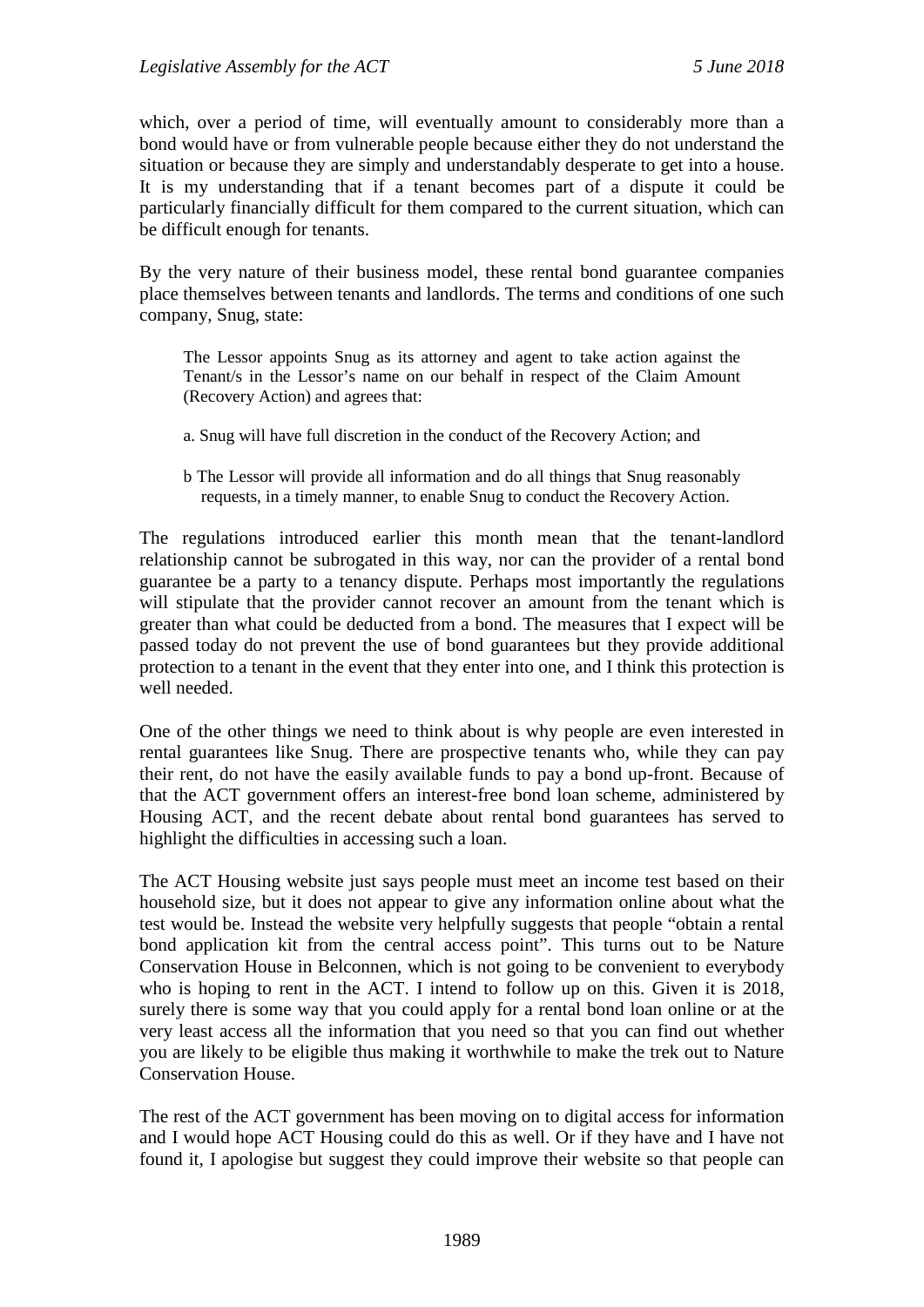find it. This is not the only instance where the ACT government have a very good program that is impossible for people to access because they cannot find out anything about it. If you were cynical, you might conclude the ACT government do not want to encourage people who would benefit from this service accessing it.

In this instance I am not that cynical. I think it is purely poor service provision. I do not think the government are trying to stop it being accessed; I think they just have not thought about how people will access it, because I do not know how they would. I know of only one person who has accessed it, and they did that through another service provider who knew about the bond. But if you have the misfortune of being a low income person and are not well and truly in the service provision system, it is beyond me how you would work it out.

While this amendment is welcome, it is not the only amendment that will be needed as part of the rental reform puzzle. After conducting consultation in 2014, the review of the Residential Tenancies Act was published in June 2016. It included two tranches of recommendations. The first were largely non-controversial or low-hanging fruit, and they have all been implemented. Thank you. The second tranche, not all of which the Greens support, are being progressed, but they are being progressed very slowly.

I understand the Attorney-General will release further legislation on this subject later in the year, and I look forward very much to seeing the content of this. Hopefully, this might include: developing occupancy agreements for those who are boarding or lodging or in a caravan park, allowing tenants to give 14 days notice to leave a rental property if they have been offered social housing, and reducing the maximum amount of rent payable in advance from four weeks to two weeks, which would bring the ACT in line with New South Wales. That is also relevant to the discussion about the need or otherwise for ways to make providing rental bonds easier. If you have to produce less rent up-front then you will find it easier to provide a bond and not have to think about the bond guarantees.

Other areas where we would like to see work being done on the RTA include: removing discrimination against pet owners or at least facilitating pet ownership—I understand this is a sometimes fraught and difficult issue, but it is a real issue to many tenants; instituting minimum standards for security in tenancies; and extending some of the notice periods for evictions with grounds and placing more onus on landlords to provide evidence as to why an eviction is necessary. To conclude, I thank the Attorney-General and his directorate for the work on this bill, which the Greens support.

**MR WALL** (Brindabella) (11.25): I rise to speak to the Residential Tenancies Amendment Bill and echo some comments made by my colleague Mr Parton. This bill clearly strikes the wrong balance. When dealing with residential tenancies clearly there is a requirement to properly balance the rights and the needs of the tenant and also the rights and the needs of the property owner. For me and members of the opposition, this bill clearly strikes the wrong balance. The pendulum has swung too far in favour of tenant rights and leaves a substantial and enlarged risk being carried by the property owner.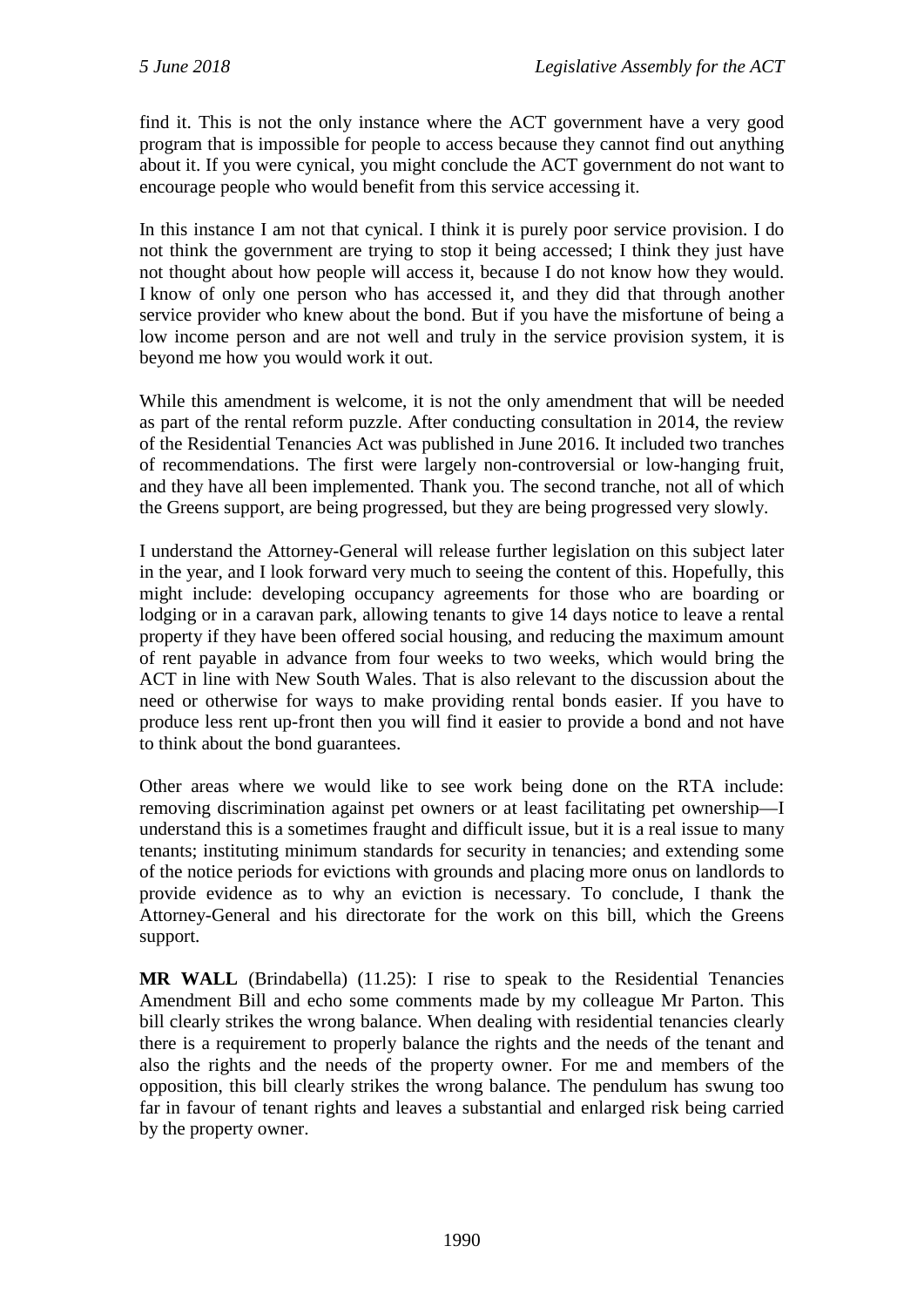When bundled with the economic mismanagement of the government through huge slugs to land tax and rates that have occurred over previous years, the economic argument for investing in Canberra is rapidly starting to look like a bad investment decision. The budget the Chief Minister and Treasurer will hand down today undoubtedly will call for more land sales, more unit block developments, most of which will be bought, hopefully, by investors who are now subject to a foreign investor tax if they are from overseas who will now carry further risk if they choose to rent that property out.

When I did a small stint working in real estate many years ago, the way it was explained to us about why it is a four-week bond and how the legislation is structured was very simple: the tenant is required to put forward a four-week bond of rent when entering a property. If there is a failure to pay, the standard terms of the tenancy agreement and the legislation mean there is a seven-day late period. The managing agent or the property owner is required to send a notice to remedy to the tenant and give them seven days to fix up that payment. If the tenant fails to do that, a two-week termination notice is able to be issued, which also allows for an application to ACAT to terminate the tenancy. In all, it is designed so that if a tenant fails to pay the rent the process to evict is four weeks. The landlord holds a four-week bond, therefore, everything is square on the ledger at the end of the day.

What has happened since is clearly illustrated in the ACAT annual report from last year, which highlights:

The average number of days elapsed between the opening of a residential tenancies file and the closing of that file is 56 days.

Currently, should a tenant fail to pay their rent, the landlord or the managing agent issues a notice to remedy and then seven days elapse. You issue a notice to terminate and another 14 days elapse. So three weeks have gone. Onto that you add the 56 days before ACAT can resolve the matter. Very few property investors in the ACT would not have a mortgage on their properties. So for the best part of three months the owner of a property is without an income to service the loan on their property.

Despite that, the government is seeking to pass changes that add a further layer into that eviction process which will require the landlord to apply to ACAT in the first instance to put in place a payment plan. If the tenant continues to breach the agreement the landlord will need to apply to ACAT yet again to have an eviction noticed served. So that 56 days is going to blow out and the process will take even longer.

As I said in my opening remarks, in the view of the opposition the pendulum has swung too far in favour of the rights of the tenant. If the government choose to apply these terms for some of the most vulnerable people in the community who are in social and public housing, go for it; it does not require this legislative change. It can be done by simply changing the standard terms of the rental agreement issued to public housing tenants. If they choose to that, there is compassion from those in the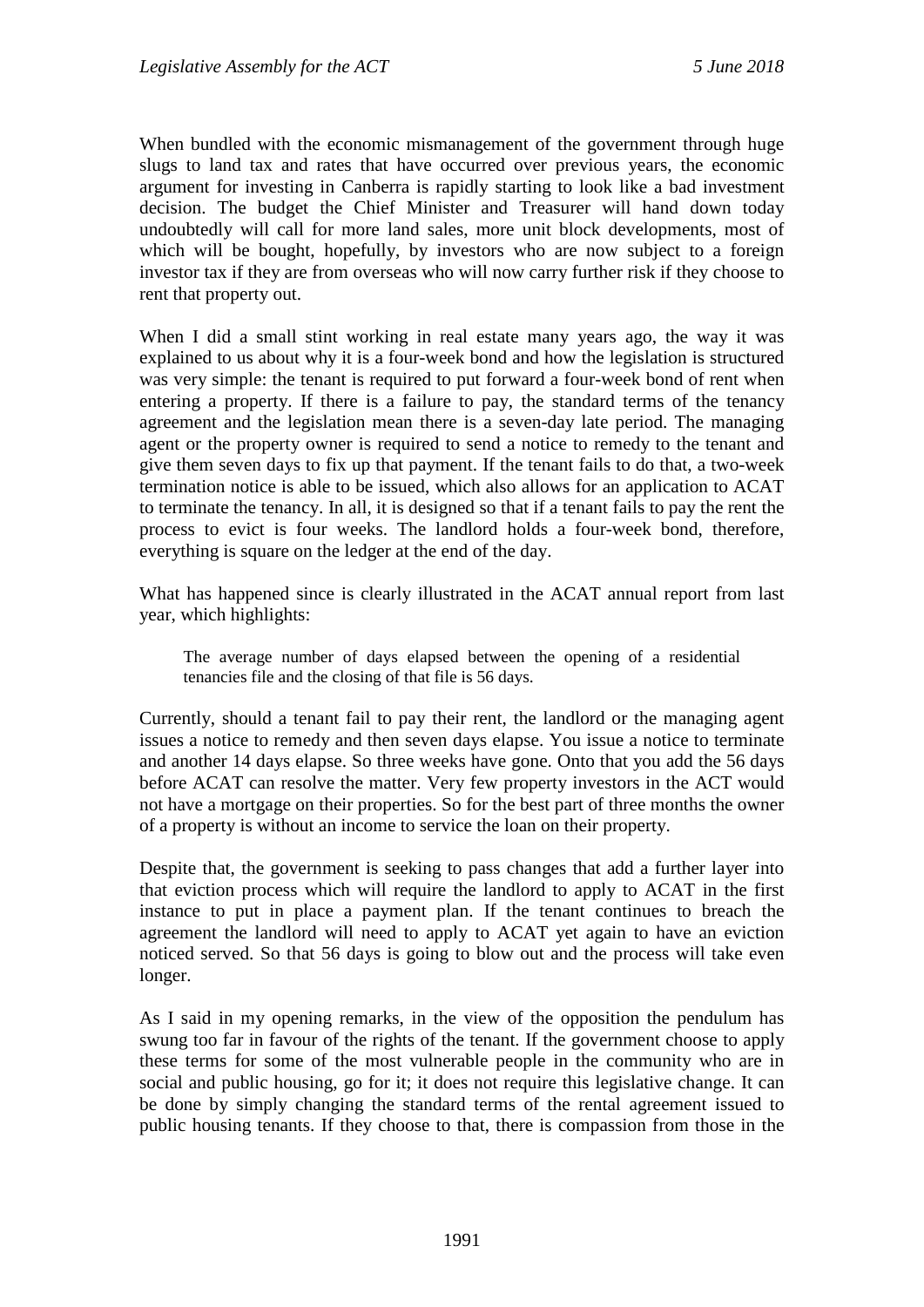opposition to support that change. But the broad-brush approach that it applies to all residential tenancies in the ACT is a step too far.

We want to see investment in the city; we want people to see Canberra as an opportunity. We also want to see affordable housing here, affordable accommodation and affordable rentals. But all the while the landlords or property owners are required to carry the bulk of the risk, and we are going to see that cost transfer in the weekly rental payment. If we want to encourage cheaper rentals, make it easier for people to invest. Give them a sense of assurance that when they make an investment in the ACT their investment is safe and they are going to be looked after. Encourage that.

There is a supply problem in our rental market. If we discourage investment, we are clearly discouraging people from putting properties on the market for rental. It is that simple. If we do not have sufficient supply the price of the supply increases. Every time the government comes into this place and makes it harder for people to invest by increasing the level of risk to the investment they make in this city, the less likely it is that that investment will be made.

If we want to address housing affordability and if we want to fix this problem we need to be clear about how we go about it. The government have clearly missed the mark they are trying to have their cake and eat it too. You cannot have both. For that reason the opposition will not be supporting this amendment today.

**MS BERRY** (Ginninderra—Deputy Chief Minister, Minister for Education and Early Childhood Development, Minister for Housing and Suburban Development, Minister for the Prevention of Domestic and Family Violence, Minister for Women and Minister for Sport and Recreation) (11.31): I want to speak briefly to this amendment bill today. These amendments to the Residential Tenancies Act will improve security for our vulnerable tenants and will ensure due consideration is given to the circumstances of tenants before ACAT. I am glad to see more of this work being done to protect renters when it comes to using commercial alternatives to a rental bond.

This work closely aligns with the development of the new Housing ACT strategy. I have had many conversations in the community about improving the security in rental housing, particularly for vulnerable people. And this bill will help in achieving these goals.

With regard to rental bonds, I want to draw members' attention to the government's bond loan scheme that is available to help people get into the private rental market. The ACT affordable rental office offers people on low to moderate incomes a low-interest rental bond loan to put towards a private rental bond. Rental bond loans cover up to 90 per cent of an eligible person's bond. Repayments can start three months after it starts and then are repaid over a 20-month period with an average repayment of around \$27.

For the information of members of this place, anybody who might be struggling to get together a bond for a rental property can go to the Community Services Directorate website, type "rental bond loan" into the search bar and the information will come up on how a person can get the information that they need to access a rental bond loan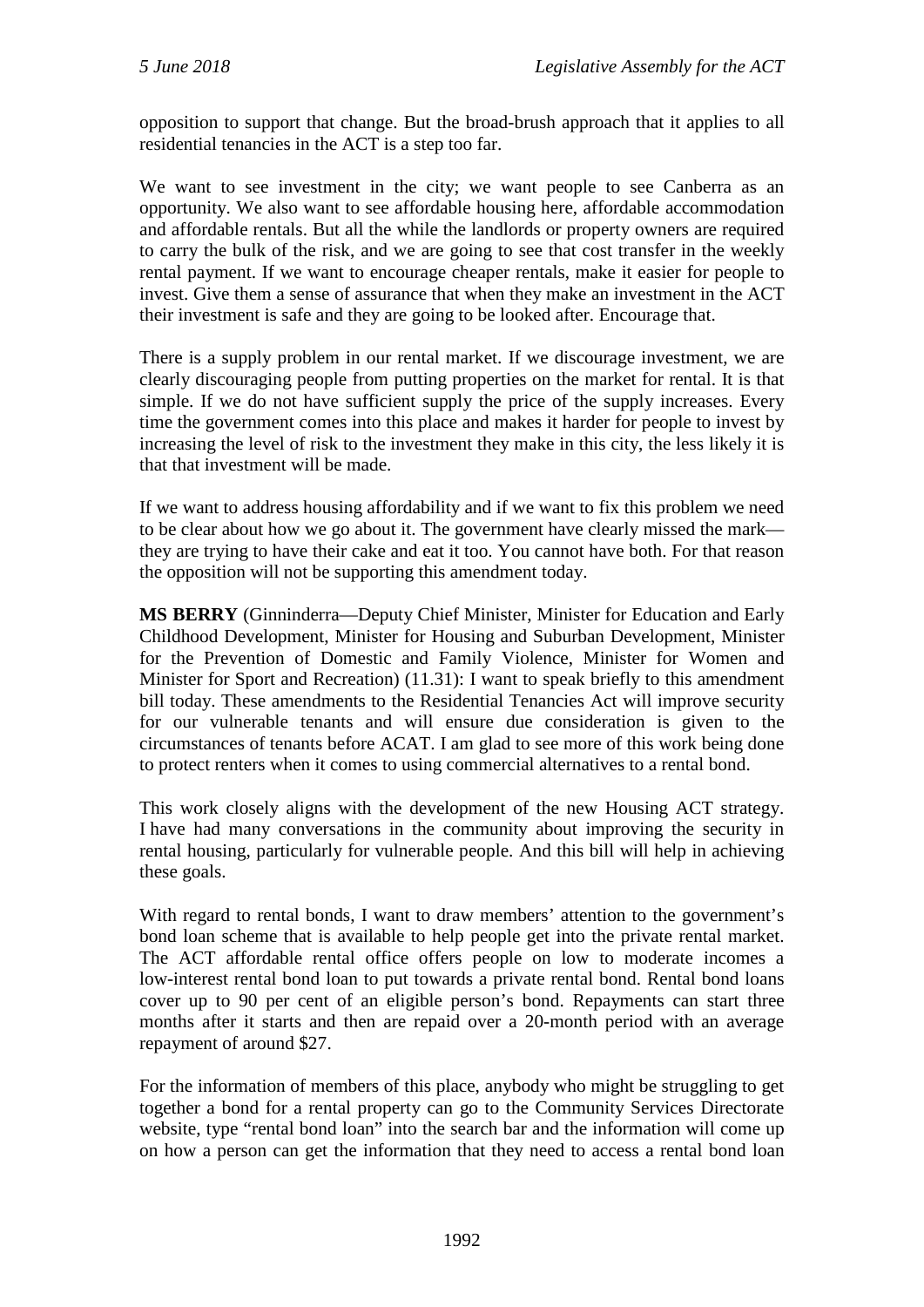and to ensure that they are eligible. They can also go directly to Housing ACT at Emu Bank in Belconnen or they can call the OneLink phone number 1800 176 468. On the Community Services website for the rental bond loans there are about four phone numbers for people who want to get advice on a rental bond loan, for people for whom English is a second language or for people who are deaf or hearing impaired to get support as well when they are making those applications. Changes like these are part of ongoing reform to make housing more affordable, secure and accessible for more people in our community.

The government is continuing its important work with the community, building and development sectors towards the development of a new housing strategy. The government has done extensive consultation with the Canberra community in the development of the strategy, including last year's housing and homelessness summit. While the strategy is due to be finalised later this year, early initiatives to improve affordable housing options are already underway. These include the new affordable public and community housing targets, the affordable home purchase database and the \$1 million innovation fund, with its year 1 projects to be announced soon. I look forward to releasing the new strategy. Every step that we take in this chamber will help address the broader challenges out there in our community.

**MR RAMSAY** (Ginninderra—Attorney-General, Minister for Regulatory Services, Minister for the Arts and Community Events and Minister for Veterans and Seniors) (11.34), in reply: I am very pleased to speak in support of the Residential Tenancies Amendment Bill 2018. I table a revised explanatory statement which provides details about how the provisions in relation to the commercial guarantees in this bill will operate.

I thank members for their contributions, even though it did become apparent during the debate that the Canberra Liberals have not truly come to grips with the intent, the background or the effect of the legislation. What this bill provides is fairer outcomes for vulnerable people. It does this through changing the processes for managing rental arrears and by ensuring that the government has sufficient time to carefully consider and regulate new products that are offered to renters. This government is committed to making sure that vulnerable people in our community have the protections that they need in the rental market.

As the Deputy Chief Minister outlined, she is currently developing a new housing strategy for the ACT. The focus of that strategy will be on assisting those who need help the most: people who are experiencing homelessness and low income households in housing stress.

The first set of amendments in this bill deals with commercial guarantees. Commercial guarantee products are new in the Australian rental market and the idea behind them is that, instead of saving for a bond, a tenant can pay a smaller monthly fee to a private company that guarantees payment to lessors. Innovation, however, cannot happen at the expense of our most vulnerable people. This is a product that by its very nature is going to be marketed to people who cannot afford a bond. And that means that there needs to be a clear role for a strong consumer protection framework.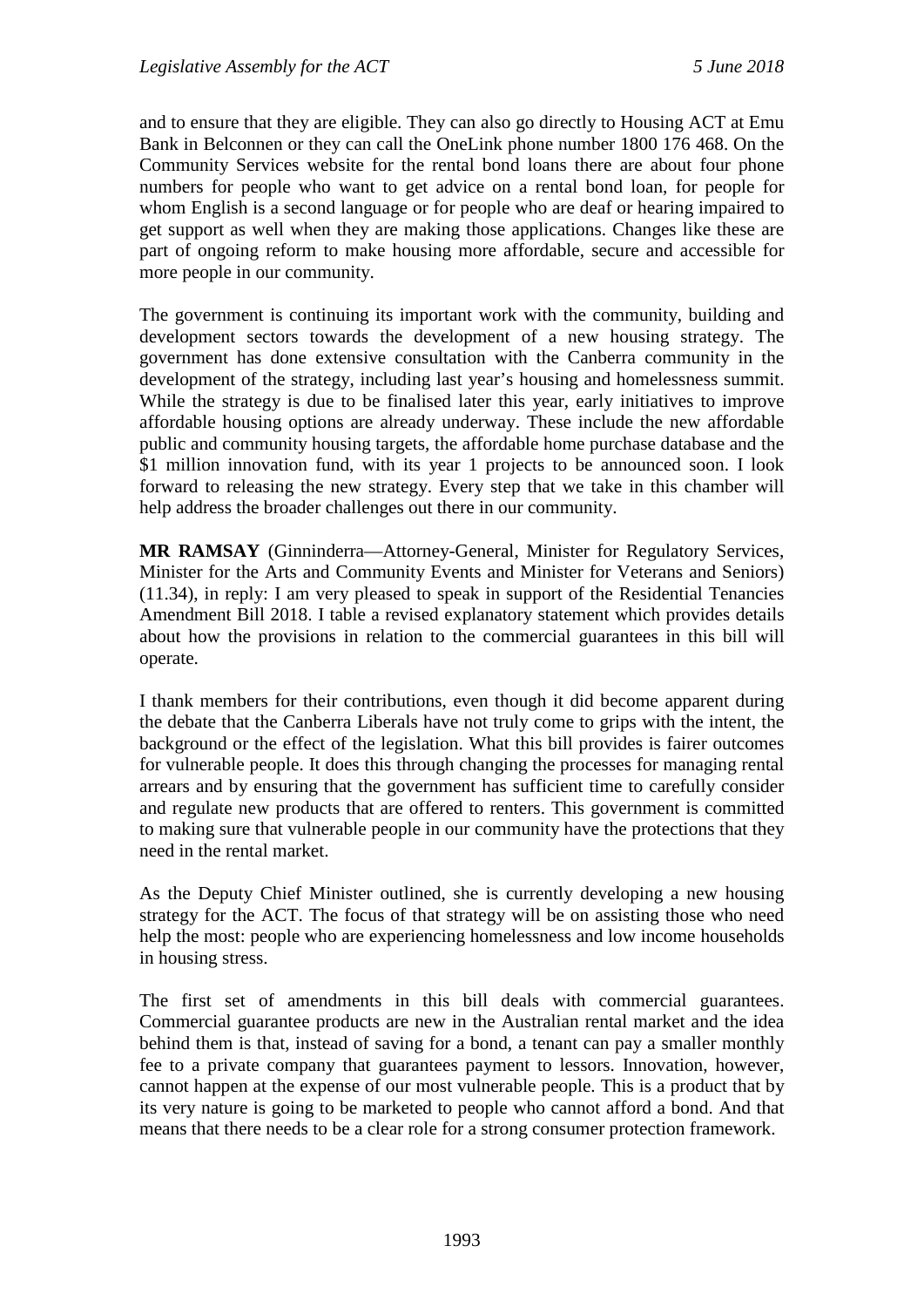We introduced a legislative stay on these products last year so that more work could be done to develop an appropriate regulatory regime. And since that time we undertook two further rounds of community consultations, including an open consultation on 20 October 2017 for three weeks and further targeted consultation on exposure draft regulations. During that consultation it became clear that real questions about the impact of these products on vulnerable tenants remained to be addressed. The role of debt collection agencies, the rights of tenants to dispute amounts owed and the rights of lessors, in dealing with these companies, need to be more thoroughly examined. Accordingly, this bill reintroduces that legislative stay.

I would like to thank the Tenants Union, Better Renting and Care Financial Counselling Service in particular for their engagement during this process. Their practical experience in helping tenants and people with financial issues has informed the government's position on bond alternatives and will continue to inform its policy on residential tenancy reform more broadly.

Turning to the way that this bill improves ACAT's ability to deal with unpaid rent, these amendments respond to concerns that were raised with the government by Canberra Community Law about conditional termination and possession orders, or CTPOs. CTPOs are essentially a tribunal-ordered payment plan for rent. They are not made with very high frequency. And most of them are made in relation to public housing tenants. Last year, for example, the ACAT made 35 of these orders.

Today's bill does not mean that all tenants and lessors will have a completely different experience where there is unpaid rent. It only applies to limited situations where the ACAT has looked at a rental dispute and then, in turn, has decided that a payment plan rather than any other alternative is the correct way forward.

The existing legislation has in practice created problems for both tenants and lessors. And these problems were highlighted in the Supreme Court case of the Commission for Social Housing v Moffatt. In that case, the then Master Mossop found that legal rights and responsibilities of lessors and tenants became unclear whenever a CTPO was breached, and His Honour suggested that legislation should be amended.

Through consultation with Canberra Community Law and the Real Estate Institute of the ACT, or REIACT, we developed the amendments in the bill to resolve the uncertainty. Also, in response to the decision by then Master Mossop and our consultations, what this bill does is establish a new way of managing rental arrears called a payment order.

The payment order process has been designed to provide certainty to both parties, tenants and lessors alike. It is a fundamental misunderstanding of the provisions and it is quite inaccurate to characterise this as a disincentive for landlords. It provides certainty for both. The key difference from the existing process—

**Mrs Dunne**: It is certain that the landlords will lose money.

**Mr Wall**: And carry more risk.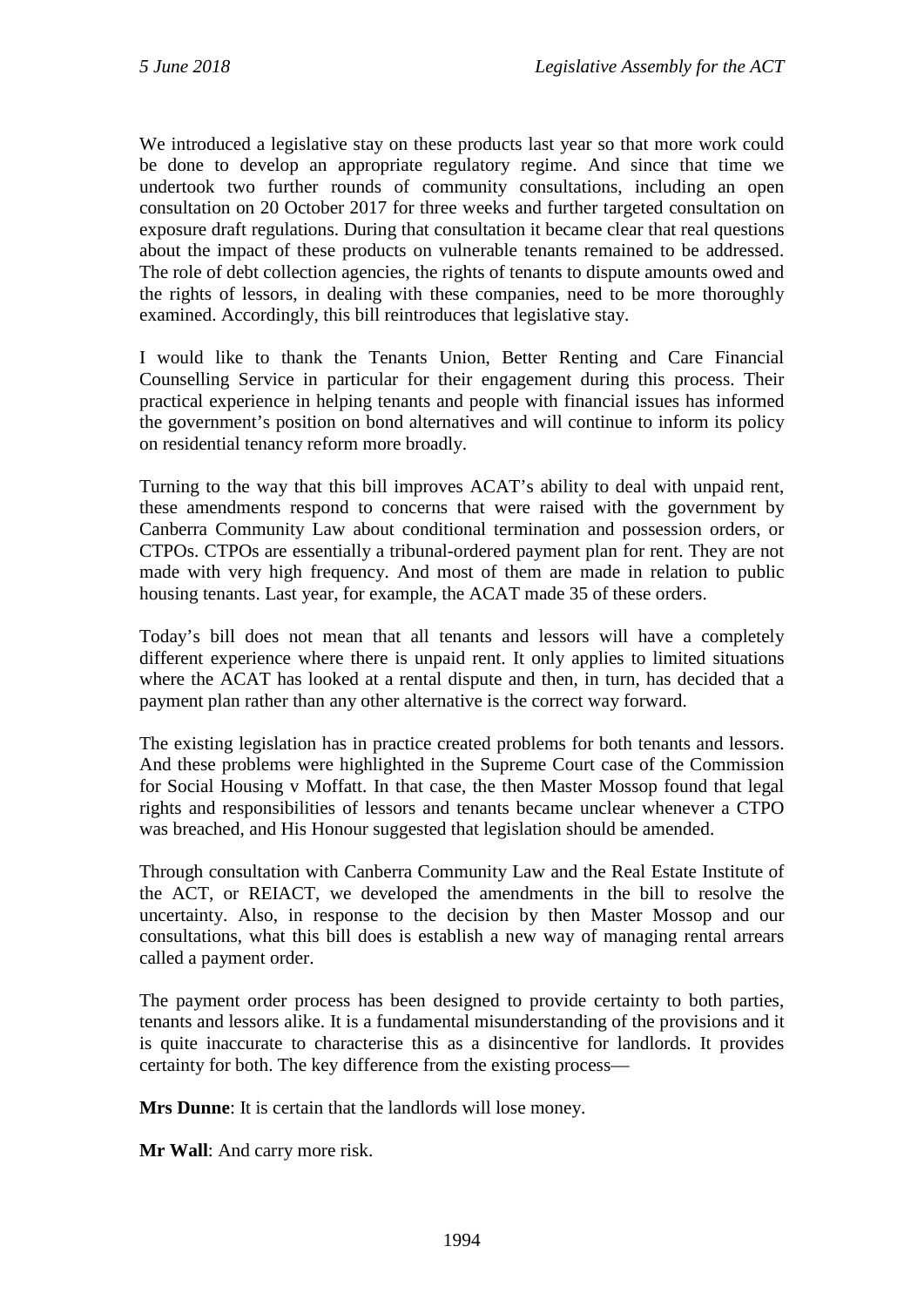**MR RAMSAY**: Again our Canberra Liberals are demonstrating not only an inability but an unwillingness to engage with the legal realities of what has been recommended from the Supreme Court. The key difference from the existing process is that the legal basis for moving forward when a payment plan is breached is set out step by step in the legislation. That makes clear the roles and responsibilities.

Lessors can still seek to move out tenants who do not meet their rental obligations but their basis for doing so is clear. It is legislated and the avenues for a tenant to make a case, including hardship, are clearly set out. Importantly, the new process provides a clear avenue for the ACAT to look at the circumstances and to make a fair, impartial decision before anyone is evicted. I would have thought that the Canberra Liberals may have at least paid lip-service to being fair and impartial but today they have chosen not to.

I have met with REIACT as part of this legislative development in regard to both aspects. There is a clear benefit for lessors in this legislation which has increased certainty about how to proceed when a payment plan does not work out. The view that REIACT did put forward, which has been echoed by the Canberra Liberals today, is that legislation governing tenancy and public housing should be different from other kinds of tenancies.

Let me reiterate the government's view. Our intention is not to create different classes of tenants but to ensure that all people—tenants and others—have secure, affordable housing, and in today's legislation we are focusing on those people who are at most risk. I do thank REIACT for its willingness to engage. It was a very positive conversation, a very fruitful conversation, and the views of the people who manage rentals and own rental properties are, of course, very important. The government will remain open to hearing from them throughout the course of our ongoing residential tenancy reforms.

The amendments today are, as a package, a win for vulnerable Canberrans. They ensure that people who are vulnerable and who are behind on rent have clear rights and that the ACAT has a clear process for looking at the situations. They also allow for important work to be done to make sure that any alternatives to rental bonds meet the needs of the entire Canberra community.

We are currently undertaking a broad examination of residential tenancy laws. Reform to the way that occupancy agreements cover diverse living situations, such as student housing and caravan parks, is currently under development. We are also looking closely at developments in Victoria to help make renting more secure and safe. These efforts will be guided, like this bill, by a focus on the most vulnerable people in our city. And we will not apologise for that. We will keep working to ensure that our community is safer, is stronger, and is more connected. I commend the bill to the Assembly.

#### Question put:

That this bill be agreed to in principle.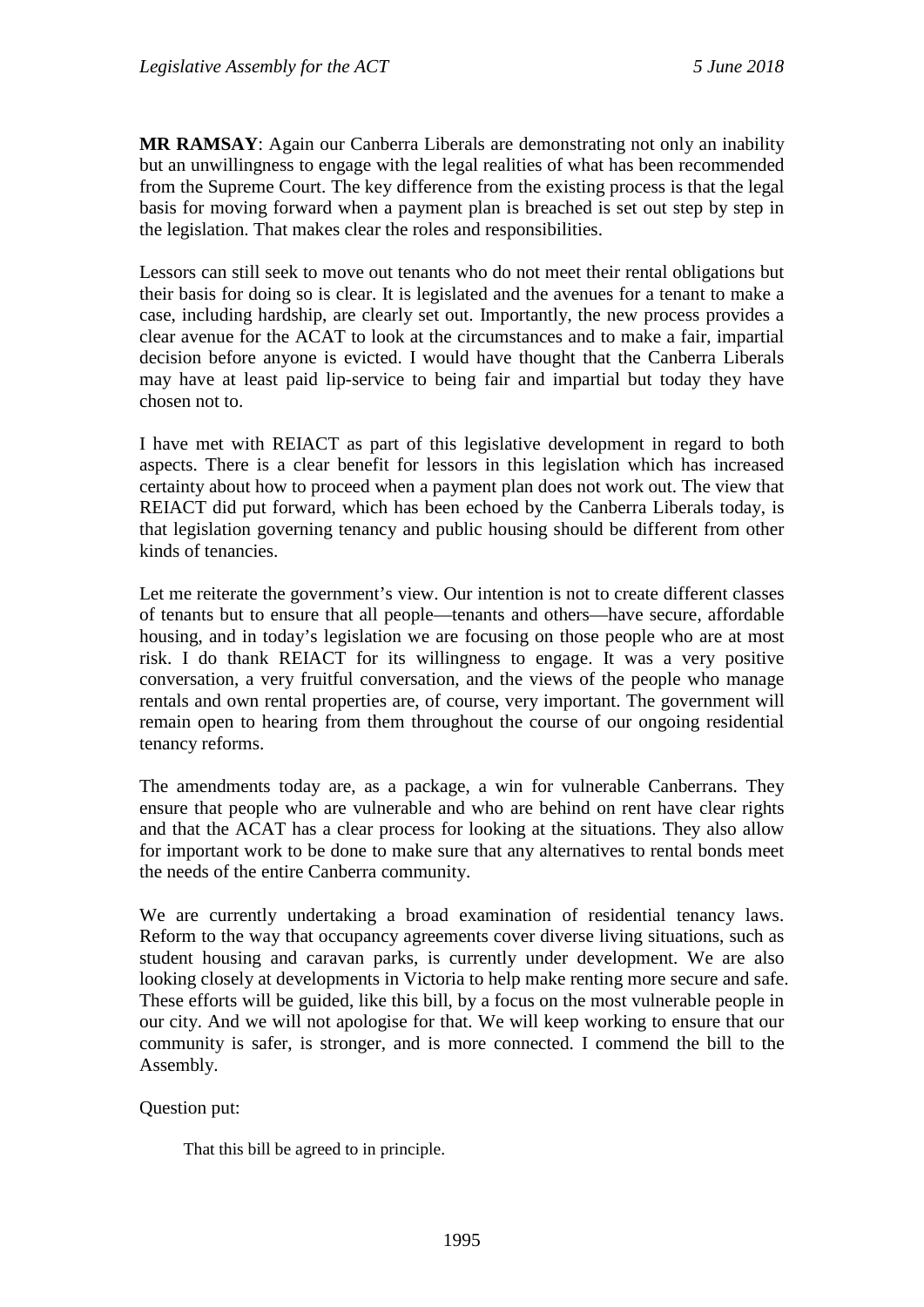The Assembly voted—

Ayes 13 Noes 10

| Ms Berry      | Ms Orr           | Miss C Burch | Mr Milligan |
|---------------|------------------|--------------|-------------|
| Ms J Burch    | Mr Pettersson    | Mr Coe       | Mr Parton   |
| Ms Cheyne     | Mr Ramsay        | Mrs Dunne    | Mr Wall     |
| Ms Cody       | Mr Rattenbury    | Mr Hanson    |             |
| Ms Fitzharris | Mr Steel         | Mrs Kikkert  |             |
| Mr Gentleman  | Ms Stephen-Smith | Ms Lawder    |             |
| Ms Le Couteur |                  | Ms Lee       |             |
|               |                  |              |             |

Question resolved in the affirmative.

Bill agreed to in principle.

Leave granted to dispense with the detail stage.

Bill agreed to.

# <span id="page-33-0"></span>**Casino and Other Gaming Legislation Amendment Bill 2018**

Debate resumed from 10 May 2018, on motion by **Mr Ramsay**:

That this bill be agreed to in principle.

**MR PARTON** (Brindabella) (11.48): Wow, the casino and poker machines: what a mess, what a mess, what a complete and utter shambles. Haven't we come a long way since the days that Aquis made a glittering presentation on what the casino precinct was going to look like as they built hotels, retail and restaurants to transform the city?

In actual fact, Mr Assistant Speaker, we have not come a long way at all. Nothing has happened. I seriously doubt that it ever well. If you thought that the minister was struggling to make a decision on anything in this space, this bill indicates that you would be right. Despite having the Gambling and Racing Commission and despite all of the ministerial staff and directorate staff that surround him, the minister feels the need to appoint more people to make decisions that he is not capable of making himself. This bill represents another instalment in the saga of granting the casino access to poker machines and automated table gaming machines.

Back in 2015 the Chief Minister opened the door to the possibility of poker machines in the casino. With a grimace, Greens members had to quietly look the other way. The Chief Minister's idea stopped, started, stalled and rerouted over the months. Then years after originally leading the conversation, Aquis were completely left out of it, which well and truly quelled their enthusiasm.

History shows that our Greens colleagues eventually got partial retribution by using the parliamentary agreement to force a reduction in poker machine numbers from around 5,000 back then to 4,000 by 2020, which is a tale in itself. And this would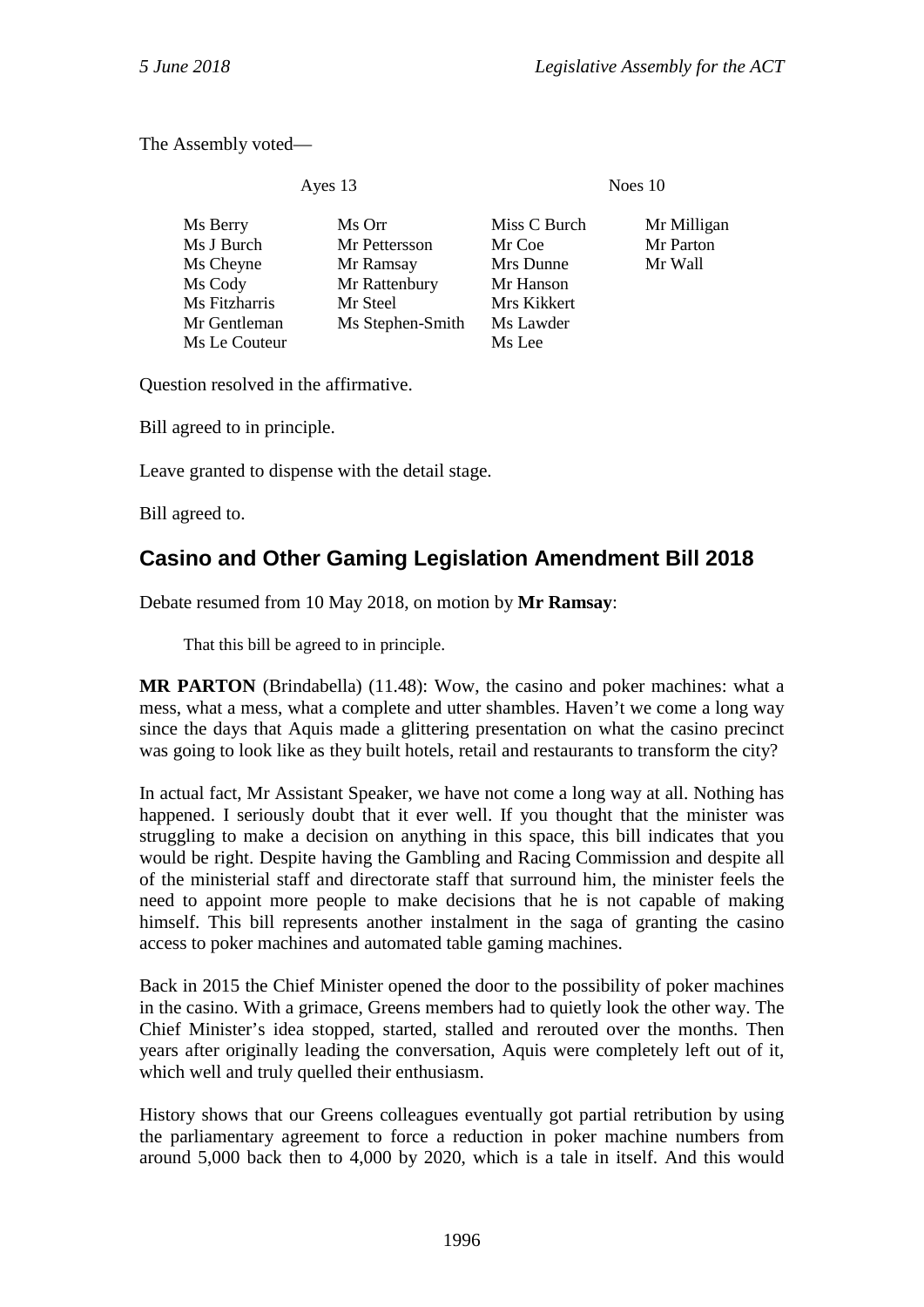affect large numbers of poker machines operating in Labor affiliated clubs, such as the Labor Party's Labor clubs and the closely related Tradies clubs, owned and operated by the CFMEU.

This reduction measure is designed ultimately to get poker machines down to very low numbers for all clubs, irrespective of whether the Canberra community wants that outcome or not. The casino would get some poker machines out of the overall reduction. Their vision was for around 500 in return for a very substantial investment in Canberra.

This was untenable and out of reach for many reasons, not the least being that it flew in the face of the long-accepted community clubs model for Canberra. Eventually this government did settle on a figure of 200 machines. But the endorsement came with a suffocating set of shoestrings, crafted mainly by the Greens.

Last year's Casino (Electronic Gaming) Act paved the way for providing poker machines to the casino, but at the price of considerable restraints, including \$2 betting limits, a mandatory precommitment system and connection to a central monitoring system.

The next instalment in the yellow brick road created by this government for the casino is the bill before us today. The minister has presented us with a comprehensive and complex bill that sets a framework for controlling the acquisition and disposal of the casino, including leases, licences, approval of owners and conversion of gaming machine authorisations.

One of the curious features of the controlled framework created by this bill is the way that decision-making input will be provided to the minister. On the one hand the minister will draw on advice from the Gambling and Racing Commission while, on the other hand, he will create another advisory body in the form of the casino advisory panel.

This new panel will have powers and features that, in some respects, would look not unlike an ICAC. For example, the minister must take on broad recommendations tendered by the panel. The panel must be established before the minister can make any of the decisions specified.

The bill gives the panel some interesting powers. For example, it requires that socalled information holders must comply with requests for information from the panel. "Information" is defined in the broadest possible sense, as is the list of entities that must respond to information requests by the panel, which includes the Gambling and Racing Commission itself, the ACT Planning and Land Authority and any other territory authority, along with any other entity prescribed by regulation. It is interesting to note that police and other security agencies are not specifically mentioned. Perhaps these are outside the information boundary intended by this bill.

In order to power up this panel, its members will be legislated as protected persons with immunity from civil liability. Protected persons will include people assisting the panel. This casts a broad net in terms of who will be protected. The panel will produce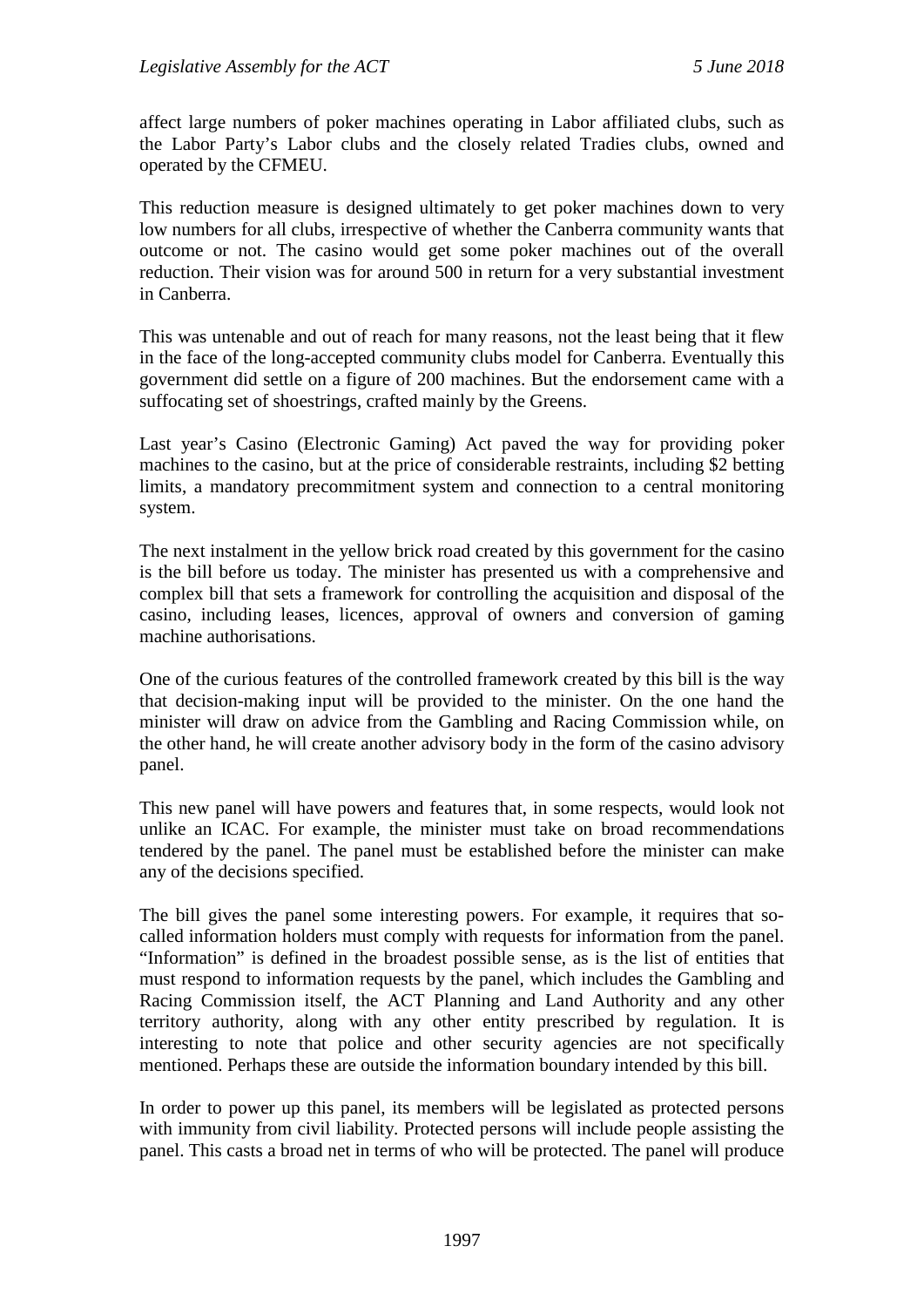some reports to this Assembly, defined as so-called disclosable reports. There will also be other protected reports whose contents will be deemed contrary to the public interest and therefore not for the public domain or for this chamber.

As conveyed in the explanatory statement to the minister's bill, there also appear to be some finely tuned boundaries in relation to section 136 dealing with human rights and privacy considerations. The importance of these are dealt with at some length in the explanatory statement. We can only hope that the right balance has been struck here.

I must confess that I am a little unsure of what we are dealing with here in the sense that we have a multiplicity of advisory sources feeding the minister's decision-making process. On one hand we have the Gambling and Racing Commission, which is already established as an independent body under the Gambling and Racing Control Act. On the other hand the minister wants to create this additional advisory source with powers vaguely resembling some sort of royal commission.

When these sorts of organisational overlays are created, you are prone to creating a number of negative outcomes—administrative tensions, competition for resources, frictions over functional responsibilities and boundary disputes. Someone needs to sit over the top of all of this to make sure it stays cohesive, coordinated, productive and effective. The minister needs to explain how this will be done without consuming the rest of his day job and impacting on good governance.

This organisational dichotomy does not come without a price. And we are not sure whether this will be considerable or not. We can be certain that the three-person panel described in section 136E will not have a hope in hell of covering off on all the professional skill stream specifications listed in that section. Some of these streams will require very high-priced help indeed.

No doubt, given the classified nature of some of its information collection, analysis and reporting, it will require its own dedicated corporate services infrastructure—I do not know; perhaps even its own accommodation and IT system. I am not sure that this represents value for money or that it will provide the solutions to the problems that the minister cannot seem to find.

In terms of functional efficiency we would have to ask this: why can this sort of body not be stood up inside the Gambling and Racing Commission itself? The commission is a longstanding body with a remit to oversee and regulate the gaming sector, and has a wealth of corporate memory and expertise fit for this purpose. I hope that Canberra's ratepayers are not going to be slugged in order to set up this sort of show.

In conclusion, we have a bill that appears to amplify the deterrent effect of the previous bill in terms of enticing a casino body to invest in Canberra. It does provide a comprehensive set of controls, checks and balances, but these are at the expense of organisational fragmentation and costs incurred in creating an additional source of advice for ministerial decision-making. On balance, this side of the chamber does not believe that the minister has got it right and we will be opposing this bill.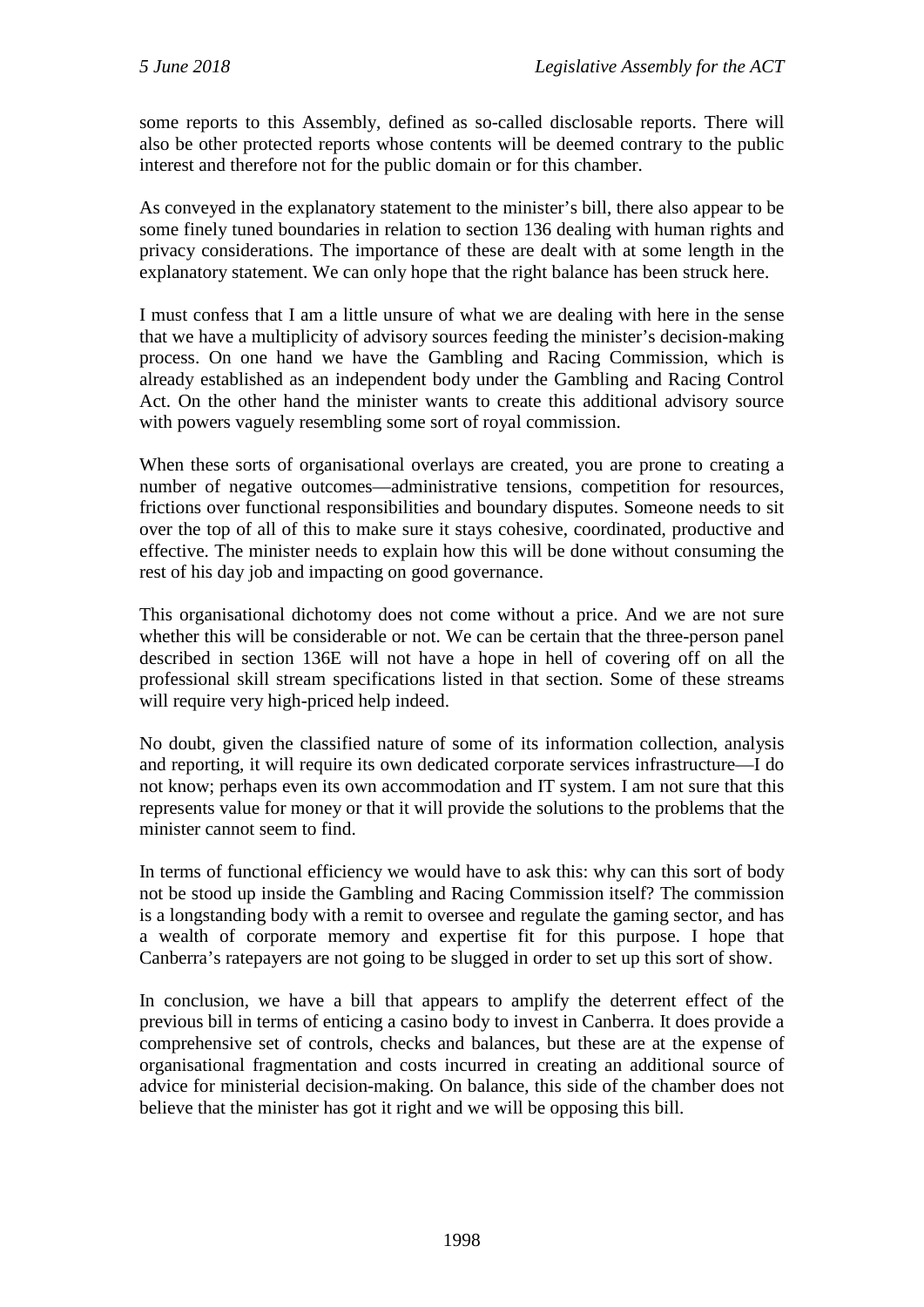**MR RATTENBURY** (Kurrajong) (11.56): The Greens will be supporting this bill because it provides additional scrutiny and transparency over decisions relating to the casino and helps strengthen the requirements around key harm minimisation measures that were introduced last year.

When looking at any legislation related to the casino, there are always a number of considerations to be made. These include how it will affect the gambling model in the ACT; impacts on development; impacts on the life and entertainment options in the city precinct; and, most importantly, how it will minimise gambling harm.

In November last year, this Assembly passed a bill to allow the introduction of poker machines in the casino, while also bringing in nation-leading harm minimisation measures such as \$2 maximum bets, mandatory precommitment and a centralised monitoring system. I believe this legislation provides strong protections to ensure that any introduction of poker machines into the casino will not increase harm from gambling in the territory.

At the same time we must recognise that poker machines can be a highly profitable asset and therefore there are many parties with an interest in accessing any available licences. In a town the size of Canberra, where we have a relatively small number of organisations operating large numbers of poker machines, there is always going to be the potential for conflicts of interest to arise.

As long as the ACT government continues to receive revenue from poker machines through gambling taxes, the government, regardless of its political persuasion, will always have an interest in providing more poker machine licences. Of course, that interest is usually counteracted somewhat by a desire to reduce gambling harm in the community. Nevertheless, the government's motivations and interests in granting authorisations can be brought into question.

The Canberra community should be able to have full confidence that these kinds of decisions are being made in the best interests of the community and not solely in the interests of raising revenue. That is why the Greens support the proposal to establish an independent casino advisory panel to make recommendations about these kinds of decisions.

In particular, it is crucial that the advisory panel must make a recommendation to the minister about whether the proposed activity is in the public interest. The independence and separation of the panel from government are an important factor in giving the community confidence in their recommendation, and this will be enhanced because the advice comes from a panel with expertise in a range of relevant areas, including law, integrity, probity, planning and, of course, gambling harm minimisation.

This bill also includes some important provisions relating to the regulation of social impact assessments. As we learnt last year, while social impact assessments are fundamentally important to reducing gambling harm, they are of little use if the process is not accessible or understood by the general community. Thankfully, those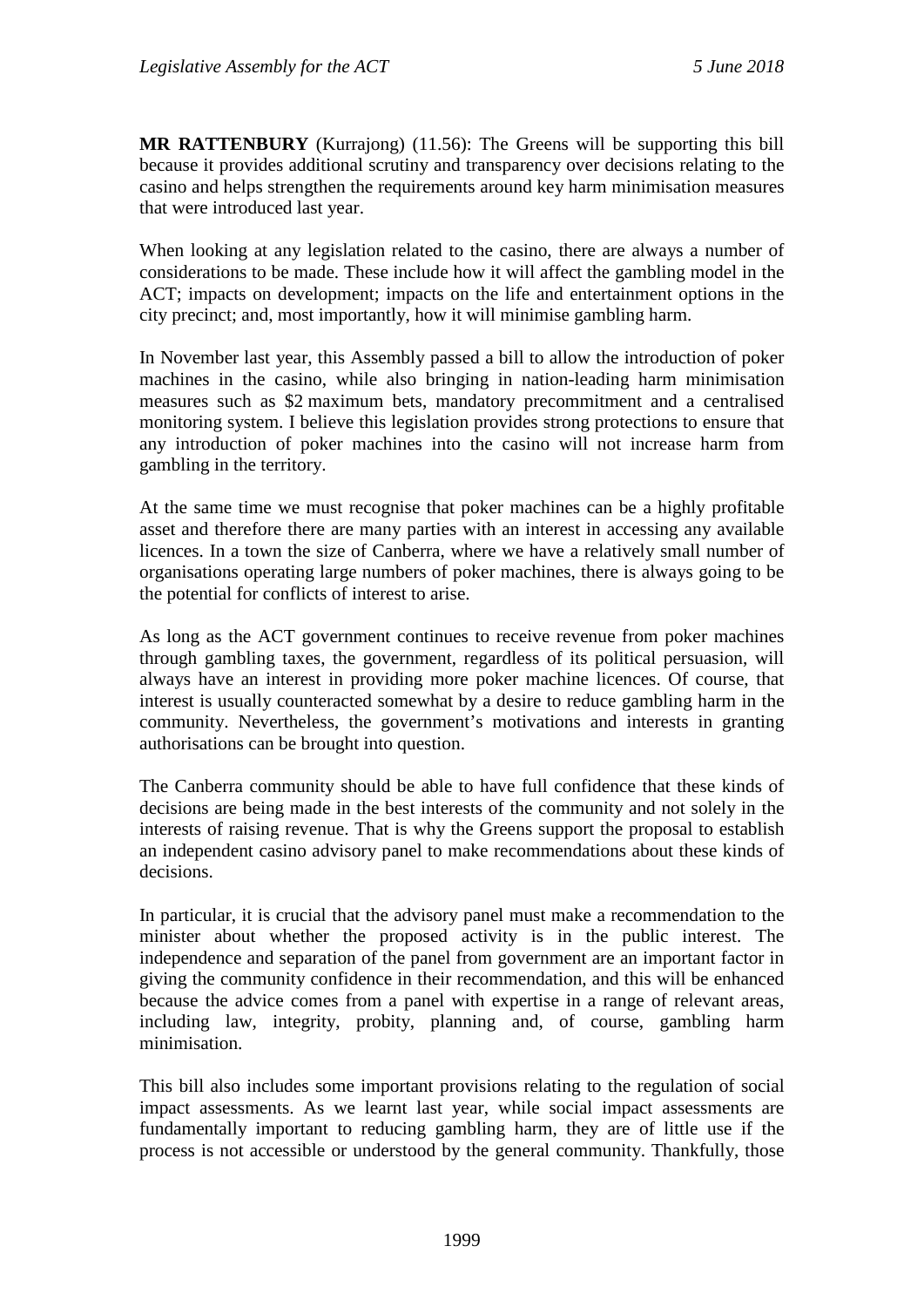issues have been addressed for assessments under the Gaming Machine Regulation, and this bill provides similar requirements for the casino.

I am pleased to see that the social impact assessments for poker machines at the casino must identify the impact on both the local community, within three kilometres of the venue, and the broader Canberra community. This is a recognition that poker machines have the potential to cause harm not just to those in the immediate vicinity but right across our community, with the impacts on families and friends not being any less significant.

The bill also makes the important recognition that any poker machine licensees within 200 metres of the casino that have links with the casino licensee should be required to operate as if they were in the casino. That means these machines are also subject to \$2 maximum bets and mandatory precommitment in order to ensure best harm minimisation practice. It is also a recognition that there is the potential for a loophole where machines could be considered close to the casino but not in the casino and therefore avoid the harm minimisation requirements in the legislation. This clause prevents that kind of behaviour and sends an important signal that the harm minimisation measures in the casino act are to be taken seriously and be fully implemented.

Finally, I would like to speak briefly to the impacts of this legislation on the gaming machine trading system. Under the existing scheme, when it expired on 31 August 2018 there would be an automatic requirement for machines to be forfeited in order to meet the target of having no more than 15 machines per 1,000 people in the ACT. This deadline was originally set to create an incentive for trades to occur and for the number of machines to reduce without the need for forced forfeitures. In reality, due to a number of factors, I think it is fair to say that the trading scheme has not been as effective as was intended, and we have now reached a plateau where very few trades are occurring.

In this environment, I accept that it would have a big economic impact on clubs if the government were to simply force them to forfeit the remaining 900 or so authorisations to get down to 4,000 machines. Therefore, I think Minister Ramsay has taken the right path by engaging an external consultant who is working with the clubs on a clear path to get down to that 4,000 figure.

I want to be clear that the Greens remain absolutely committed to reducing the number of poker machines in the ACT, and the move down to 4,000 is an important first step. I also think, from my conversations with a number of clubs, that many of them recognise that we have too many machines in Canberra and want to be part of the solution. Therefore I am hopeful that the process that Neville Stevens is undertaking will provide an outcome that gets us to 4,000 machines and actually helps clubs to find alternative, more sustainable revenue streams. That is why I am happy to support the deferral of the next stage of the trading scheme, to give a bit more time for the current process to reach a conclusion.

This bill presents a range of amendments relating to gaming in the ACT. The Greens are supportive of the intent to improve the integrity and transparency of processes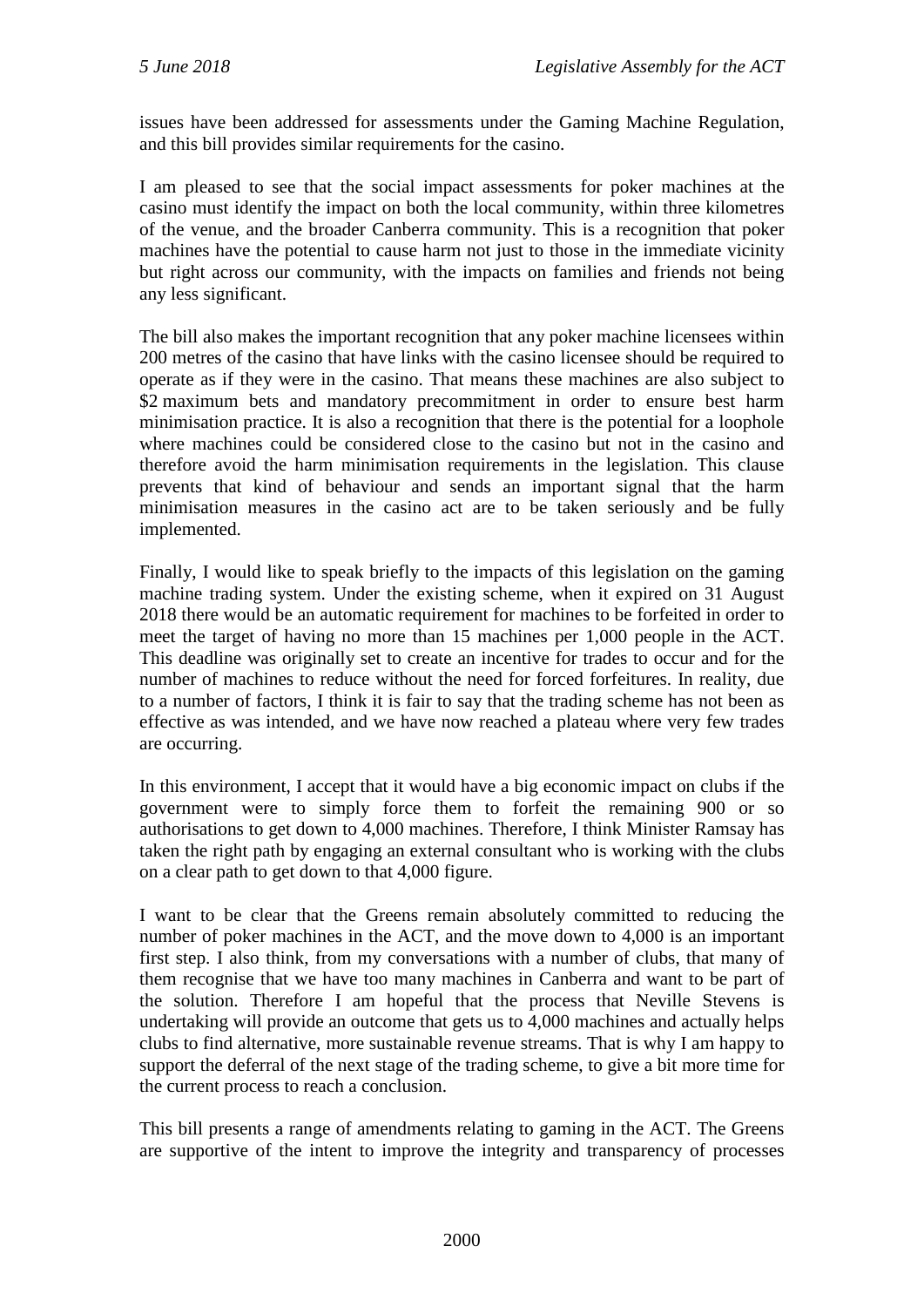relating to poker machines in the casino, as well as the clauses relating to social impact assessments. Overall, the bill aligns with our desire to reduce gambling harm and increase public confidence in the process. That is why we will be supporting this bill today.

**MR RAMSAY** (Ginninderra—Attorney-General, Minister for Regulatory Services, Minister for the Arts and Community Events and Minister for Veterans and Seniors) (12.03), in reply: I am pleased to close the debate on the Casino and Other Gaming Legislation Amendment Bill. We should pause to note that we have heard today that the Canberra Liberals have stated that they will be voting against transparency and integrity. We should pause on that one and hear again that that is exactly what they have chosen to do today. They have made that very clear.

Mr Parton has said he is a little unsure of what we are dealing with here today, so please allow me to make it a bit clearer for him. There are three keys reasons why we regulate the gaming industry: to ensure industry integrity, to protect consumers and, most importantly, to reduce gambling harm. It is vital that all government decisions about the industry be transparent and that the benefits to the community of a regulatory approach are clear.

This bill provides for an unprecedented level of transparency in relation to key decisions under the Casino Control Act 2006. It does this through the establishment of independent casino advisory panels. A casino advisory panel will consider whether a proposed change in the ownership or leasing of the casino, or the grant or transfer of the casino licence, is in the public interest. A casino advisory panel will also advise on any application by the casino licensee to operate electronic gaming machines and fully automated table games.

Each casino advisory panel will be unique, and its composition will reflect the decision that is under consideration. A panel that is appointed to advise me about a transfer of the casino licence would obviously be quite different from another one that is considering the amendment of a casino lease or the conversion of restricted authorisations.

A range of knowledge, skills, and experience will be relevant to panel membership. These include governance, law, integrity and probity, finance, risk, urban design, and property development. The panel will make a recommendation to me about the specific decision that it has considered. Balancing transparency with fairness to the applicant, the panel's report will be tabled in this Assembly once the applicant has been advised of the decision.

A new independent process to oversee these key casino decisions is an important addition to our existing industry integrity, consumer protection and harm reduction measures.

The Chief Minister's directorate continues to liaise with Aquis Entertainment about its redevelopment proposal; however, as with the Casino (Electronic Gaming) Act that was passed last year, this legislation is not about any particular licensee or proposal. It is proponent neutral. We have been clear that, whoever holds the casino licence,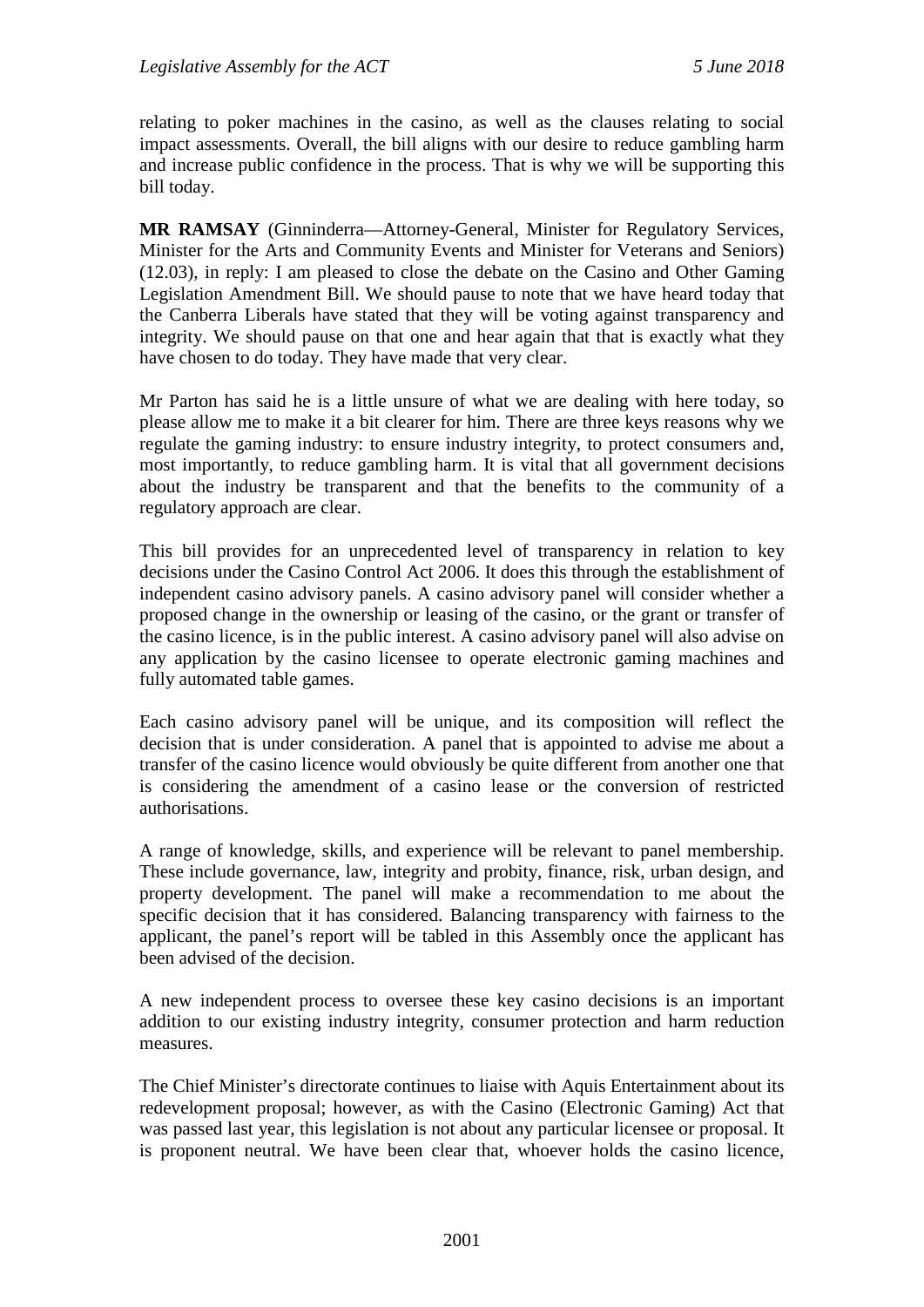redevelopment of the casino and its precinct will be required before any electronic gaming products can be operated.

In order for the casino licensee to start acquiring the authorisations, it will need to eventually operate gaming machines or FATG terminals. It will have to be issued an authorisation certificate. That certificate will only be issued after a social impact assessment has been completed.

As is set out in the bill, the new casino electronic gaming regulation of 2018 will require details of the redevelopment of the casino and its precinct to be provided as part of the SIA. The casino licensee will need to demonstrate to the community, and to the Gambling and Racing Commission, the economic and social benefits of its proposal, and that the redevelopment warrants the number of gaming machines and FATG terminals it is seeking to operate.

In addition, when considering whether to convert any restricted authorisations so that electronic gaming operations can commence, the casino advisory panel will consider the casino licensee's compliance with any agreement with the territory about the redevelopment of the casino and the casino precinct.

The bill also includes a measure to ensure that the stringent gambling harm reduction measures that were passed in the Assembly last year cannot be undermined. Any gaming machines that are operated within 200 metres of the casino by a gaming machine licensee that is related to the casino licensee will be subject to the same harm minimisation measures as casino gaming machines. These measures include a maximum bet level of \$2, mandatory precommitment to a set loss limit, and connection to a central monitoring system. This government is also progressing its commitment to reducing gambling harm through the reduction of the number of gaming or machine authorisations in the territory.

There has been some interest by the media about the amendment included in this bill that delays the commencement of schedule 1 of the Gaming Machine (Reform) Amendment Act 2015. Under this schedule, the ratio of 15 gaming machine authorisations per 1,000 adults was to commence from 31 August 2018 at the latest, with a pro-rata compulsory surrender of authorisations from all but the smallest clubs. These provisions were to be the second phase of the gaming machine trading scheme.

In line with an increased awareness of the risks of gambling harm, a population-based ratio for the number of authorisations no longer represents government policy. We have committed to reduce the number of gaming machine authorisations in the territory to no more than 4,000 by 2020, and we are working with industry towards achieving that outcome.

The report from Mr Stevens' club industry diversification support analysis will be soon considered by government, including his findings and his recommendations. As a result, this bill includes a provision that delays the commencement of the population-based ratio for 12 months. However, it is my intention to bring forward amendments before that time that will remove the ratio and include new provisions about the pathway to 4,000 authorisations.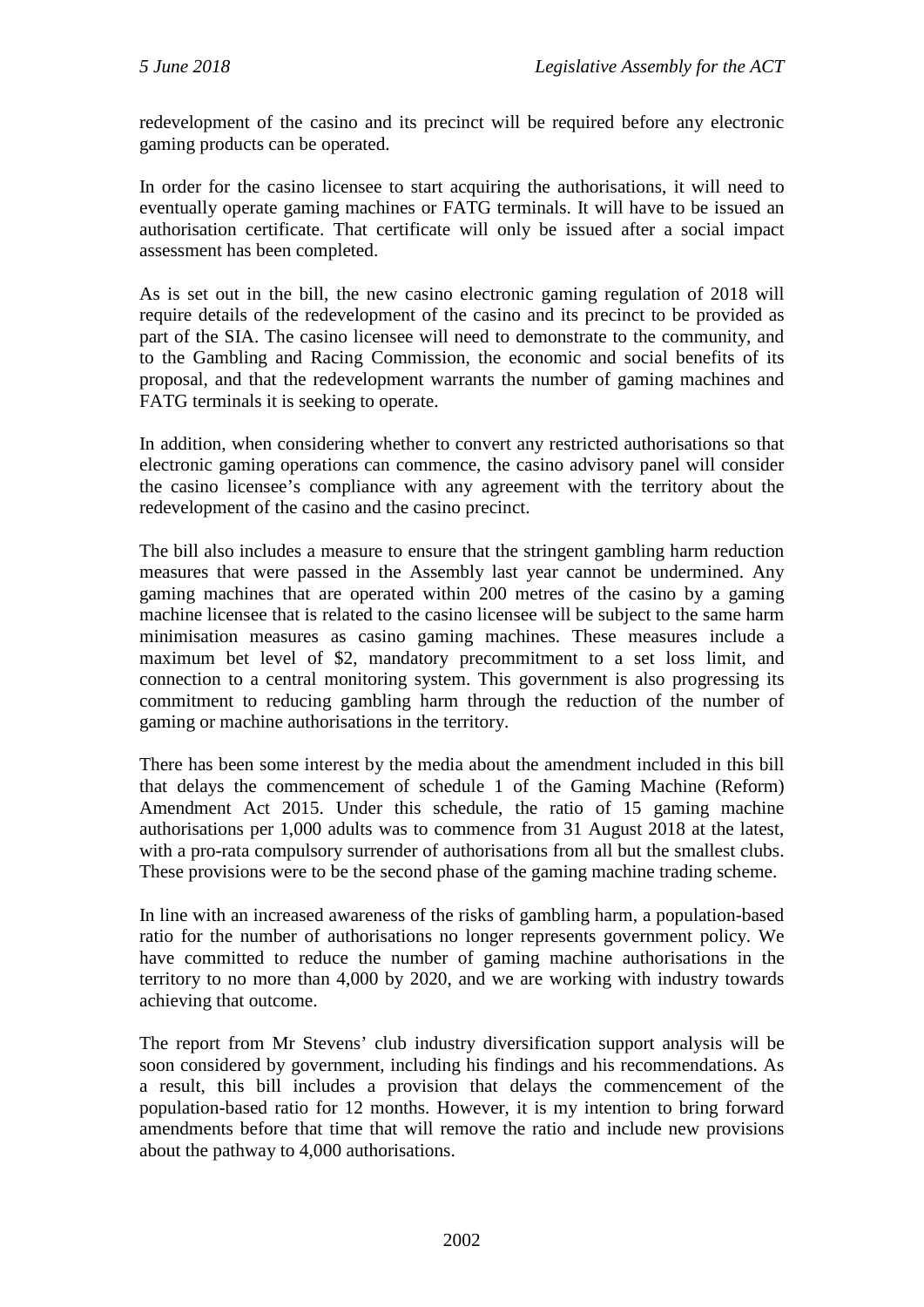I thank the Standing Committee on Justice and Community Safety in their legislative scrutiny role for their review of this bill. I note that the committee has drawn to the attention of the Assembly the human rights analysis of the bill in relation to the bill's engagement of the right to privacy and reputation under section 12 of the Human Rights Act 2004 and the right to the presumption of innocence under section 22 of that act. I note that the committee generally agrees with the assessment in the explanatory statement. The committee has further requested justification for the ability to extend by regulation the range of persons who may be required to provide information to a casino advisory panel.

It is not possible to anticipate in advance all of the entities that may hold information that is relevant to a casino advisory panel's considerations. The information required will vary depending on the decision on which the panel is providing a recommendation and the specific circumstances of the applicant. For this reason, the bill includes section 136C(1)(d) to provide for flexibility and responsiveness where required to support a casino advisory panel's function. The power has been carefully considered and has been limited so that a panel can only ask for information where it will assist the panel to make its recommendation to me. The provision does not provide a general power to ask for information from anyone about anything. I have provided this additional justification in my response to the committee.

We are ensuring that the casino legislation is robust and is appropriate to the inherent risks that come with casino operations. We are committed to reducing harm from gambling, and I will continue to bring forward legislation to support that aim.

I said last year that there would be more casino legislation introduced. I can also say that there is more to come in due course should a casino redevelopment proposal progress. As we all know in this place, legislation is not a static thing; it must be revised and reconsidered to fit changing circumstances. I make no apology for ensuring that the right legislation is in place at the right time, particularly when it comes to ensuring that gambling harm is reduced and that the community benefits from any increased access given to gambling products. I commend the bill to the Assembly.

Question resolved in the affirmative.

Bill agreed to in principle.

Leave granted to dispense with the detail stage.

Bill agreed to.

#### **Sitting suspended from 12.12 to 2.30 pm.**

## <span id="page-40-1"></span><span id="page-40-0"></span>**Questions without notice ACT Health—proposed organisational changes**

**MR COE**: I have a question for the Chief Minister. I refer to the government's decision on 15 March to restructure the Health Directorate by splitting it in two. This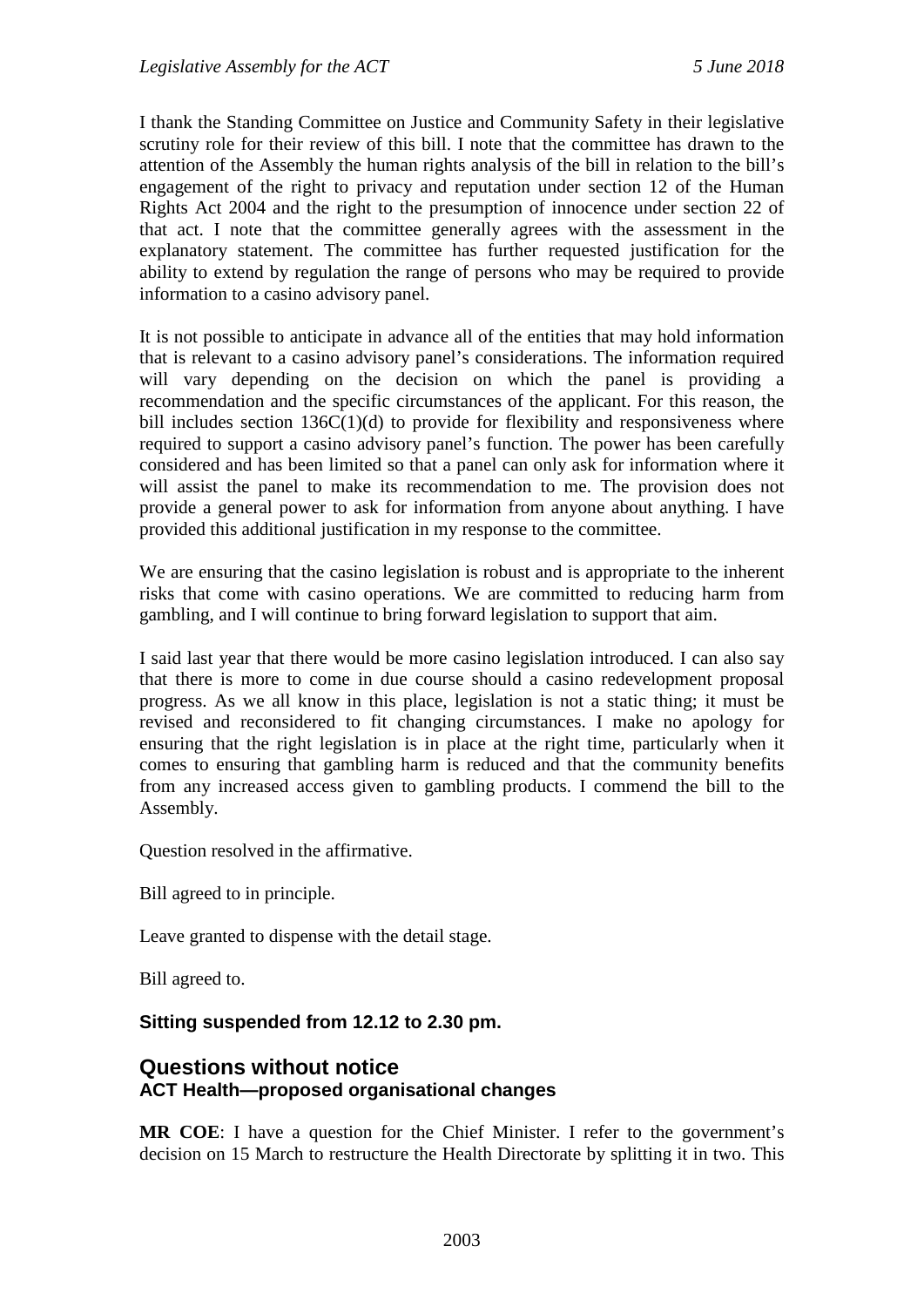decision was based on a brief by the Head of Service which shows there was no internal or cross-directorate consultation. No documents have been provided under FOI requests to show that either the minister for health or the Minister for Mental Health were consulted before this decision was taken. Chief Minister, why didn't the proposal to drastically restructure the Health Directorate go to cabinet?

**MR BARR**: Of course, the administrative arrangements are a matter for the Chief Minister to determine, but to put this conspiracy theory to bed, let me be clear that the minister for health and the Minister for Mental Health discussed, over many, many months, this particular issue and consulted with me on numerous occasions. The Head of Service and those associated with the delivery of administrative changes were involved in a discussion over a period of time. But it of course remains the prerogative of the executive government to at any time announce changes to the administrative structure of government. I sign an instrument that outlines such changes on a regular basis. This particular decision involved, as I say, many months of discussion and consideration, and is being developed over a period of some months still to come.

**MR COE**: Chief Minister, are there any documents or anything that suggests any rigour was undertaken or was all of this simply done at water-cooler conversations?

**MR BARR**: The government has undertaken an extensive process of assessment in relation to these matters. We have considered and discussed these matters at some length and reached a decision, which we have taken and announced.

**MRS DUNNE**: Chief Minister, are there any documents to substantiate your claims that this was considered over a lengthy period of time, and that you consulted the Minister for Health and Wellbeing and the Minister for Mental Health?

**MR BARR**: There certainly are diary meetings and, indeed, the discussions that have been publicly aired by the Minister for Mental Health. The government, as I say, can make administrative changes at any point. I repeat: the government can make administrative changes at any point. I do so regularly, and I will do so in the future.

## <span id="page-41-0"></span>**Planning—Territory Plan**

**MS LE COUTEUR**: My question is to the Minister for Planning and Land Management. It relates to development proposals that threaten our important public spaces with overshadowing. Minister, we have had a rash of these proposals recently: Curtin, Woden town centre and Garema Place in the city. What are you doing to strengthen the Territory Plan so that these types of proposals are rejected?

**MR GENTLEMAN**: I thank Ms Le Couteur for her question and her interest in planning. There is the opportunity to provide the best urban open space as we move forward in renewing the city and ensuring that we have enough opportunity for people to live in the city itself as well. We have, of course, strategic codes underneath the Territory Plan and its coding to ensure that we do not overshadow public areas.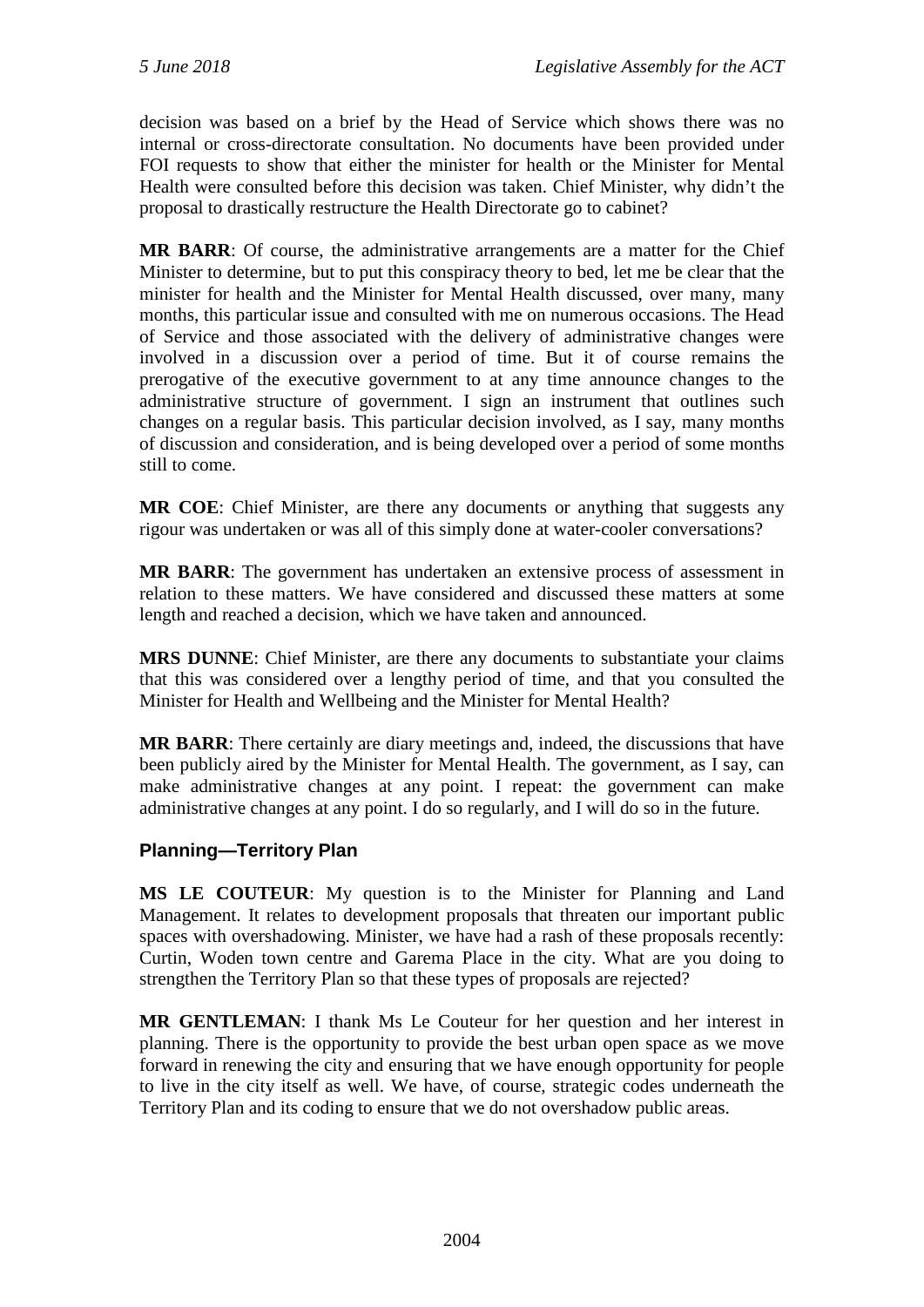As we move forward with any changes to planning in the future, we look at overshadowing, particularly with development applications that are of some height, to ensure that those urban open spaces are not overshadowed in the winter solstice.

**MS LE COUTEUR**: Minister, I think you are basically saying that the rules are currently strong enough.

**MADAM SPEAKER**: Ms Le Couteur, go straight to your question.

**MS LE COUTEUR**: If so, why did the multistorey car park on the western side of Woden town square get approved when it will significantly overshadow the Woden town square?

**MR GENTLEMAN**: I will have to take the details of that question on notice.

**MR PARTON**: Minister, are you considering any changes to the Territory Plan, or is the directorate considering changes to the Territory Plan, to protect what Ms Le Couteur is speaking of in terms of overshadowing? Is there anything that is being considered at the moment?

**MR GENTLEMAN**: As I said earlier, we are always looking at future changes to the Territory Plan. It is of interest, where the community perceives overshadowing, that in most of these development applications we provide detailed briefs to the community on development applications, and 3D modelling on overshadowing as well. I am confident that the codes in the Territory Plan at the moment stand up to the need for providing the best urban open space for Canberra as we renew the Canberra city central area and some of the other areas as well. But, of course, there is always opportunity to change the Territory Plan should the community want it.

# <span id="page-42-0"></span>**Visitors**

**MADAM SPEAKER**: Members, I bring to your attention that in the gallery we have members of the Canberra Quakers. Welcome to your Assembly and to question time.

## <span id="page-42-2"></span><span id="page-42-1"></span>**Questions without notice Education—skills development**

**MR STEEL**: My question is to the Minister for Education and Early Childhood Development. Minister, how is the government ensuring that ACT students are equipped with the skills they need for the future?

**MS BERRY**: I thank Mr Steel for his question. The ACT government is funding a skills academy, which has been announced as part of this budget. It is a resource for local public schools to deepen education in science, technology, engineering and maths disciplines. With a commitment of \$5.76 million, this initiative will complete and build on ACT Labor's election commitment to establish a coding and cyberskills academy.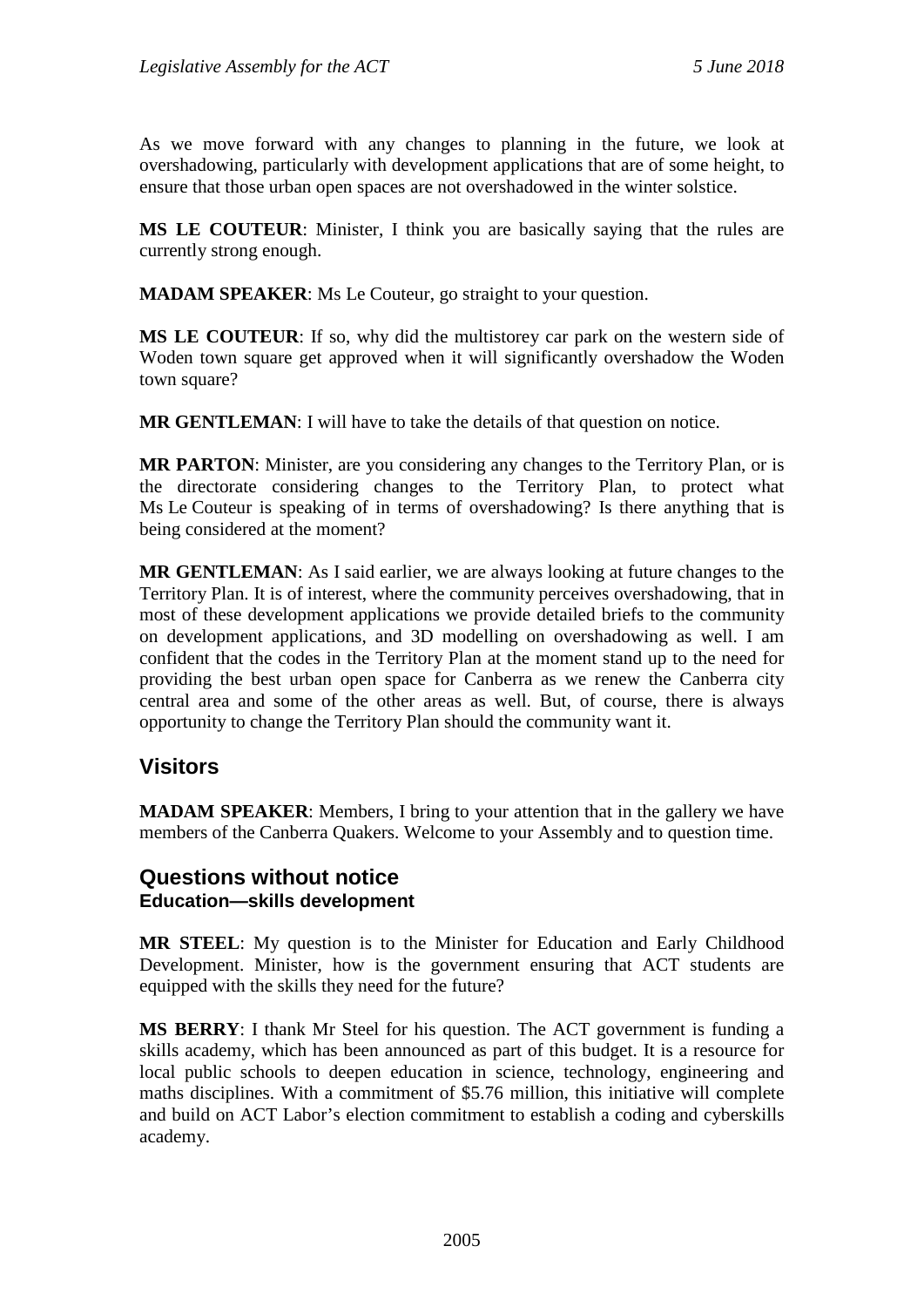Madam Speaker, I know this is something that is dear to your heart, having turned the sod at the start of the development of the centre for innovation and learning at Caroline Chisholm School, now a very busy centre working on increasing access by young people in the ACT to science, technology, engineering and maths. What has been great about it is making sure that we look at how we introduce STEM to young people in a way that makes it inclusive; in a way that will encourage young people to engage in those sorts of learning experiences, and not discourage them.

Particularly for young women, those kinds of skill areas are not always seen to be an exciting pathway. Through the future skills academy and the learning I have seen in Caroline Chisholm School, we will make sure that STEM is as inclusive as possible.

It has been great to have the Chief Scientist, Dr Finkel, encouraging and applauding us for the work we are doing in the ACT on these two academies: the future skills academy and the Caroline Chisholm School. I also give a shout-out to Paula and her pink lab coat at the Caroline Chisholm School for being such a great host and always looking for interesting and fun ways to introduce young people to STEM.

**MR STEEL**: Minister, how will the future skills academy support teachers across all schools?

**MS BERRY**: To make sure that the academy benefits as many people as possible, these hubs will be available for teachers to learn through as well. Teachers will be able to access professional learning and accredited training in STEM, which will strengthen the delivery of the Australian curriculum. The hubs will feature 3D printers, augmented reality equipment and robotics kits. It was a great pleasure to hear from a student who had developed a 3D artificial foot for his duck using one of the 3D printers. I hope that it was put to good use and that that duck now has two feet and not just one.

It is because of the hub's expert teachers and staff that they are able to support all of their colleagues across the ACT school system as well as facilitate strong industry, government and tertiary sector partnerships that individual schools would otherwise not be able to universally and equitably access.

Teachers will be able to take these skills to their classrooms, supported by the Chromebooks that all high school students were delivered by last year's budget and the excellent facilities that are provided in our public schools.

**MS CODY**: Minister, how will the future skills academy support local industry?

**MS BERRY**: I thank Ms Cody for the supplementary. The academy was developed in consultation with CSIRO, the ANU, the University of Canberra, the CBR Innovation Network and other industry representatives. It will connect schools with local industry for students to work on real-world scenarios.

The ACT economy is growing in sectors like defence, sports science, multimedia and digital arts, fashion and renewable energy—all fields that will increasingly require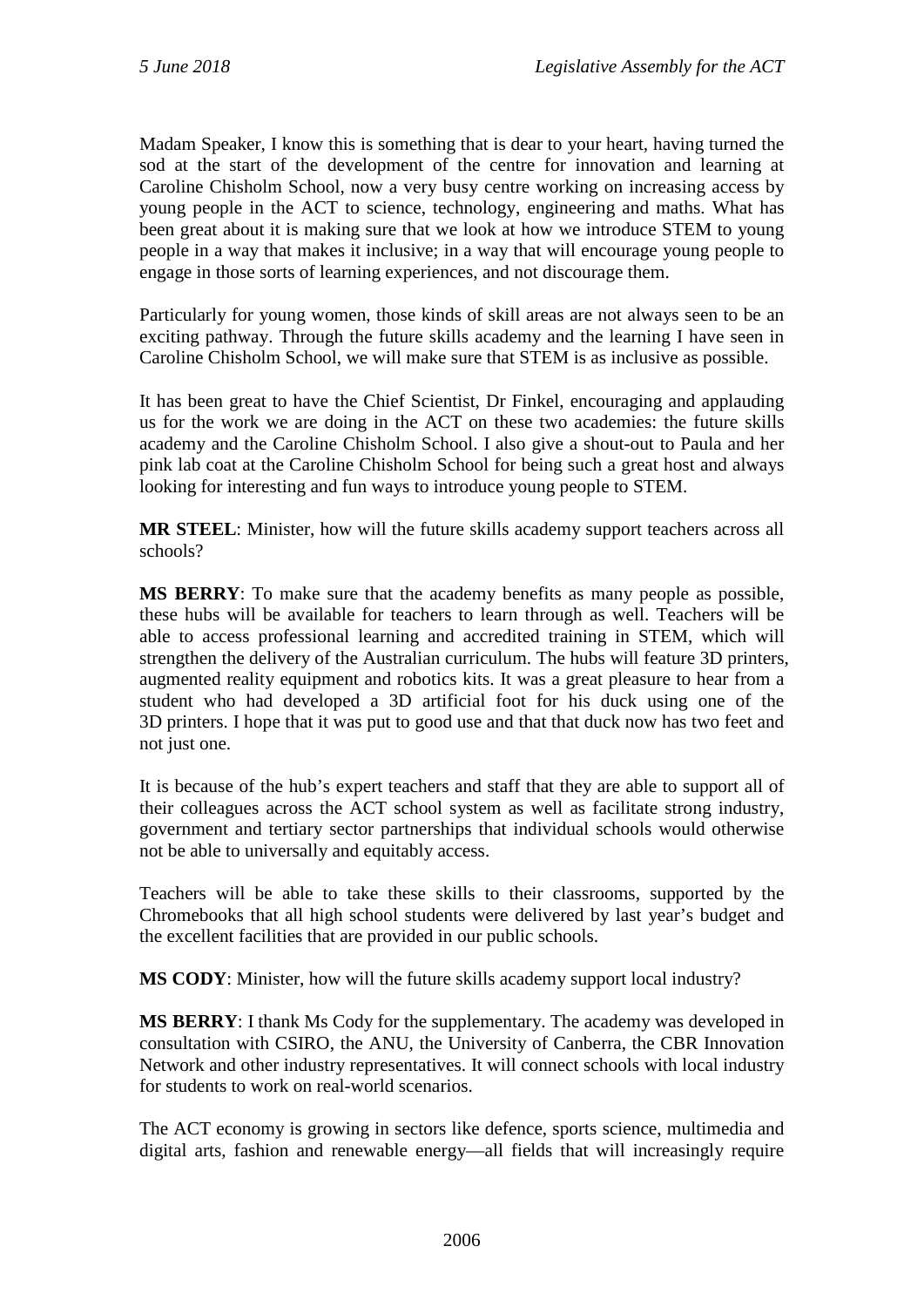strong science, technology, engineering and maths skills. By providing real-world situations for students to work on, we can show them how valuable their education is, what they are capable of, and get them passionate about the classroom of their future.

The academy will also aim to increase the workforce representation of students from low SES backgrounds, Aboriginal and Torres Strait Islander students, as well as students for whom English is an additional or second language.

Engineering Australia reports that fewer than six per cent of girls across Australia studied physics in year 12 and over five per cent more boys studied advanced math than girls. Connecting students with local industry and problem solving scenarios engages students to keep them keen to learn STEM and on track to continue this work in the local industry after they finish school.

## <span id="page-44-0"></span>**ACT Health—governance**

**MRS DUNNE**: My question is to the Minister for Health and Wellbeing. Minister, in your ministerial statement this morning about the accreditation process at the Canberra Hospital, you stated, "The directorate's governance framework, clinical governance framework and corporate plan play an important role in guiding and demonstrating how the organisation goes about achieving its vision." But you then went on to acknowledge that these documents were out of date at the time of the accreditation process. Minister, why were these important standards out of date at the time of the Canberra Hospital accreditation process?

**MS FITZHARRIS**: I thank Mrs Dunne for the question. They should not have been. They have since been reviewed, as I acknowledged in my statement this morning.

**Mrs Dunne**: Did you get an explanation?

**Mr Wall**: You are responsible.

**MS FITZHARRIS**: The directorate is responsible for the production and the update of business plans and corporate plans within the directorate. They were clearly not up to date and every effort is being made, as I outlined extensively this morning, to make sure that they are for re-accreditation of the hospital.

**MRS DUNNE**: Minister, did you seek an explanation as to why these documents were late, and what responsibility did you as the minister for health take for not updating these important documents?

**MS FITZHARRIS**: Again I refer to my statement this morning and also inform the Assembly that everything is being done for ACT Health to achieve re-accreditation next month. It is certainly the case that there has been significant work underway within ACT Health for what are very clearly directorate-level responsibilities to undertake clear corporate and clinical governance.

**Mrs Dunne**: And you take no responsibility? You were responsible.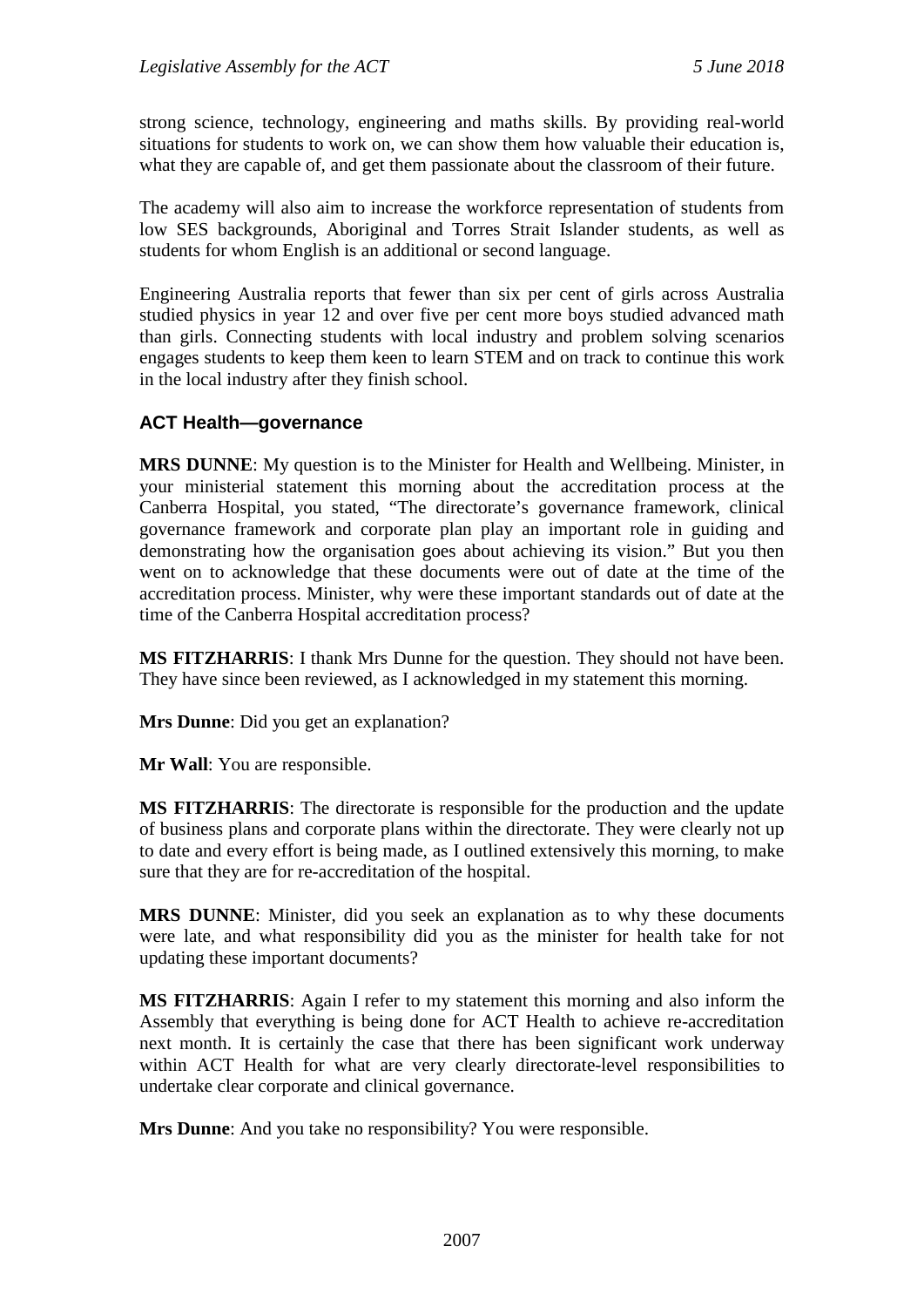**MS FITZHARRIS**: Madam Speaker, I am taking responsibility for making sure that ACT Health does everything it can to achieve re-accreditation next month.

**MR WALL**: Minister, how will two agencies keep key documents up to date with regular reviews when you have failed to manage one directorate properly? Do you ultimately take supreme responsibility for those shortcomings?

**MS FITZHARRIS**: I am sorry; I did not get the back end of that question.

**MR WALL:** How will two agencies keep key documents up to date with regular reviews when you have failed to manage one directorate properly? And: do you ultimately take responsibility for the shortcomings of the current directorate?

**MS FITZHARRIS**: In terms of the two organisations, absolutely. The leaders of those two organisations will ensure that governance is properly and effectively managed within the organisation. That is very clearly the responsibility of officials within directorates. Certainly, I am taking very clear responsibility for making sure that ACT Health achieves re-accreditation, and for making significant governance and structural changes within ACT Health to remedy the situation.

## <span id="page-45-0"></span>**Hospitals—emergency departments**

**MS CODY**: My question is to the Minister for Health and Wellbeing. Minister, can you please outline how the government's significant emergency department investment at both Calvary and Canberra Hospital will support the wellbeing of Canberrans when they access emergency care?

**MS FITZHARRIS**: I thank Ms Cody very much for her question and note her ongoing interest in health care in the ACT. Of course, the health and wellbeing of our community is the government's clear priority. That is why we are investing even more in our emergency departments and emergency surgery to help people when they need it most. Recently the demand for emergency procedures has grown at six per cent each year, and presentations to Canberra Hospital's ED are increasing.

Through this budget, the ACT government is making a sustainable investment in core public hospital services, such as emergency services, by expanding the capacity of our emergency departments to respond to this growth on an ongoing basis. We will invest \$47.2 million in acute care to support the emergency department, intensive care and additional inpatient beds. This will mean more acute care beds for admission and will help bring down emergency department wait times. We are also investing \$10.9 million in Calvary Public Hospital to undertake significant upgrades in their emergency department on Canberra's growing north side.

By taking a territory-wide approach to health services, we are making sure our community have better access to emergency care when they need it. By expanding health care right across the territory, ensuring a sustainable funding base for essential hospital services and building new facilities, we are making sure that Canberra's public hospitals can continue to deliver high quality services to Canberrans, reduce wait times and keep our growing community healthy.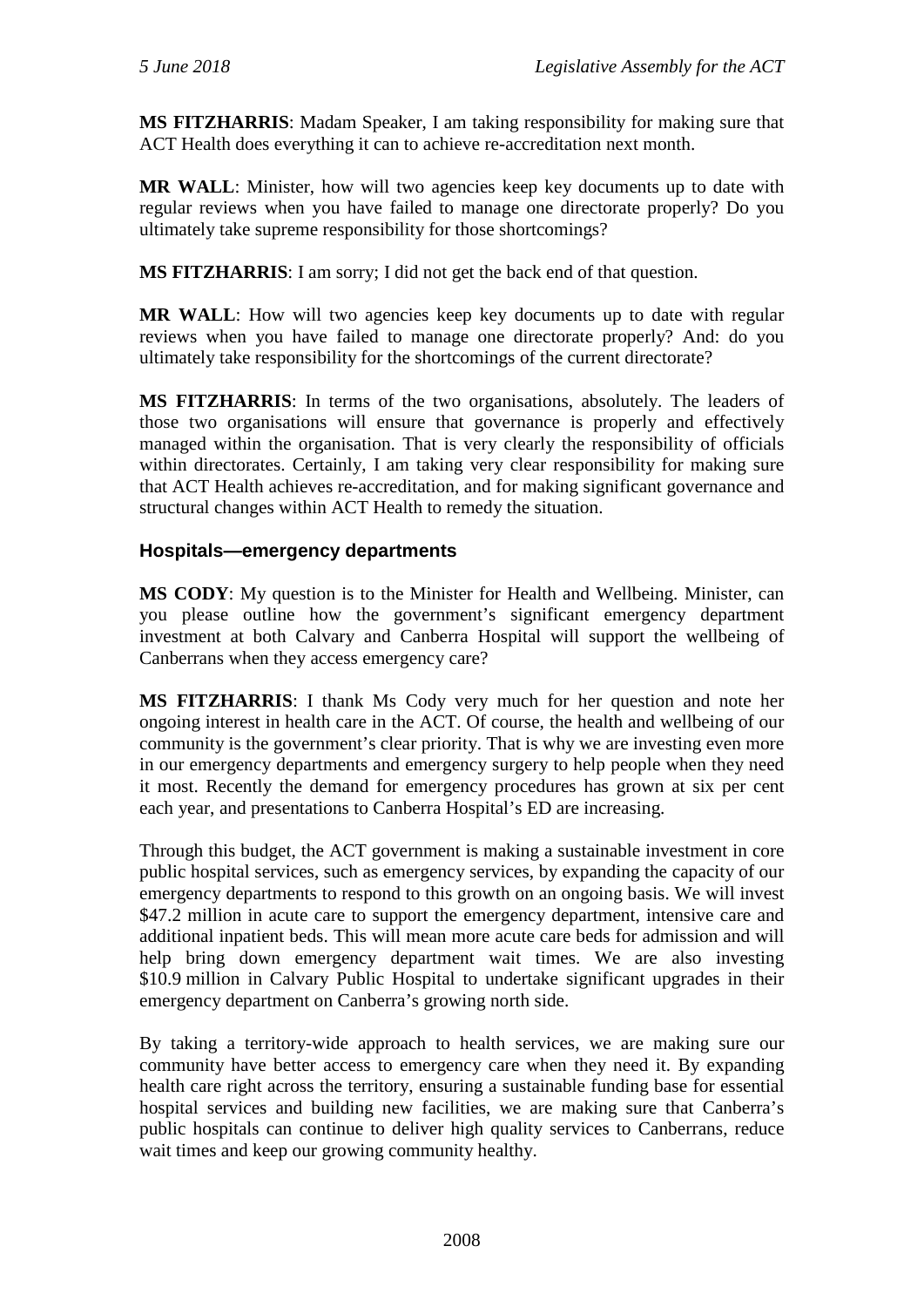**MS CODY**: Minister, what will the emergency department expansion and upgrades consist of?

**MS FITZHARRIS**: The government will be working closely with Calvary Public Hospital in Bruce to deliver this funding for Calvary, to deliver a vital upgrade and expansion of its emergency department and also to purchase the necessary clinical and diagnostic equipment.

With Calvary being an important hospital for Canberra's fast-growing north side, this upgrade will deliver additional treatment spaces, improved access and triage arrangements, enhanced waiting areas and an expanded short-stay unit, importantly including paediatric short-stay beds within the emergency department.

In particular, the upgrade will deliver eight short-stay unit beds, bringing the total number of these beds at Calvary Public Hospital to 19. The ED upgrades will benefit patients, visitors and staff by making people more comfortable before and during their presentation and treatment.

A reconfigured setting will also facilitate the introduction of new models of care for emergency department presentations. This investment in Calvary will also support upgrades and replacement of essential equipment, including clinical and diagnostic equipment such as patient monitoring equipment and a new CT scanner. People living in Canberra's north especially will see real benefit as a result of these works at Calvary Public Hospital, which will get underway next month.

**MR PETTERSSON**: Minister, how will this investment improve emergency waiting times and the delivery of emergency health services for Canberrans?

**MS FITZHARRIS**: Indeed, with a growing population, the Canberra Hospital emergency department anticipates close to 90,000 presentations this year, with further growth expected next year. Presentations at Calvary emergency department will reach almost 60,000 this year.

The expansion of Calvary Hospital's emergency department will provide for the improved flow of patients through the ED, which will have a positive effect on emergency department wait times. Importantly, it will build on our investment in other areas of Calvary, including the maternity unit and recently completed upgrade to operating theatres to modernise the hospital and make the patient experience much more comfortable and provide a more modern and contemporary healthcare setting for Calvary staff.

The government's significant commitment of additional funding for emergency services at Canberra Hospital will provide certainty, enabling the hospital to plan for and sustainably respond to demands more efficiently, effectively and in accord with our community's growing needs. It will help improve hospital performance by investing in more acute beds for admission while enabling patients who do not require admission to be treated in a timely manner and, as a result, bring down emergency department wait times.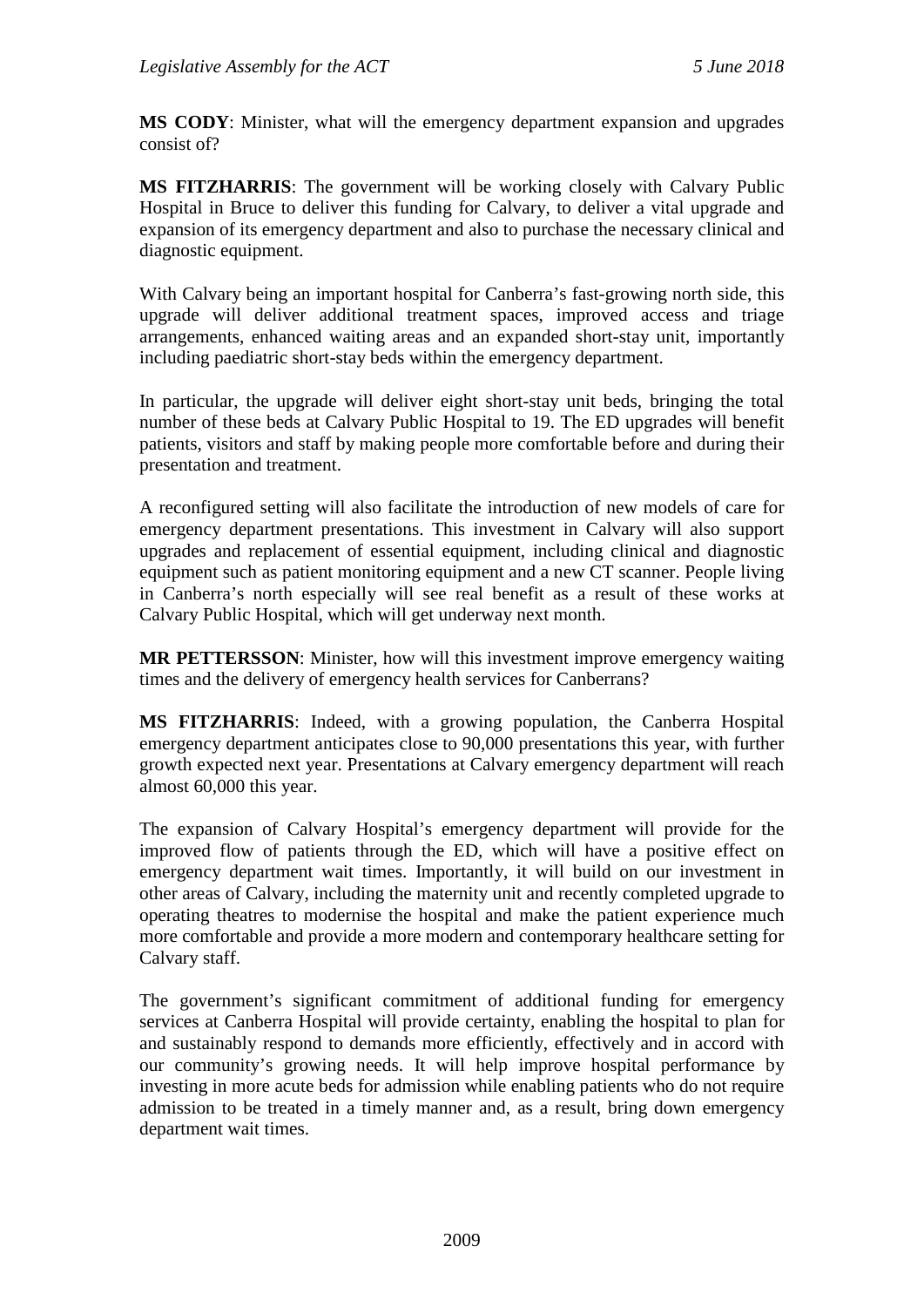It is a whole-of-hospital investment. This is all part of the government's commitment to invest more in core health services so that we can provide better and faster access to health care for the Canberra community.

## <span id="page-47-0"></span>**ACT Health—proposed organisational changes**

**MS LAWDER**: My question is to the Minister for Mental Health. Minister, the Chief Minister decided to restructure the Health Directorate on 15 March, the same day on which the Head of Service made a formal recommendation to him to do so. The background supporting that recommendation noted that there was no consultation internally or across directorates. The schedule of documents released under FOI in relation to this matter lists no records of meetings between you, the minister for health or the Chief Minister to discuss a restructure of ACT Health. Yet you claimed in the media on 4 June that you and Ms Fitzharris had been in regular contact for as long as 12 months before this decision was taken. Minister, why are there no records in the schedule of documents of meetings between yourself, Ms Fitzharris and Mr Barr to discuss this restructure?

**MR RATTENBURY**: As I have been perfectly clear about in my public comments, Minister Fitzharris and I meet quite regularly. There is obviously a significant degree of crossover of the areas that we work on. Whilst we each have our particular areas of responsibility when it comes to the Health Directorate, there are obviously areas that cross over, and, as I said in my public comments, we have over a period of time discussed the best way and the best model for ACT Health to operate under. That is the basis on which I made those public comments.

The framing by the Liberal Party is an interesting one. They are seeking to generate a conspiracy theory where clearly the Chief Minister acted—and has been in discussions with me and Minister Fitzharris—in response to advice that had been provided to him by the ministers who have direct responsibility for this. I was sitting here reflecting on the line of questioning, and I can imagine a parallel universe where—

**Ms Lawder**: A point of order, Madam Speaker.

**MADAM SPEAKER**: Yes, Ms Lawder.

**Ms Lawder**: The question asked: why are there no records? It is quite a simple question. Why are there no records?

**MADAM SPEAKER**: Thank you, Ms Lawder.

*Opposition members interjecting—*

**MADAM SPEAKER**: Ms Lawder, can you resume your seat. Mr Wall!

**MR RATTENBURY**: I have nothing further to add, Madam Speaker.

**MADAM SPEAKER**: You have nothing further to add.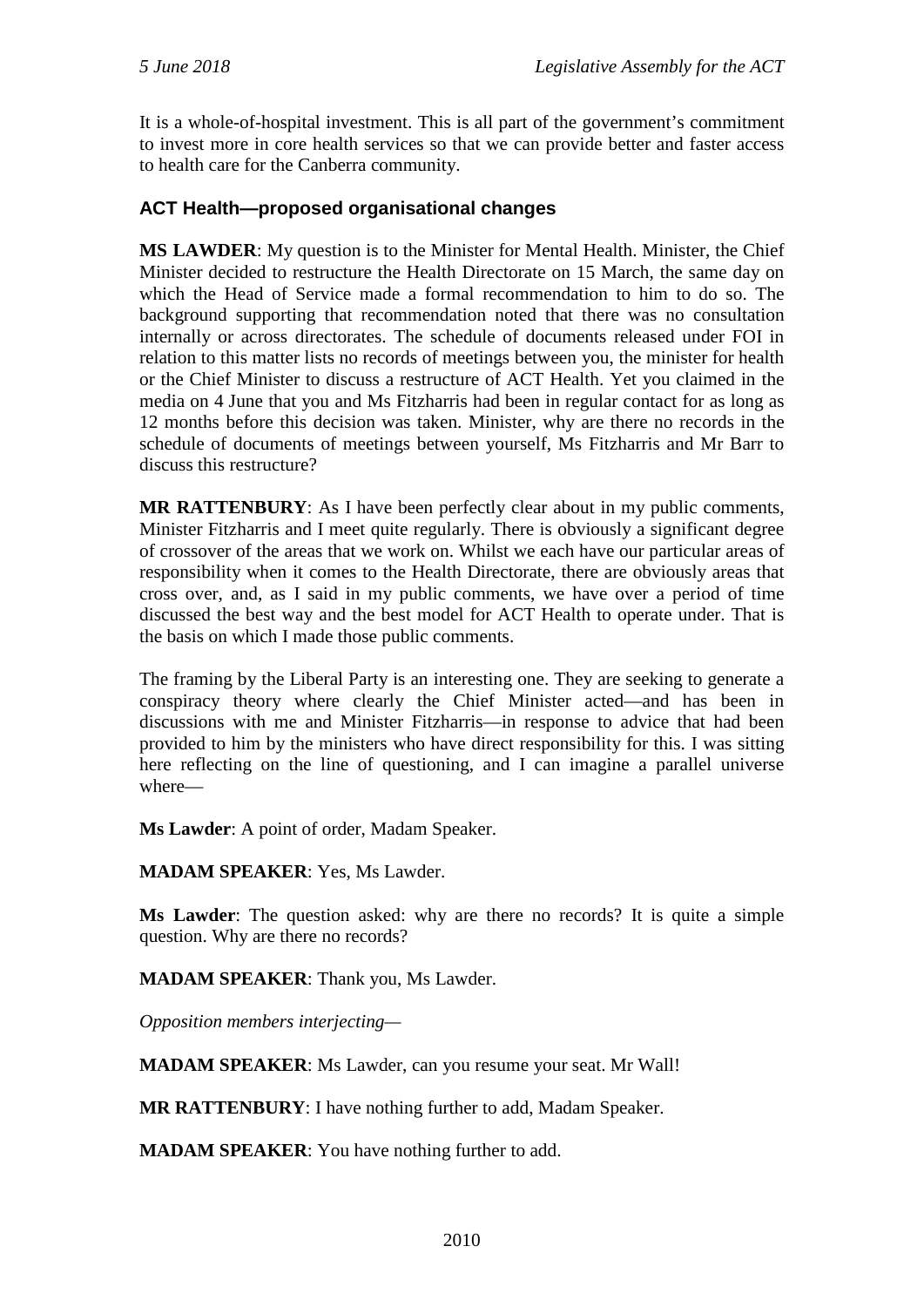**MS LAWDER**: Thank you, Madam Speaker. Minister—

*Opposition members interjecting*—

**MADAM SPEAKER**: Mr Wall! Mr Hanson can be quiet. Indeed, the benches on my left can be quiet. Ms Lawder, you have the floor.

**MS LAWDER**: Minister, will you table any documents relating to the meetings between Ms Fitzharris and yourself to discuss the restructure by the close of this sitting period?

**MR RATTENBURY**: The Liberal Party have conducted a freedom of information application under our new and improved freedom of information laws. They have received all the documents that are available to them.

**MRS DUNNE**: Minister, why is it that no staff in mental health were consulted before the decision to restructure the directorate was made?

**MR RATTENBURY**: This is exactly the point I was about to go to when Ms Lawder came in. There are two possible ways to go about this. The minister and I discussed this and we have taken—

*Opposition members interjecting*—

**MADAM SPEAKER**: You asked a question of the minister. He is providing an answer. Have regard and respect, and just listen.

**Mrs Dunne**: I'm waiting to see whether it's relevant yet.

**MADAM SPEAKER**: Mrs Dunne!

**MR RATTENBURY**: The approach that has been taken here is that the broad decision has been taken, and now there is a significant period of time for discussion to go on with staff to plan the specific details relevant to ACT Health. The minister and I, with the Chief Minister's endorsement, have taken a decision to make this the future direction for the structure of ACT Health, and now the staff will be involved in extensive discussions.

We could have taken another approach where we did all of this work in the background, and the Liberal Party would have been in here outraged, confecting their outrage, about the fact that we have not made a public announcement about it. They would have said, 'You're doing this in secret. You're not telling anybody. What are you actually doing here?"

We have been very up-front from the get-go about the direction we are going in, and there is now an extensive process, working with staff, to ensure that the details are sorted through.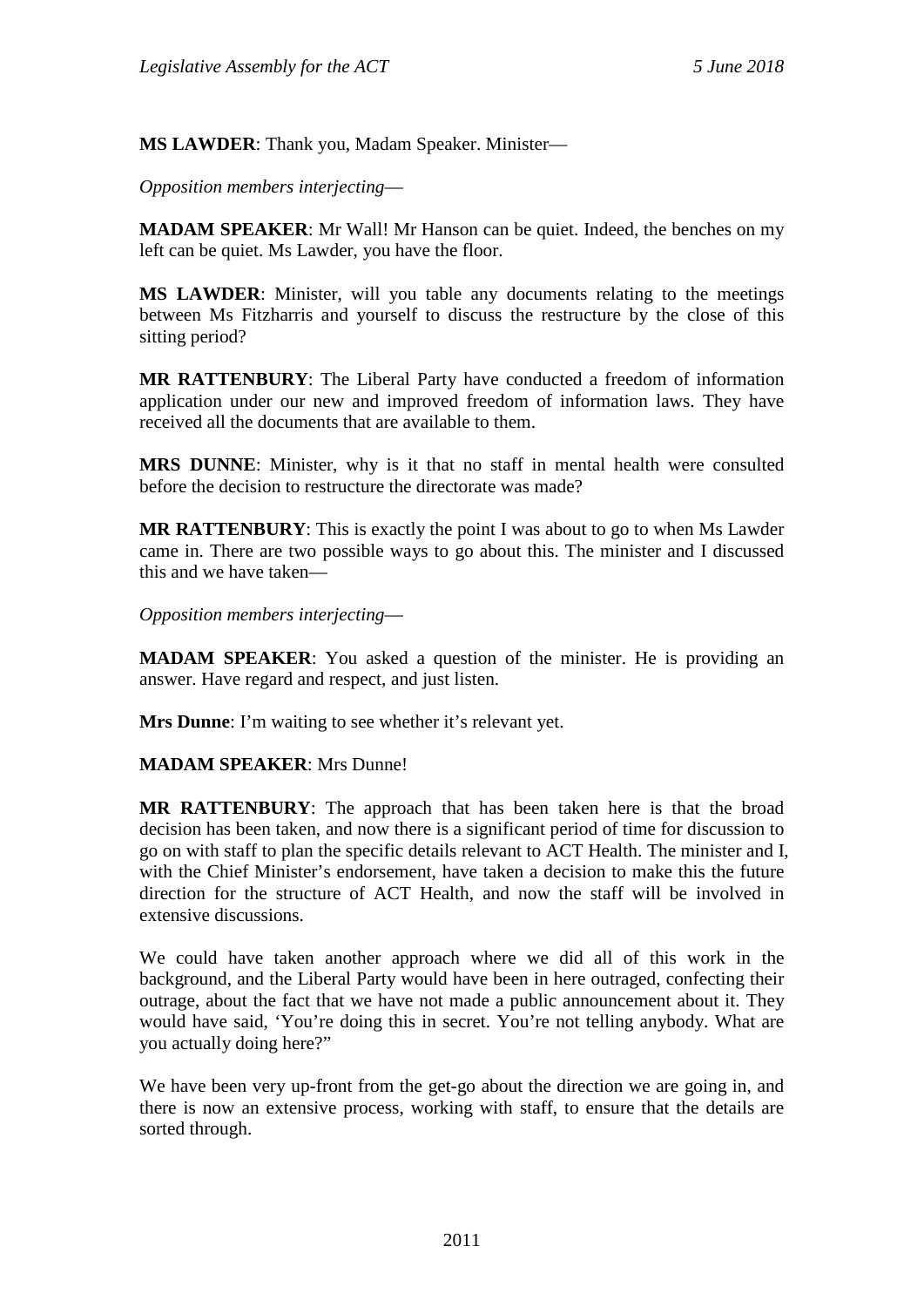## <span id="page-49-0"></span>**Emergency services—government support**

**MR PETTERSSON**: My question is to the Minister for Police and Emergency Services. Minister, how is the ACT government helping to keep our growing community safe by supporting our police and emergency services personnel?

**MR GENTLEMAN**: I thank Mr Pettersson for his interest in community safety. Last week I was pleased to announce that the 2018-19 budget will be investing in various measures aimed at ensuring that our police and emergency services personnel receive the support they require. This will ensure that Canberrans can continue to enjoy a safe community.

In order to do this, ACT Policing will be recruiting for six more specialist positions, and Fire & Rescue will recruit 18 new firefighters to keep our growing city safe. The recruitment of these 18 new firefighters delivers on the government's commitment to ACT Fire & Rescue to replace retiring firefighters.

Canberra's firefighters do not just help out in putting out fires. They also respond to a range of other emergencies, from car accidents to power outages. This is in addition to the police officers previously funded in the 2016-17 ACT budget and the December 2017 announcement to deliver 23 more paramedics to the ACT Ambulance Service.

Another way that we will be supporting our police and emergency services is by providing equipment and technology that helps these personnel to better serve their community in new and innovative ways. I congratulate the work that our emergency services front-line personnel do in the ACT.

**MR PETTERSSON**: Minister, how is the ACT government supporting emergency services personnel to do their job safely and effectively?

**MR GENTLEMAN**: As mentioned earlier, through the 2018-19 budget the ACT government will be investing further in our police by providing six new specialist positions to provide support and to effectively prevent and fight crime. Four of these new specialist positions will be dedicated to expanding ACT Policing's strategic analysis capability and to helping to identify and target crime hot spots and emerging risks.

Another two specialist officers will be recruited to combat organised crime, strip criminal wealth and deliver an improved surveillance capability to monitor the activities of criminal gangs. The 2018-19 ACT budget will also aim to use our resources effectively and invest in new smartphone equipment for all officers to improve operations.

This will allow police officers to do more of their work while mobile and spend more time in the community. Having a greater police presence within our community allows officers to better keep Canberra safe. We are delighted that we are able to use technology to achieve this. These strategic investments in upgraded technology and intelligence-led policing will help ensure that even as our city grows it will remain the safest city in Australia.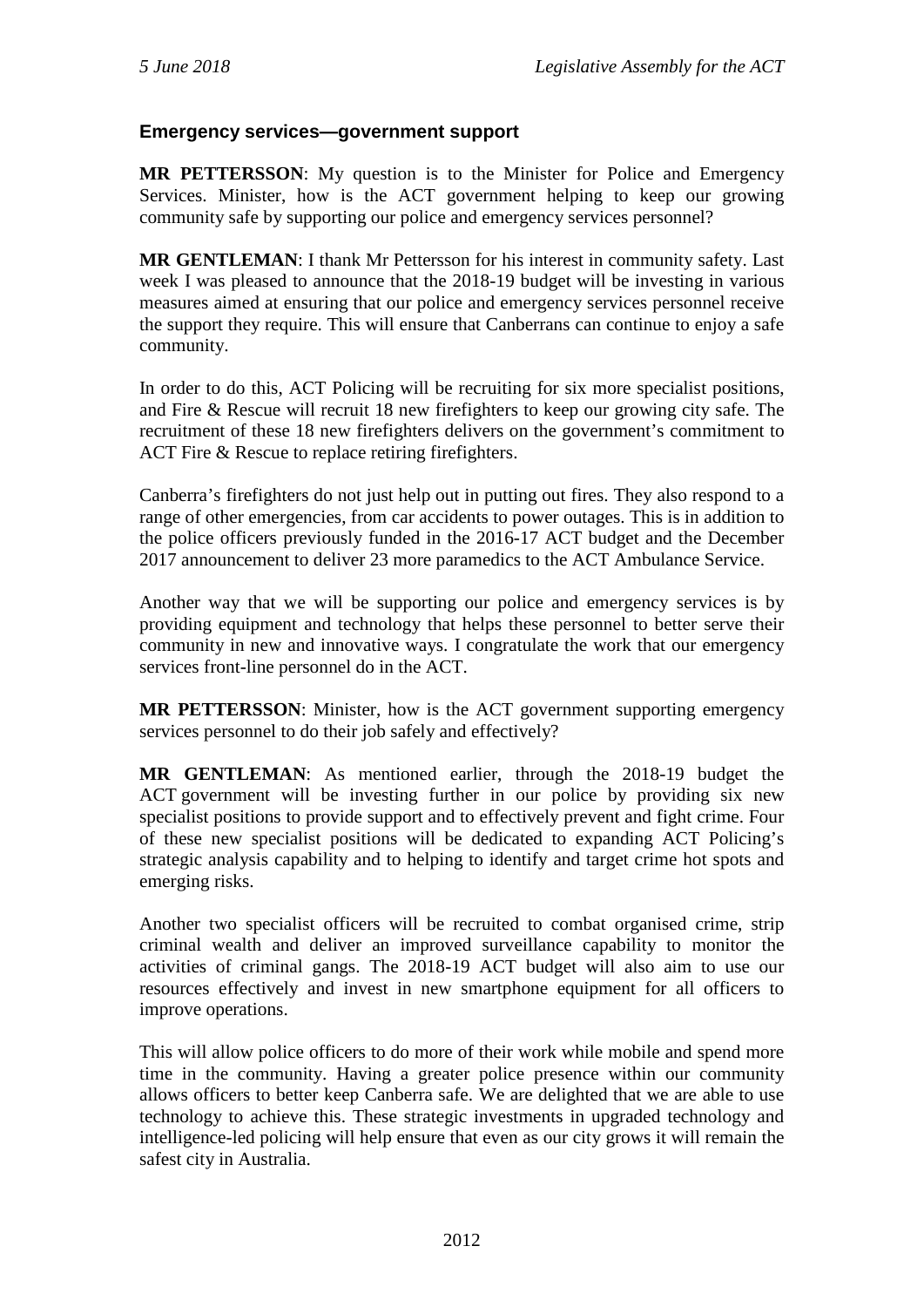**MS ORR**: How is the ACT government supporting our police to prevent and fight crime?

**MR GENTLEMAN**: There are many ways that the government will be supporting emergency services personnel effectively. I have talked about the work that we are investing in in ACT Policing that goes also to our work that we funded last year in looking at the police futures model. This will mean that we will be able to look at the work that is needed for ACT Policing across the territory in both a resource sense and an infrastructure sense. The CPO will be finalising that model in the not-too-distant future and will report back to me on the future needs for ACT Policing in the territory.

*It being 3 pm, proceedings were interrupted pursuant to the order of the Assembly.*

# <span id="page-50-0"></span>**Appropriation Bill 2018-2019**

**Mr Barr**, pursuant to notice, presented the bill, its explanatory statement, a Human Rights Act compatibility statement and the following supplementary papers:

Budget 2018-19—

Financial Management Act, pursuant to section 10—

Budget Speech (Budget Paper 1).

Budget in Brief (Budget Paper 2).

Budget Outlook (Budget Paper 3).

Budget Statements—

A—ACT Executive | Auditor-General | Electoral Commissioner | Office of the Legislative Assembly.

B—Chief Minister, Treasury and Economic Development Directorate together with associated agencies.

C—Health Directorate | ACT Hospital Network.

D—Justice and Community Safety Directorate | Legal Aid Commission (ACT) | Public Trustee for the ACT and Guardian.

E—Environment, Planning and Sustainable Development Directorate | City Renewal Authority | Suburban Land Agency.

F—Education Directorate.

G—Community Services Directorate | Housing ACT.

H—Transport Canberra and City Services Directorate | ACTION | ACT Public Cemeteries Authority.

Financial Management Act, pursuant to subsection 62(2)—Statements of Intent 2018-19—

ACT Building and Construction Industry Training Fund Authority, dated 18, 24 and 25 May 2018.

ACT Long Service Leave Authority.

Title read by Clerk.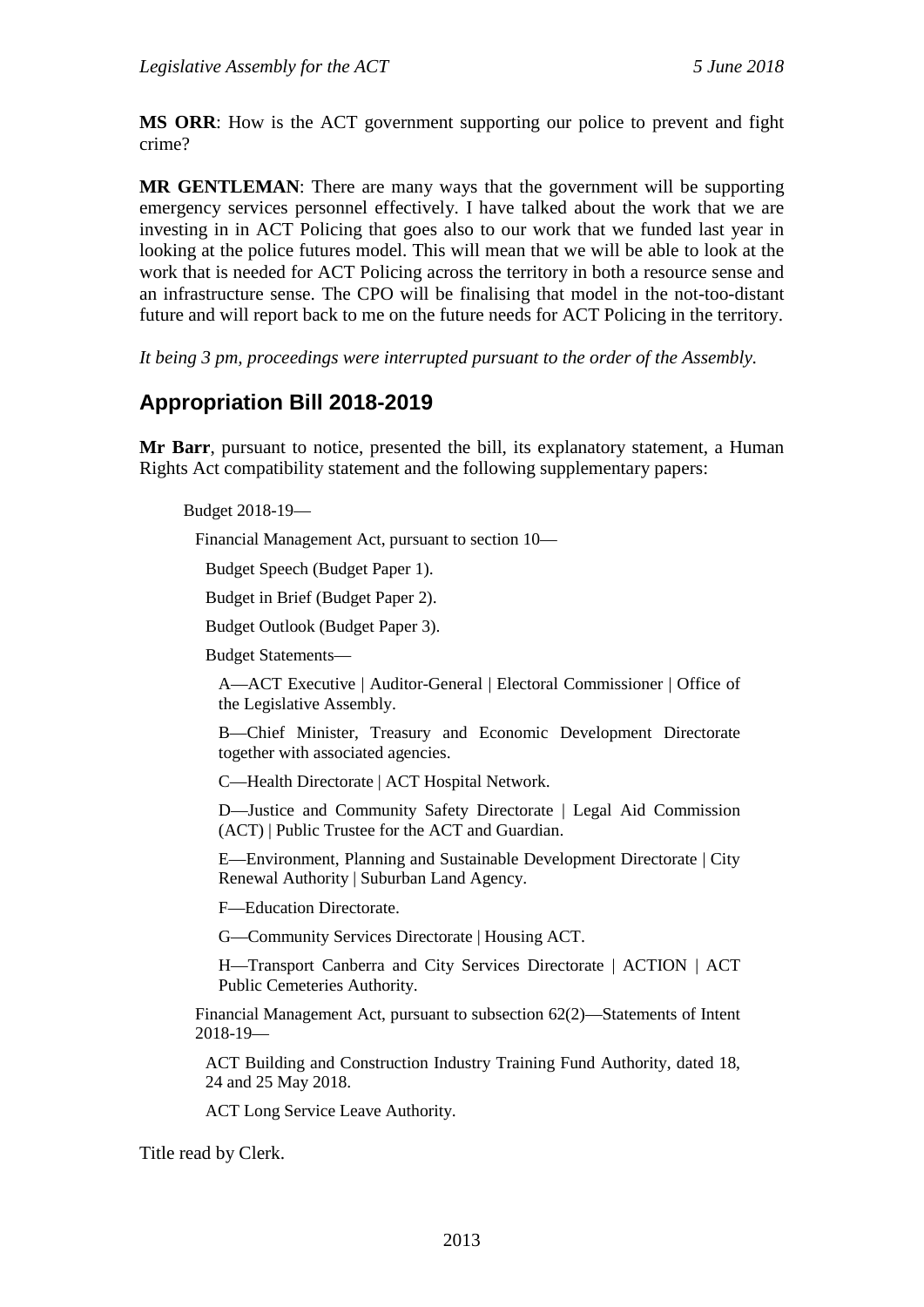**MR BARR** (Kurrajong—Chief Minister, Treasurer, Minister for Economic Development and Minister for Tourism and Major Events) (3:00): I move:

That this bill be agreed to in principle.

#### **Growing services for our growing city**

The 2018-19 Territory Budget invests in the core public services Canberrans need.

At the same time as we deliver on our commitment to return the budget to balance, we are growing services and infrastructure to make sure this city keeps getting better for everyone who lives here.

We are delivering new local schools and more places for kids at our existing ones. We are strengthening front-line care in our hospitals and making commuting quicker with better transport infrastructure. We are boosting our investment in services for our city and suburbs, and keeping Canberrans safe by recruiting more first responders for our police and emergency services.

Madam Speaker, Canberra is growing.

People from across Australia and around the world are moving to Canberra because we are a city of brilliant possibilities. A place full of good jobs that make a difference. A hub for world leading study and research institutes. A community that embraces creativity and champions new businesses.

Our city's growth is an opportunity. Canberra is more diverse and dynamic today because more people from many different places call it home. But we understand that it also brings some challenges. Services and infrastructure have to step up alongside our community to make sure Canberra keeps getting better as we grow.

No other government in Australia delivers as many services as we do. We take seriously our task to keep Canberra livable with great schools and health care, efficient public transport and local government services, more housing options, a clean environment and exciting events for people to enjoy.

That's why the ACT Government is growing services for our growing city through the 2018-19 Budget.

#### **Strong and sustained growth, delivering a balanced budget**

Four years ago our Government made an important decision.

We chose to prioritise protecting local jobs and services by using the ACT's budget to keep our economy growing and ensure the Commonwealth's cuts and the Mr Fluffy crisis did not mean cuts to the local services Canberra families rely on.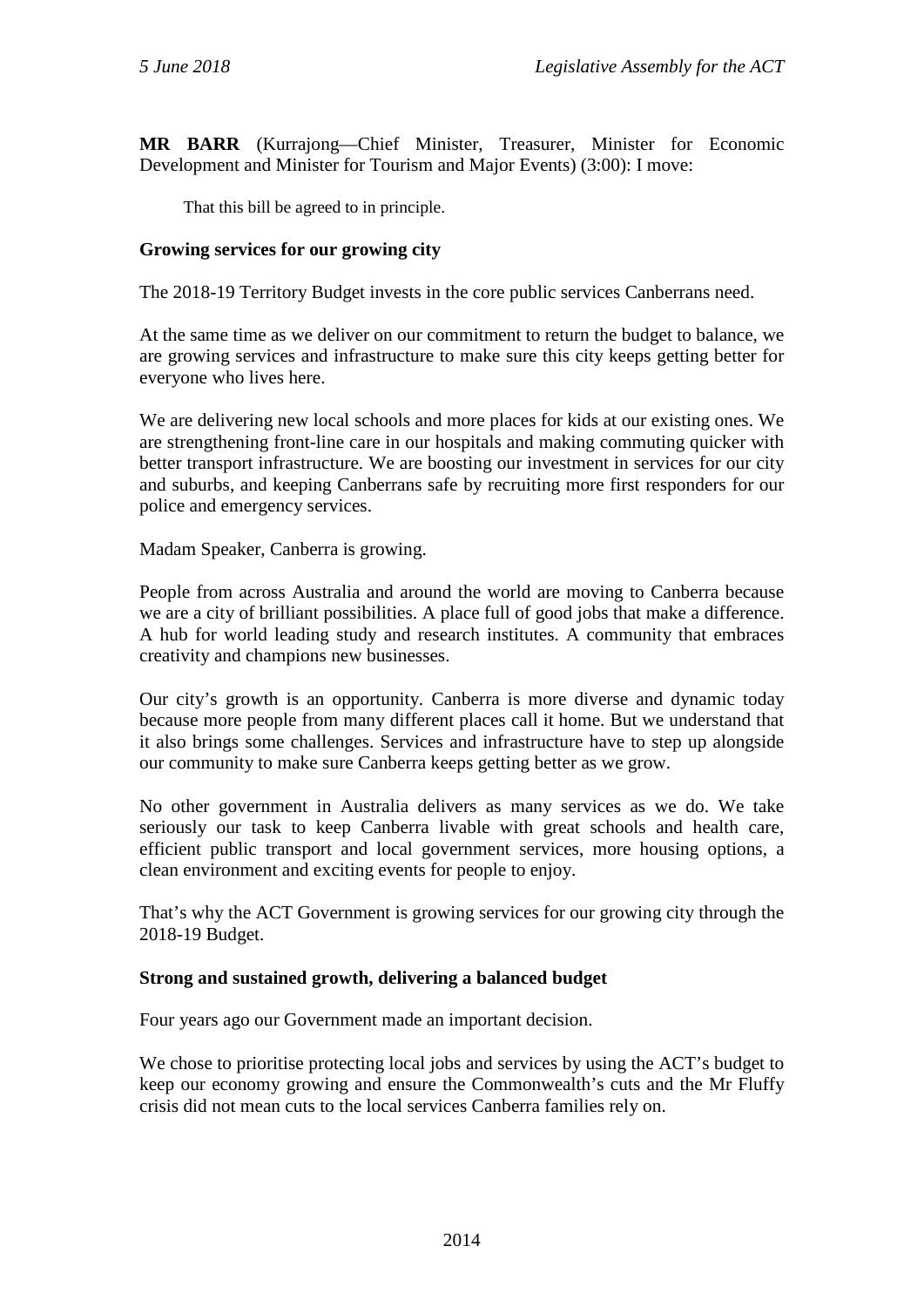That decision came with a plan to return the budget to balance over time. Today, we have achieved that goal.

The 2018-19 Budget confirms a balanced fiscal position in the current fiscal year and in every year across the forward estimates. This means we are fully covering the cost of delivering services for Canberrans while building in a responsible buffer against future risks or shocks.

Madam Speaker, our work to support the Territory economy through tough times has paid off. Canberra has now seen a sustained period of very strong economic growth over the past few years.

This Budget estimates this year's growth for our economy will be 4½ per cent—the fastest in Australia. This will bring our total economic growth since 2014-15 to a very strong 13.6 per cent.

This rapid economic growth drove the creation of almost 10,000 new jobs in 2017, the great majority of them full-time, secure jobs. There are 2,000 more businesses operating in Canberra today than there were three years ago. And our companies are doing more international business than ever before, with the ACT's services exports rising by 22 per cent since 2015.

Canberra is seeing the benefits of economic growth where it really matters: in the creation of more good jobs and better opportunities for local businesses.

Our tax reform plan is also working to cut costs for homebuyers while providing a fairer and more stable revenue base from which to fund essential services for Canberrans.

We have cut residential duty rates in every budget since 2012, and we will continue to do so every year across the forward estimates. By 2021-22, someone buying a \$500,000 home in Canberra will be paying half the amount of stamp duty they would have been up for when we started this reform—that is a saving of \$10½ thousand.

We are also continuing to reform commercial conveyance duty. I am pleased to advise that from 1 July this year commercial property transactions worth \$1.5 million or less will be abolished. This will mean about 70 per cent of commercial property purchases will no longer involve duty, a significant boost for small businesses and investment.

But we know there is still more we can do.

That is why we are abolishing stamp duty for eligible first homebuyers through this year's Budget.

We understand that buying a home is a challenge for many, particularly young people and those on low incomes. Stamp duty can put another hurdle in front of these Canberrans by adding tens of thousands of dollars to the price of a home.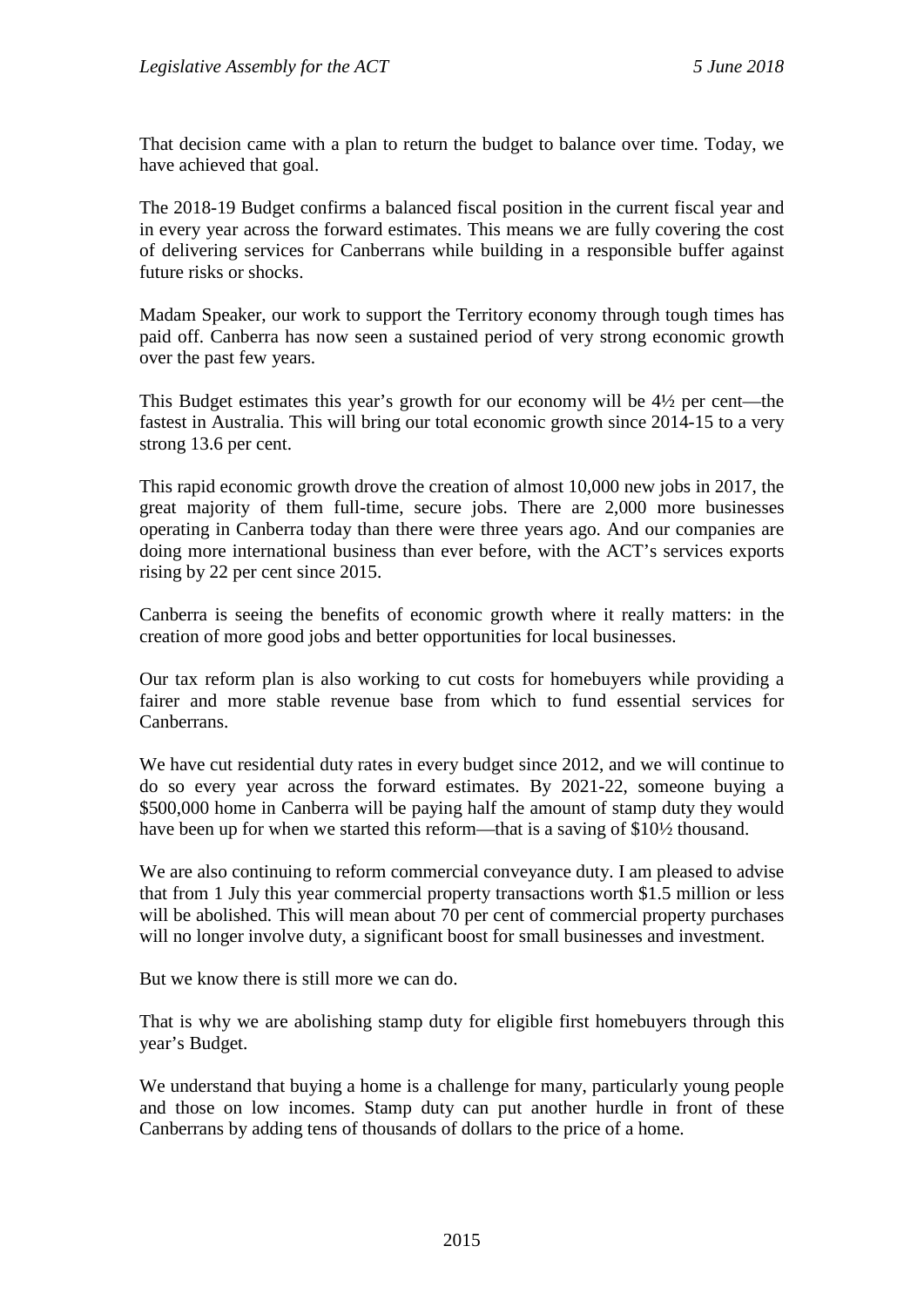From 1 July 2019, first homebuyers with a household income below \$160,000 will pay no stamp duty, whether they are buying an established property or a newly built home.

At the same time, we will abolish the payment of First Home Owner Grants. A range of experts and long-run analysis has found the grants have not been effective in helping first homebuyers enter the housing market.

In fact, they can actually make housing less affordable by inflating people's borrowing power and channelling too much demand into one small segment of the market.

Together, these changes will help more Canberrans buy their first home, sooner.

#### **More places at our local schools and faster front-line health care**

We know that great local schools and easy to access, high quality health care are two of the things that matter most to Canberrans.

The ACT Government already invests an average of \$10,000 for every Canberra household on delivering health care through our hospitals and local health services. We provide \$7,600 per household to deliver quality local public schools attended by over 46½ thousand students and that employ 3,800 teachers.

This Budget will grow our investment with more places for kids at new and expanded schools and a major new investment in front-line hospital services, nurses and doctors.

We are delivering on our commitment to build a new primary school in Molonglo, which will provide places for 600 students from Kindergarten to Year 6 as well as a preschool and early learning centre. The school will be ready to take students from the start of the 2021 school year, while the funding delivered through this Budget will also support the preparation of services for a future Year 7 to 10 campus on the same site.

As the next big frontier of our city's growth, the Government is committed to making sure services are ready and available in Molonglo as more people move into that region.

We are also expanding capacity at four schools in Gungahlin so that kids can continue to find a place at a great local school, close to home. We will deliver capacity for an additional 500 students across Amaroo School, Gold Creek and Neville Bonner Primary, as well as expanding the Franklin Early Childhood School so that current students can continue on past Year 2. We will also continue the planning work that is underway for another new school to cater for Gungahlin's ongoing growth.

At the same time as delivering new and better school facilities, we are also investing in more teachers and support staff.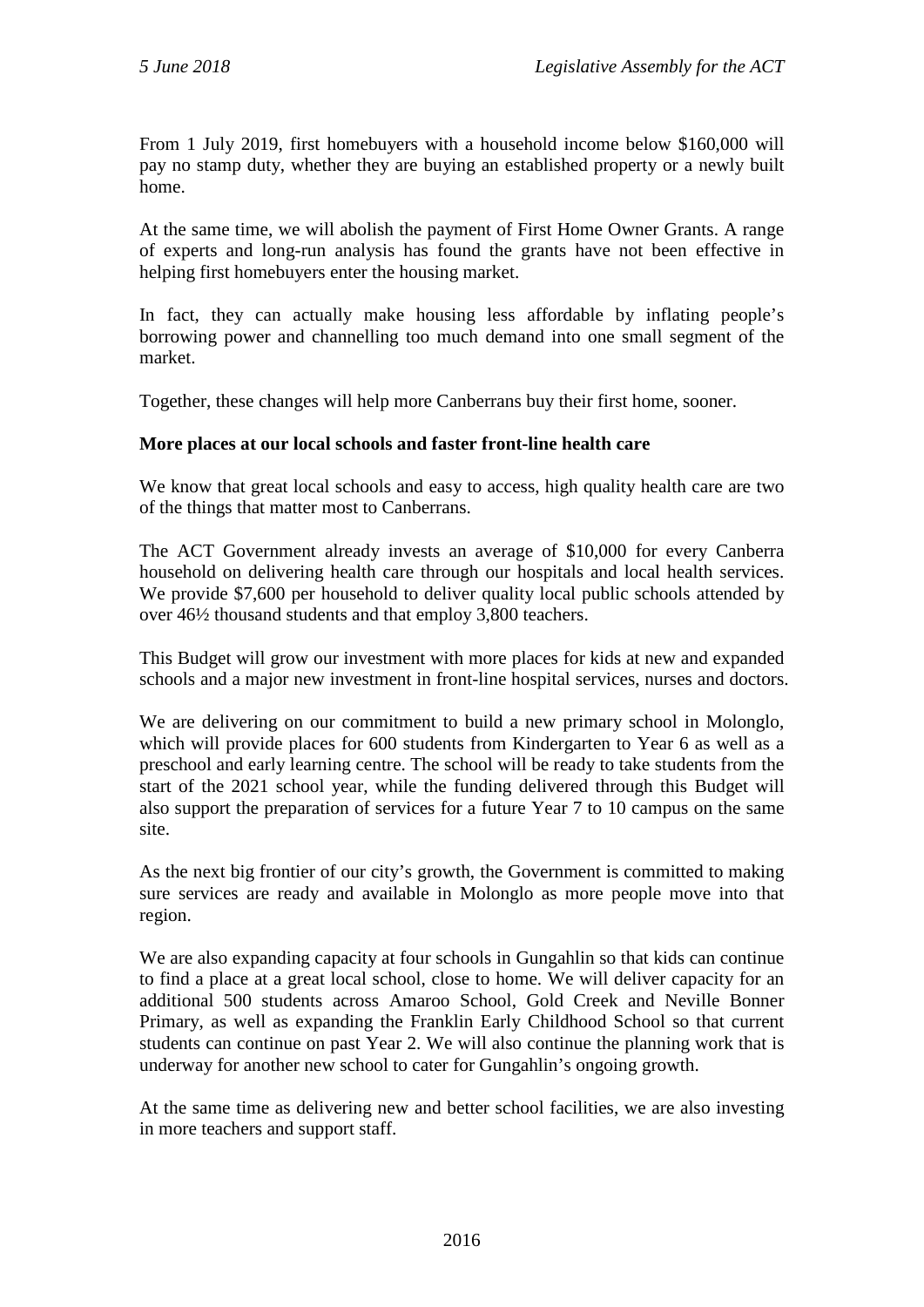We will hire the equivalent of 66 more teachers and support staff to meet growing school enrolments, and we will recruit a further 15 school psychologists—fully delivering on our election commitment to make mental health services more accessible for kids through their schools.

We are also investing in more support for students with disability and those who have complex health needs to ensure local schools can offer them the same learning opportunities as other Canberra kids.

Like our schools, Canberra's hospital and health services need to keep growing to make sure all Canberrans can access quality care when they need it.

The number of people presenting to local emergency departments has grown by about 40 people a day since 2015, while at the moment elective surgery waiting lists are growing faster than our hospitals can reduce them.

Canberra's doctors, nurses, midwives and allied health staff are working incredibly hard to keep up with this growth. This Budget will back them up with a significant new investment in front-line staff and services.

We are funding 4,000 more elective surgeries over the next four years, raising ACT Health's annual target to around 14,000 surgeries a year.

We are growing funding for emergency surgery and the Emergency Department at The Canberra Hospital, to cut wait times and ensure more patients get the care they need sooner.

We are delivering on our election commitment to upgrade critical parts of our public hospitals, including an expansion of the Calvary Public Hospital Emergency Department.

And we are funding more hospital beds across the Territory including more maternity places and more beds to cope with the annual winter surge that hits The Canberra Hospital during flu season.

We are making these investments in hospital beds and staff now while we continue to invest in new health infrastructure for the future. This includes progressing the development of SPIRE and developing new Northside hospital options.

Importantly, we are also investing in other front-line health services to help take the pressure off our hospitals. This Budget delivers a significant expansion of the *Hospital in the Home* program—with 30 nurses and six doctors added to the service so that an additional 3,000 patients a year can receive the care they need in their own homes and community health centres.

With the Government's investment in the new University of Canberra Hospital also coming online this year to provide rehabilitation and sub-acute health care, we are ensuring more tertiary hospital beds are available for those who need the most intensive and specialised care.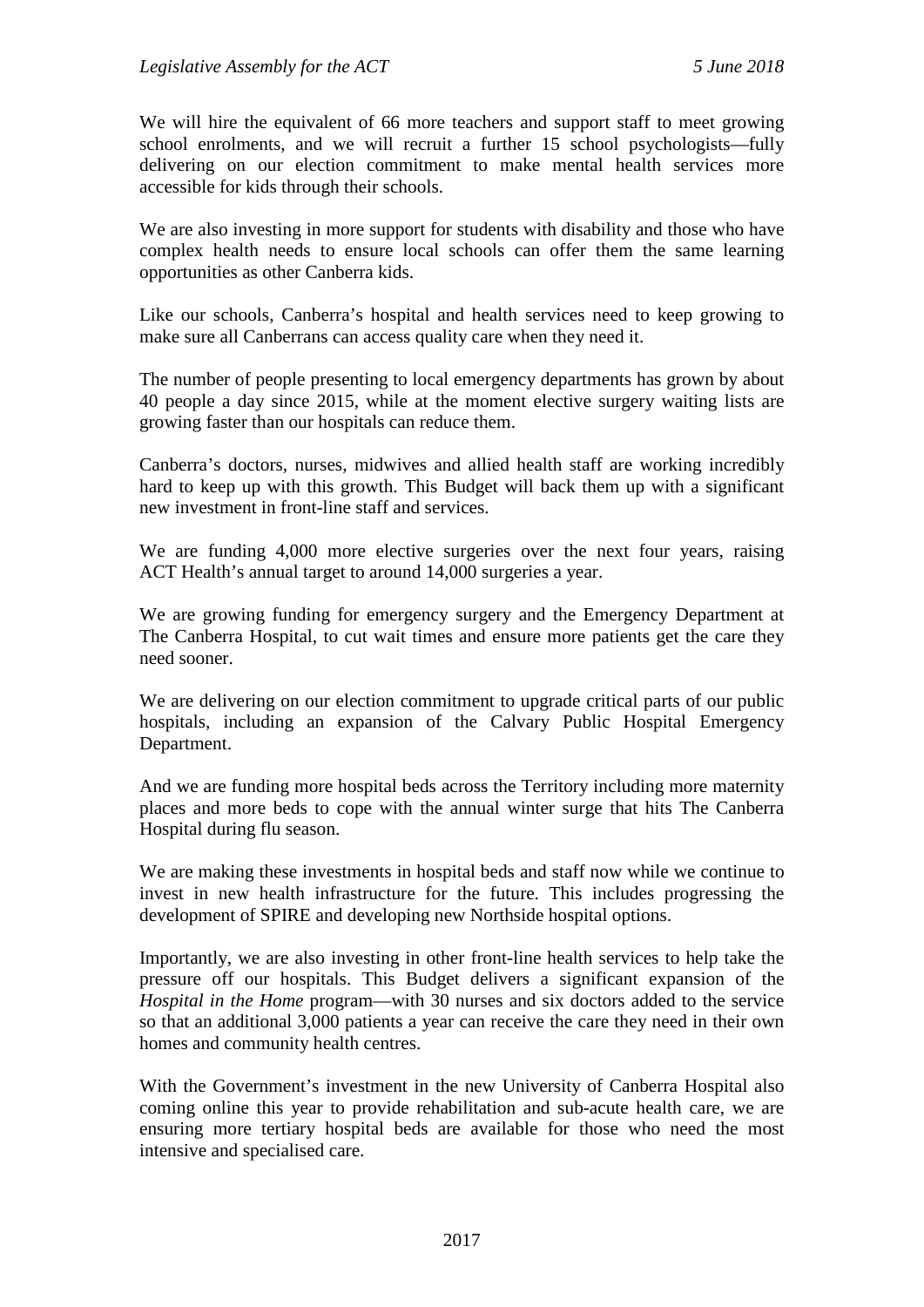We understand that mental health services and supports are also a critical part of front-line health care. That is why the Budget delivers new supported accommodation options for people with complex mental health needs, and a boost to the targeted services that support teenagers, older people and those transitioning out of the justice system.

We will establish three community-based mental health accommodation facilities to provide long-term care for people who need 24-hour support. We will also establish a Step-Up-Step-Down facility on the south side of Canberra to provide short-term residential and clinical treatment for people discharged from hospital, and refurbish the 10-bed Extended Care Unit at the Brian Hennessey Rehabilitation Centre, to help provide a secure facility for people to transition back into the community.

Our support for Canberra's healthcare services and schools already accounts for over half the ACT Budget each year. But from this year we are stepping up our investments on the front line—on top of the major expansion in hospital and school infrastructure already underway that will come online in the next few years.

#### **Keeping Canberra moving and delivering more services across our city and suburbs**

Madam Speaker, we are overhauling Canberra's public transport system. We are designing a system that can move large numbers of people around quickly, efficiently and with the lowest possible impact on our environment; one that is simple to use and provides a genuine alternative to the car.

Light rail is at the heart of our plan for a city-wide integrated public transport network. That is why this year's Budget delivers more funding to progress the planning and approval of Stage 2 from the City to Woden, as well as to start the design work on the enabling infrastructure.

We will continue working through the design and approvals process with the National Capital Authority and the Federal Parliament to progress Stage 2 of Light Rail because this is the next step in delivering the essential public transport spine we need to connect Canberra's north and south.

Keeping Canberra moving also requires more investment in road and active travel connections—not just from our suburbs to the city, but between our town centres too.

That is why this Budget funds design and planning work on duplicating William Slim Drive from Ginninderra Drive to the Barton Highway, to help reduce congestion between Gungahlin and Belconnen.

Along with Commonwealth funding, our investment in upgrading the Monaro Highway will deliver shorter travel times and improve road safety. We will also start planning and design on the extension of John Gorton Drive and a bridge across the Molonglo River. This will provide a major new transport link for Molonglo as the region's community grows.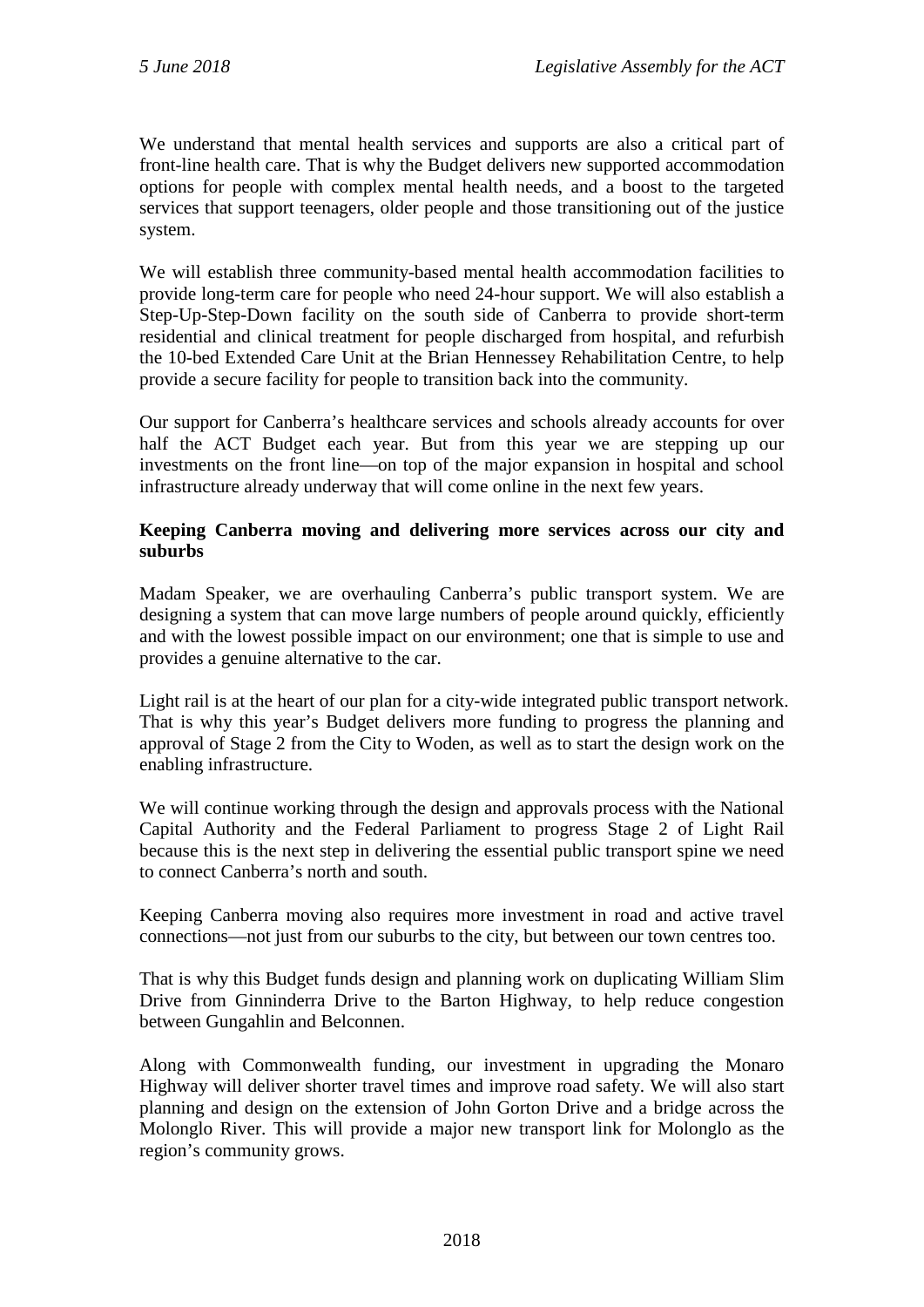At the same time as we are building new roads, we are actively working to cut the ACT's emissions from local cars. Once Canberra reaches our target of being powered by 100 per cent renewable electricity in two years time, tackling emissions from our transport fleet will be the next big task on our path to zero net emissions by 2045.

That is why this Budget will invest in 50 electric vehicle charging stations at ACT Government sites across Canberra. This builds on our recently released Transition to Zero Emissions Vehicles Action Plan, and will see us pursue Australia's most ambitious emissions reductions effort across the transport fleet.

We are also helping to cut this city's emissions by getting more people out of their cars for the daily commute.

Canberra is already Australia's most active community, with many of us walking or cycling to work and school. We gave a commitment to deliver an additional \$30 million in active travel infrastructure over the life of this Parliamentary term, and I am very happy to say that the 2018-19 Budget fully achieves that.

We are delivering an integrated bike network for Belconnen which links suburbs like Macquarie and Florey with the Belconnen Town Centre, the Lake Ginninderra foreshore, and major sporting and study institutions in Bruce.

We are improving cycling and footpath connections in the Woden and Tuggeranong town centres, constructing an off road "rapid" bikeway network and completing the Lyons to Weston Creek (Heysen Street) cycle path link.

These investments will make it easier than ever for Canberrans to get active when they are moving around our city.

On top of these improvements to our town centres, this Budget steps up services for our suburbs.

We are delivering more funding every year for mowing, weeding, cleaning up graffiti, maintaining local waterways and tree trimming. We are investing in playgrounds through a community-led process that will give Canberrans a say in where funds should be targeted to provide the most community benefit.

We are also significantly expanding the funding provided to City Services, because we recognise that a growing city means more demand for municipal services. The number of homes receiving rubbish collection has risen by about 6,000 in the past five years, while we have added four new ovals, 24 new suburban playgrounds and 10 playground upgrades in that same time.

More investment in core municipal services will mean tidier suburbs across Canberra, along with parks, playgrounds and public spaces we can continue to be proud of.

This builds on last year's Budget funding for the rollout of green bins to every Canberra suburb by 2019—a key election commitment and a time and cost-saving benefit for households.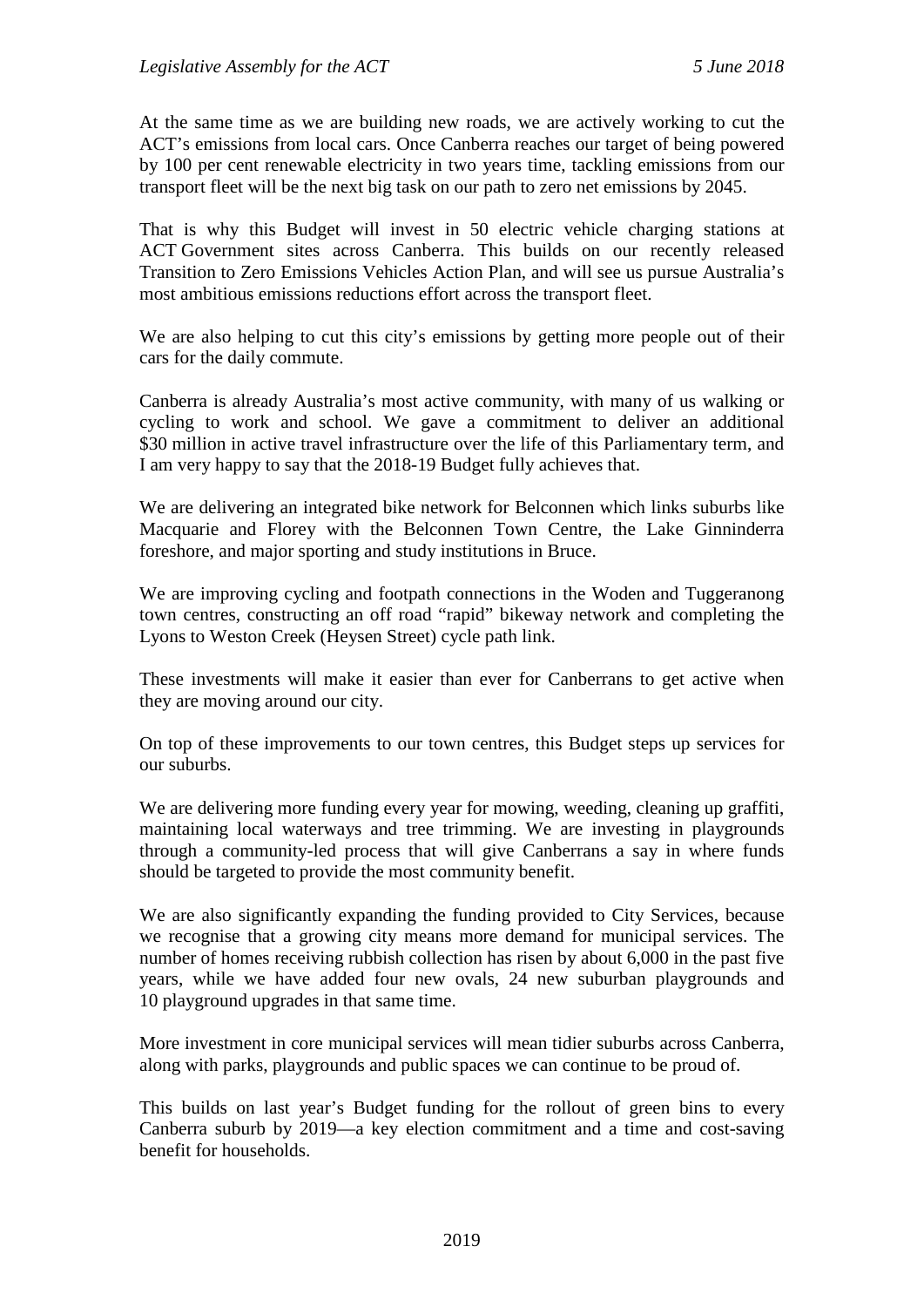#### **More support for Canberra families and inclusion**

By all measures, Canberra is the wealthiest, best educated and longest-living community in Australia. That brings huge advantages for many of us, but it also comes with responsibilities: to support those who are not doing as well, to take good care of those who need our protection, and to work to close the gaps that some members of our community might otherwise fall through.

The ACT Government currently delivers half a billion dollars each year for community services and public housing. But we know there is more to do.

With this Budget, we are delivering 36 more places for women seeking safe and secure accommodation through services like the Beryl and Doris women's refuges, as well as for asylum seekers and migrants with uncertain immigration status. We are also funding three more counsellors for the Canberra Rape Crisis Centre and Domestic Violence Crisis Service, to ensure women in crisis can get the help they need as quickly as possible.

Building on the investments made in keeping Canberra's children safe through recent budgets, we are investing in a dedicated team within the Community Services Directorate to improve the adoption process for kids in out of home care and help more young people find a permanent home, sooner.

We are also providing new resources to deliver family group conferencing for Aboriginal and Torres Strait Islander families who are at risk of ongoing involvement with the child protection system.

Secure, suitable and affordable housing is one of the basics that people build a good life from, and we understand that finding the right place to live is a growing challenge for Canberrans on low incomes and those who have complex needs.

Our ongoing Public Housing Renewal program is currently delivering the largest overhaul of the Territory's housing stock since self-government, with 810 new properties already delivered and a further 478 to go by mid-2019.

The Deputy Chief Minister has been leading a detailed conversation with the Canberra community about what comes next after this program and how we can work to ensure our affordable housing supply keeps up with our city's growth. That will come together in the new housing strategy that will be released later this year, laying out the next phase of our investment in public, community and affordable housing.

But there are some priority investments we are getting on with now through this Budget, including delivering on our commitment to build a second culturallyappropriate housing complex for older Aboriginal and Torres Strait Islander Canberrans.

This Budget also kick-starts the development of a second Common Ground complex at Dickson with funding for design and approvals. We know that it will take a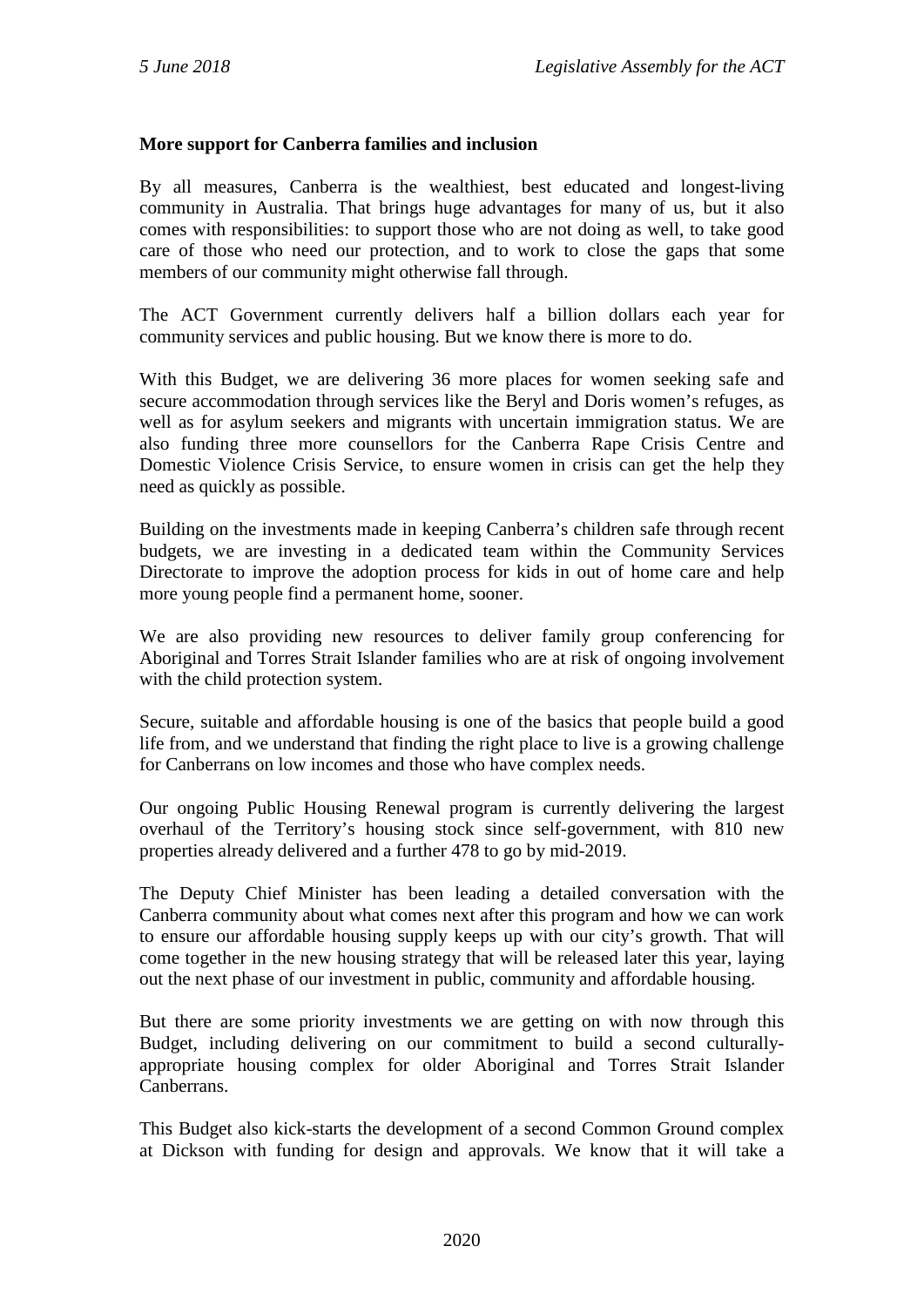significant further investment to ensure vulnerable Canberrans can access safe, suitable and affordable housing, and we are taking the time to get this right in partnership with service providers, clients and the sector.

The ACT Government is doing what we can to support vulnerable Canberrans and families who are finding it hard. But our programs and services are only one part of the equation.

Today, I add the ACT Government's backing to calls being voiced around Australia for a rise in the level of income support available through Newstart. At just \$273 a week—some \$400 less than the national minimum wage—the current rate of Newstart is too low to help people get back on their feet when they end up out of work. Instead, it simply traps them in disadvantage.

Progress towards lifting Newstart was a glaring omission in last month's Commonwealth Budget, and we urge all sides of the Federal Parliament to do the just thing by providing better support for Canberrans, and all Australians, who rely on it.

#### **A better Canberra, as we grow**

Canberra's growth is both a challenge and an opportunity.

As a Government, it challenges us to think harder about how this city works, where we need to invest more and what we can do smarter, better or differently.

As Canberrans, it challenges us all to consider what we value about this unique place we call home; what we can protect and preserve, and what will change.

For this city, and our community, the opportunities are limited only by our collective imagination and goodwill.

We believe Canberra can take hold of the opportunities in front of us. By growing services for our growing city through the 2018-19 Budget, we are backing our community to do it.

Debate (on motion by **Mr Coe**) adjourned to the next sitting.

# <span id="page-58-0"></span>**Appropriation (Office of the Legislative Assembly) Bill 2018-2019**

**Mr Barr**, pursuant to notice, presented the bill, its explanatory statement, a Human Rights Act compatibility statement and the following supplementary papers:

Budget 2018-2019—Financial Management Act, pursuant to sections 20AA and 20AC—Appropriation (Office of the Legislative Assembly) Bill 2018-2019— Departures from Recommended Appropriations—Statement of Reasons.

Title read by Clerk.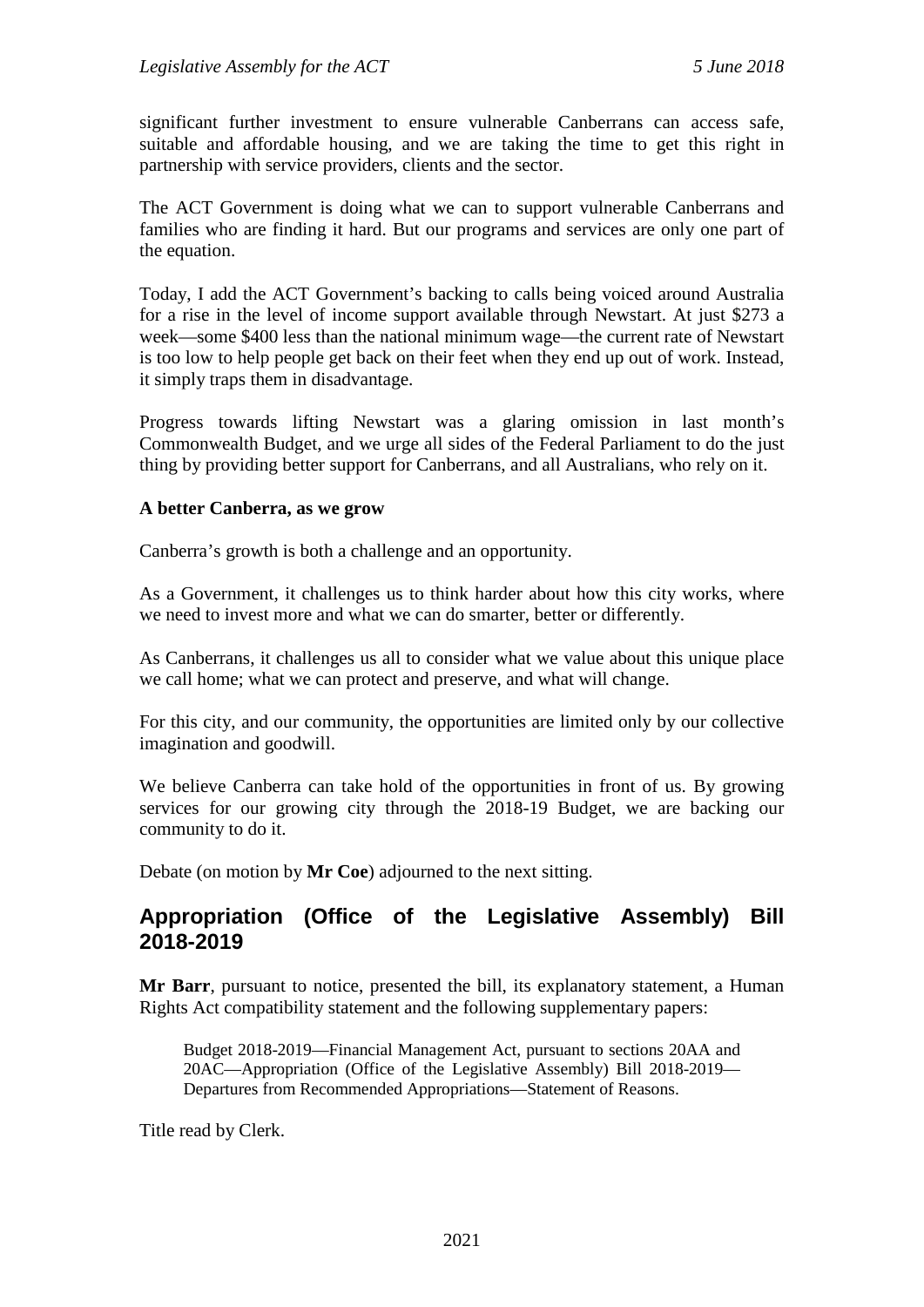**MR BARR** (Kurrajong—Chief Minister, Treasurer, Minister for Economic Development and Minister for Tourism and Major Events) (3.25): I move:

That this bill be agreed to in principle.

I present the Appropriation (Office of the Legislative Assembly) Bill 2018-2019 to the Assembly. The bill contains appropriations of \$21.981 million to the Office of the Legislative Assembly, \$2.958 million to the Auditor-General and \$3.440 million to the Electoral Commissioner. As the amount proposed in the bill to be appropriated to the Office of the Legislative Assembly is a departure from the amount requested by the Speaker, I have provided a statement of reasons regarding this departure as required under section 20AA of the Financial Management Act 1996.

As the amount proposed in the bill to be appropriated to the Auditor-General is also a departure from what was requested by the Speaker, a further statement of reasons is provided regarding this departure, as required under section 20AC of the Financial Management Act 1996.

In relation to the Office of the Legislative Assembly, the government has agreed to provide additional funding for three new initiatives requested by the Speaker: to support the transition to digital committees, to plan for the future digitisation of broader Legislative Assembly workflows and materials, and to install additional double glazing on the Legislative Assembly building.

Whilst the total amount proposed for the Legislative Assembly for these initiatives is less than requested, the government considered that the proposed amount reflects an appropriate balance between provision of services to the Assembly and not imposing an unnecessary burden on ACT taxpayers. Moreover, in recent years the government has provided supplementary funding for the larger Assembly, for extra staff for non-executive members in the Assembly and for various works to upgrade the building.

The government has also provided an interim allocation of funding to the Office of the Legislative Assembly to enable it to establish an independent integrity body. The head of this organisation would be created subject to the passage of legislation as an officer of the Legislative Assembly who would report to the Speaker. The government envisages that, once established, the future funding would be transferred to the new agency.

In relation to the proposed funding for the Auditor-General, the Speaker sought a recommended appropriation of \$400,000 in 2018-19 to cover costs of recruiting a new Auditor-General and to undertake an additional performance audit across the outyears. The government has agreed to the audit office having a net operating deficit, excluding non-cash expenses, for 2017-18 of \$608,000, which exceeds the budgeted deficit of \$464,000. This operating deficit will allow the audit office to complete an additional performance audit this year and to meet the one-off costs associated with recruiting a new Auditor-General.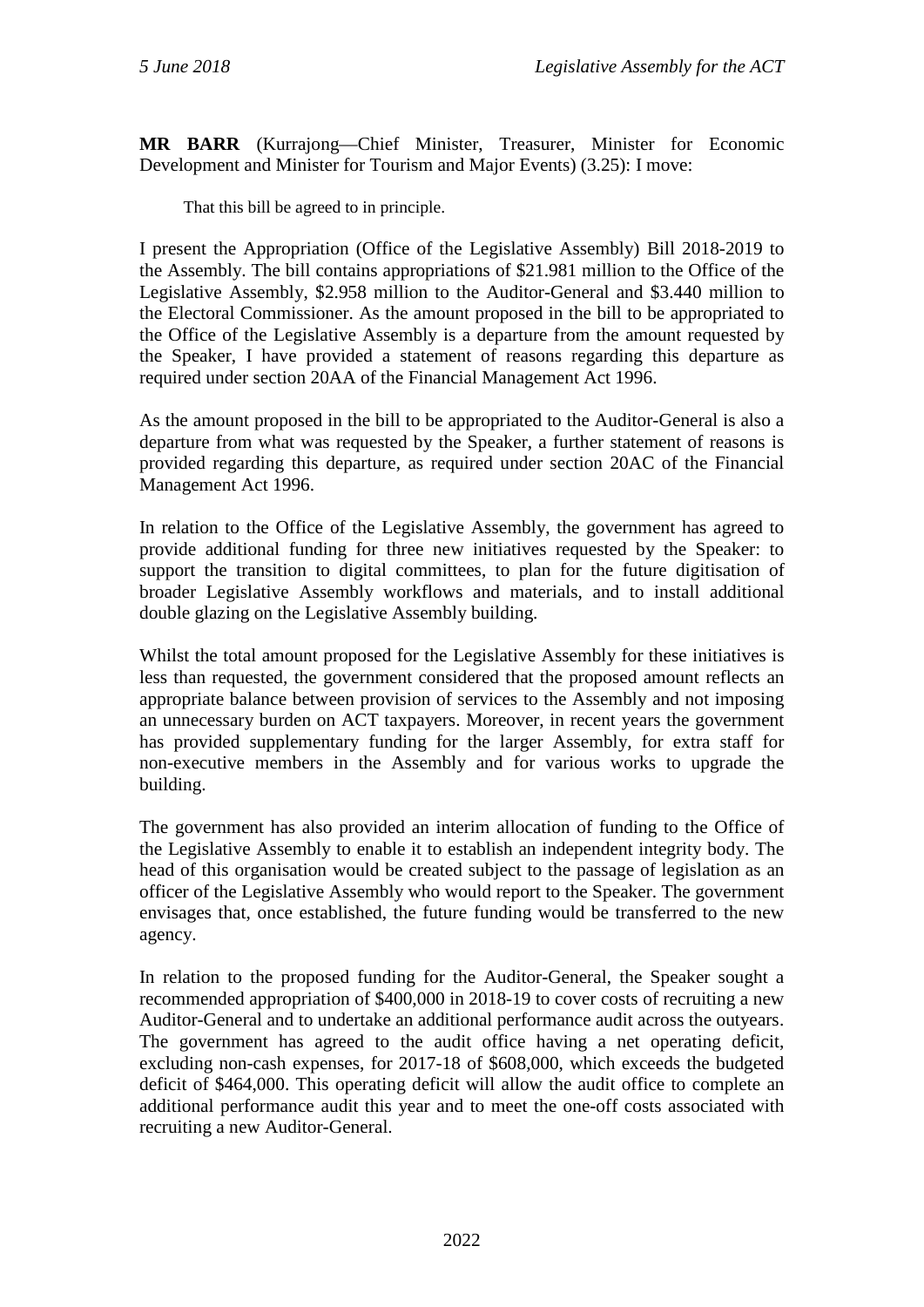The government has also provided additional funding to increase the number of performance audits from seven in 2018-19 to eight in 2019-20, and then to nine per year ongoing from 2020-21. I commend the appropriation bill to the Assembly.

Debate (on motion by **Mrs Dunne**) adjourned to the next sitting.

# <span id="page-60-0"></span>**Papers**

**Madam Speaker** presented the following papers:

Auditor-General Act, pursuant to subsection 17(5)—Auditor-General's Report No 6/2018—Physical Security, dated 31 May 2018.

Ombudsman Act, pursuant to section 21—Ombudsman complaint statistics— Quarterly report for the period 1 January to 31 March 2018 and annual report for the financial year-to-date—1 July 2017 to 31 March 2018, dated 9 May 2018.

Budget 2018-2019—Financial Management Act, pursuant to section 20AB— Auditor-General—Recommended appropriation—Draft budget—Copy of letter from the Speaker to the Treasurer, dated 23 May 2018.

2016 ACT Election and Electoral Act—Select Committee—Report—*Inquiry into the 2016 ACT Election and the Electoral Act*—ACT Electoral Commission response, dated 25 May 2018.

Committee Reports—Schedule of Government Responses—Ninth and Eighth Assemblies, as at 23 May 2018.

Standing order 191—Amendments to the Land Tax Amendment Bill 2018, dated 14 May 2018.

**Mr Barr** presented the following paper:

Auditor-General Act, pursuant to subsection 21(2)—Auditor-General's Report No 2/2018—ACT Government strategic and accountability indicators— Government response.

## <span id="page-60-1"></span>**Financial Management Act—consolidated financial report Paper and statement by minister**

**MR BARR** (Kurrajong—Chief Minister, Treasurer, Minister for Economic Development and Minister for Tourism and Major Events) (3.31): For the information of members, I present the following paper:

Financial Management Act, pursuant to section 26—Consolidated Financial Report—Financial quarter ending 31 March 2018.

I seek leave to make a statement.

Leave granted.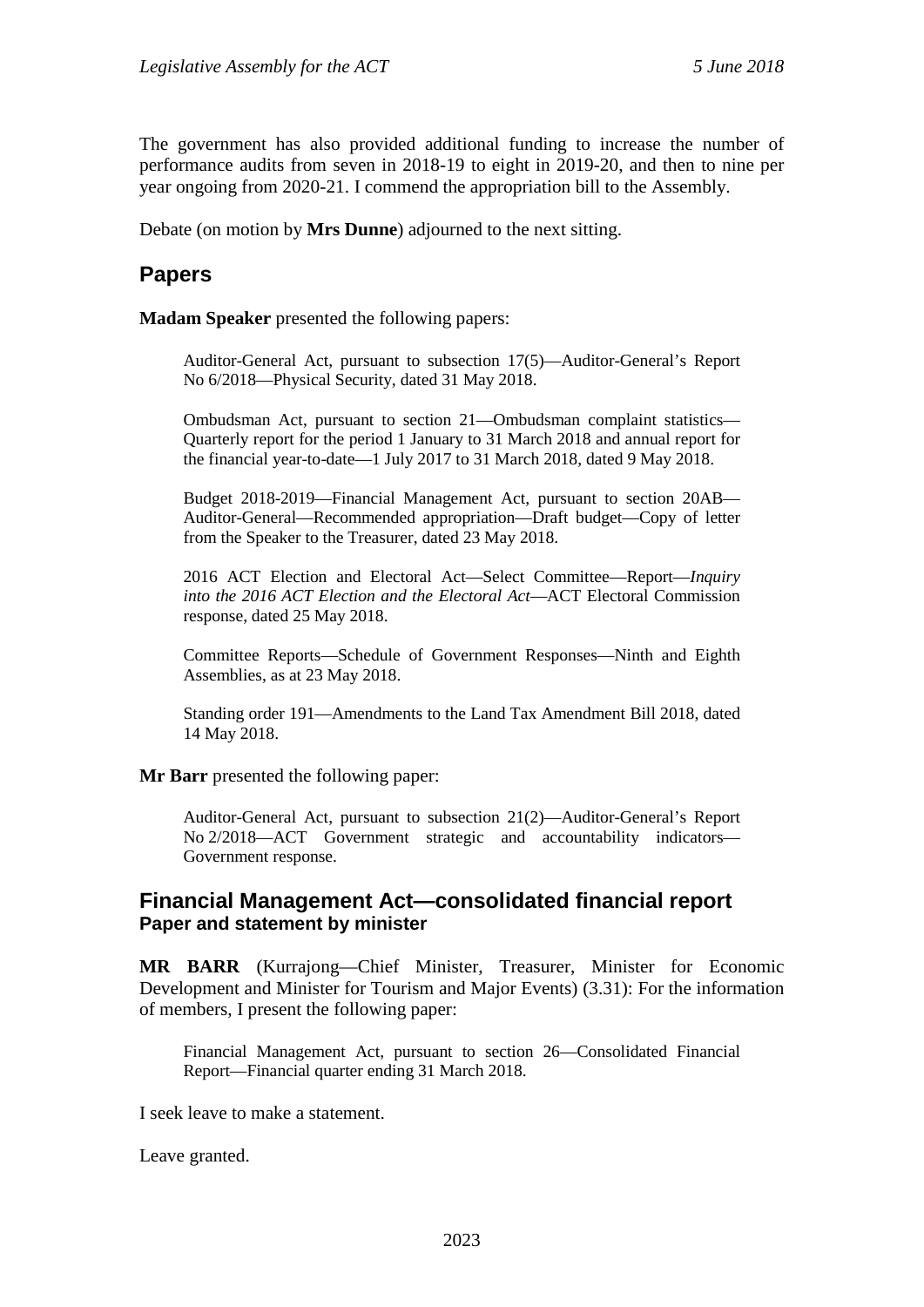**MR BARR**: I present to the Assembly the March quarter 2018 consolidated financial report for the territory. This report is required under section 26 of the Financial Management Act 1996. The March quarter headline net operating balance for the general government sector was a deficit of \$106.5 million. This result was \$75.6 million lower than the budgeted deficit of \$182.1 million. This improvement mainly reflects lower expenses as a result of timing of payments for initiatives.

Net debt of the general government sector as at 31 March 2018 was \$1,478.8 million, in line with the 30 June 2017 result of \$1,452.9 million. Net financial liabilities decreased by \$2,532.5 million compared to 30 June 2017, largely reflecting a change in the defined benefit superannuation liability estimate for 31 March 2018, which is based on a discount rate of six per cent, compared to 3.51 per cent at 30 June 2017. I commend the March quarterly report to the Assembly.

# <span id="page-61-0"></span>**Papers**

**Mr Barr** presented the following paper:

Financial integrity and compliance, pursuant to the resolution of the Assembly of 2 November 2017, dated June 2018.

#### **Ms Fitzharris** presented the following paper:

Auditor-General Act, pursuant to subsection 21(2)—Auditor-General's Report No 1/2018—Acceptance of Stormwater Assets—Government response.

#### **Mr Gentleman** presented the following papers:

#### **Subordinate legislation (including explanatory statements unless otherwise stated)**

Legislation Act, pursuant to section 64—

ACT Teacher Quality Institute Act and Financial Management Act—ACT Teacher Quality Institute Board Appointment 2018 (No 1)—Disallowable Instrument DI2018-85 (LR, 17 May 2018).

Animal Welfare Act—

Animal Welfare (Keeping and Breeding of Racing Greyhounds in the ACT) Mandatory Code of Practice 2018 (No 1)—Disallowable Instrument DI2018-76 (LR, 27 April 2018).

Animal Welfare (Land Transport of Livestock) Mandatory Code of Practice 2018 (No 1)—Disallowable Instrument DI2018-90 (LR, 17 May 2018).

Children and Young People Act—

Children and Young People (Approved Care and Protection Organisations— Intervention) Guidelines 2018 (No 1)—Disallowable Instrument DI2018-97 (LR, 17 May 2018).

Children and Young People (Approved Care and Protection Organisations— Monitoring) Guidelines 2018 (No 1)—Disallowable Instrument DI2018-96 (LR, 17 May 2018).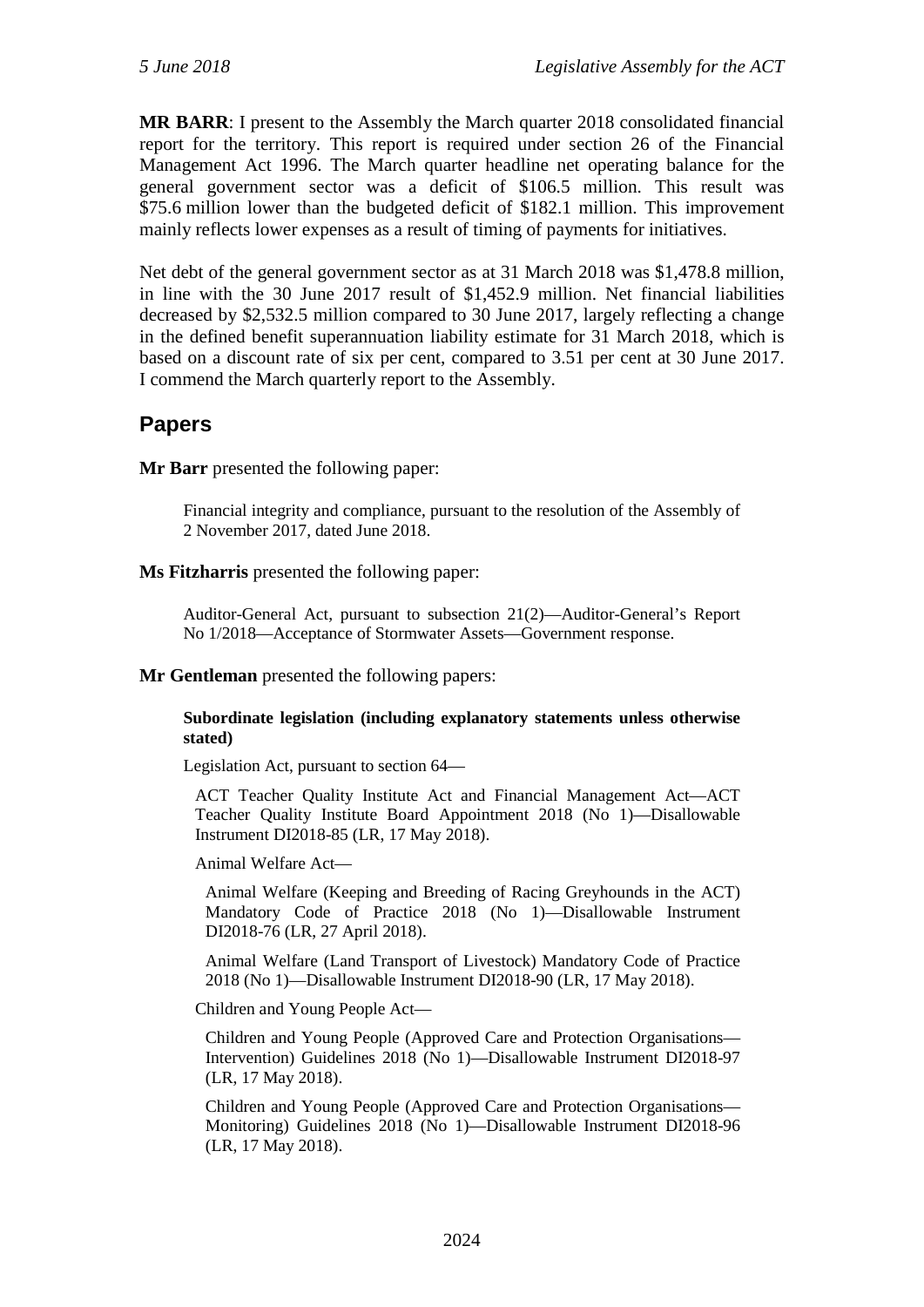Children and Young People (Care and Protection Organisations and Responsible Persons—Suitability Approval Application) Guidelines 2018 (No 1)—Disallowable Instrument DI2018-95 (LR, 17 May 2018).

Domestic Animals Act—Domestic Animals (Fees) Determination 2018 (No 1)—Disallowable Instrument DI2018-77 (LR, 27 April 2018).

Independent Competition and Regulatory Commission Act—Independent Competition and Regulatory Commission (Inquiry into beverage price impacts relating to the ACT Container Deposit Scheme) Terms of Reference Determination 2018—Disallowable Instrument DI2018-69 (LR, 30 April 2018).

Magistrates Court Act—Magistrates Court (Work Health and Safety Infringement Notices) Amendment Regulation 2018 (No 1)—Subordinate Law SL2018-7 (LR, 10 May 2018).

Medicines, Poisons and Therapeutic Goods Regulation and Medicines, Poisons and Therapeutic Goods Act—Medicines, Poisons and Therapeutic Goods (Medicines Advisory Committee) Appointment 2018 (No 2)—Disallowable Instrument DI2018-78 (LR, 2 May 2018).

Planning and Development Act—

Planning and Development (Lease Variation Charge Deferred Payment Scheme) Determination 2018—Disallowable Instrument DI2018-88 (LR, 16 May 2018).

Planning and Development (Remission of Lease Variation Charges for Environmental Remediation) Determination 2018—Disallowable Instrument DI2018-92 (LR, 16 May 2018).

Planning and Development (Remission of Lease Variation Charges for the Housing Commissioner) Determination 2018—Disallowable Instrument DI2018-93 (LR, 16 May 2018).

Planning and Development (Remission of Lease Variation Charges) Determination 2018 (No 1)—Disallowable Instrument DI2018-94 (LR, 16 May 2018).

Planning and Development (Remission of Lease Variation Charges— Environmental Sustainability) Determination 2018 (No 2)—Disallowable Instrument DI2018-89 (LR, 16 May 2018).

Plant Diseases Act—Plant Diseases (Importation Restriction Area) Declaration 2018 (No 1), including a regulatory impact statement—Disallowable Instrument DI2018-86 (LR, 8 May 2018).

Public Place Names Act—

Public Place Names (Coombs) Determination 2018—Disallowable Instrument DI2018-83 (LR, 7 May 2018).

Public Place Names (Taylor) Determination 2018 (No 1)—Disallowable Instrument DI2018-84 (LR, 7 May 2018).

Race and Sports Bookmaking Act—Race and Sports Bookmaking (Sports Bookmaking Venues) Determination 2018 (No 2)—Disallowable Instrument DI2018-71 (LR, 26 April 2018).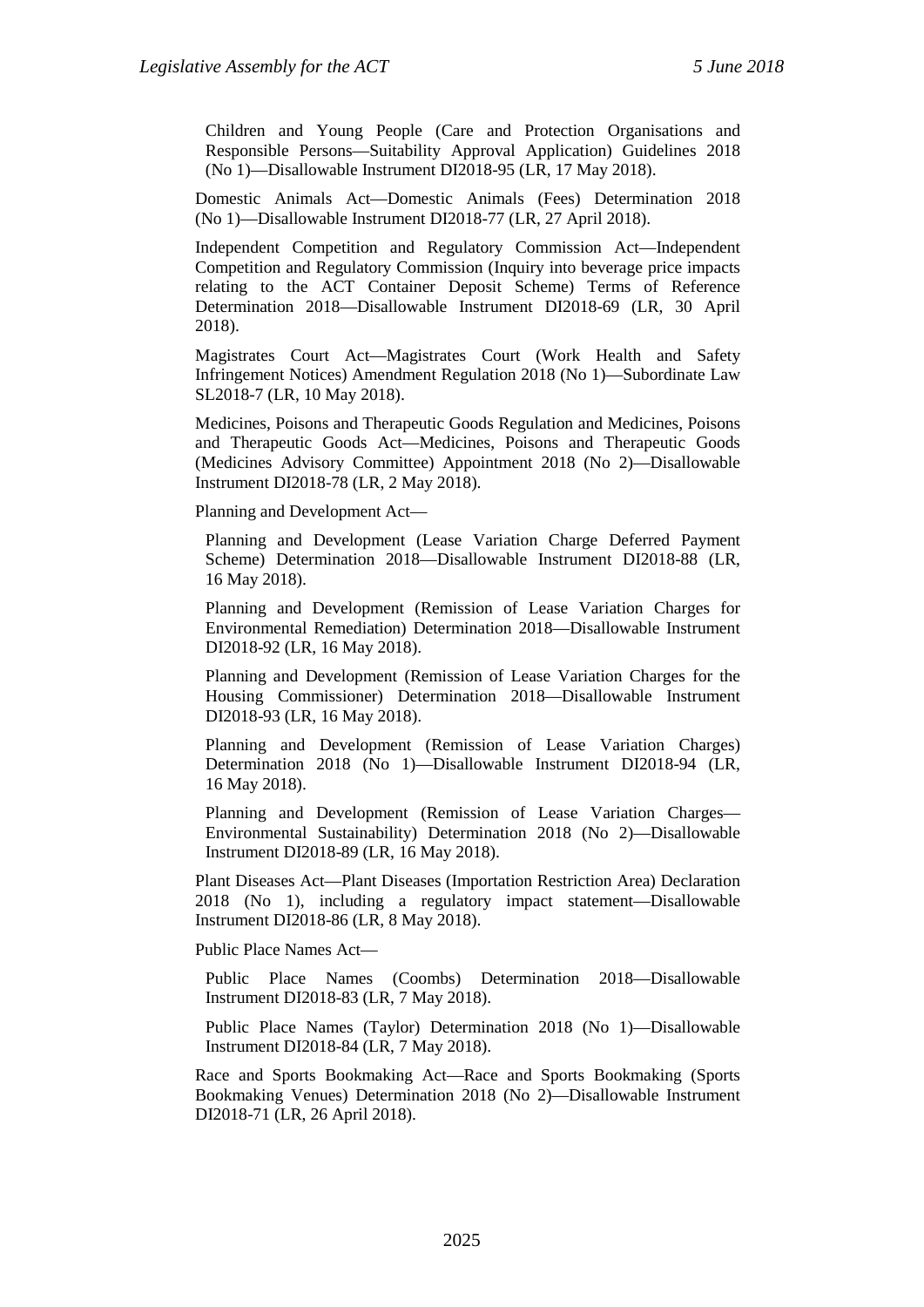Remuneration Tribunal Act—Remuneration Tribunal (Fees and Allowances of Members) Determination 2018—Disallowable Instrument DI2018-108 (LR, 31 May 2018).

Residential Tenancies Act—Residential Tenancies Amendment Regulation 2018 (No 1)—Subordinate Law SL2018-5 (LR, 4 May 2018).

Road Transport (General) Act—

Road Transport (General) (Parking Permit Fees) Determination 2018 (No 1)—Disallowable Instrument DI2018-75 (LR, 27 April 2018).

Road Transport (General) (Pay Parking Area Fees) Determination 2018 (No 1)—Disallowable Instrument DI2018-74 (LR, 27 April 2018).

Road Transport (General) Application of Road Transport Legislation Declaration 2018 (No 5)—Disallowable Instrument DI2018-73 (LR, 27 April 2018).

Road Transport (General) Application of Road Transport Legislation— Securing Coles Refrigerated Delivery Vehicles Declaration 2018— Disallowable Instrument DI2018-79 (LR, 1 May 2018).

Road Transport (General) Application of Road Transport Legislation— Stopping in Permit Zone Declaration 2018—Disallowable Instrument DI2018-72 (LR, 27 April 2018).

Road Transport (General) Numberplate Fees Determination 2018 (No 1)— Disallowable Instrument DI2018-81 (LR, 3 May 2018).

Road Transport (General) Vehicle Registration and Related Fees Determination 2018 (No 1)—Disallowable Instrument DI2018-80 (LR, 3 May 2018).

Road Transport (General) Withdrawal of Infringement Notices Guidelines 2018 (No 1)—Disallowable Instrument DI2018-70 (LR, 27 April 2018).

Road Transport (Offences) Amendment Regulation 2018 (No 1)— Subordinate Law SL2018-6 (LR, 7 May 2018).

Terrorism (Extraordinary Temporary Powers) Act—Terrorism (Extraordinary Temporary Powers) Public Interest Monitor Panel Appointment 2018 (No 2)— Disallowable Instrument DI2018-87 (LR, 14 May 2018).

Veterinary Surgeons Act—Veterinary Surgeons (Fees) Determination 2018 (No 1)—Disallowable Instrument DI2018-91 (LR, 17 May 2018).

# <span id="page-63-0"></span>**Adjournment**

#### Motion (by **Mr Gentleman**) proposed:

That the Assembly do now adjourn.

#### <span id="page-63-1"></span>**Ramadan**

**MRS KIKKERT** (Ginninderra) (3.33): As we approach the final week of the sacred month of Ramadan in the Islamic calendar, I rise today to pay tribute to Canberra's various Muslim communities. For adherents to the Islamic faith, this is the most sacred time of the year, characterised by a number of important religious practices. Of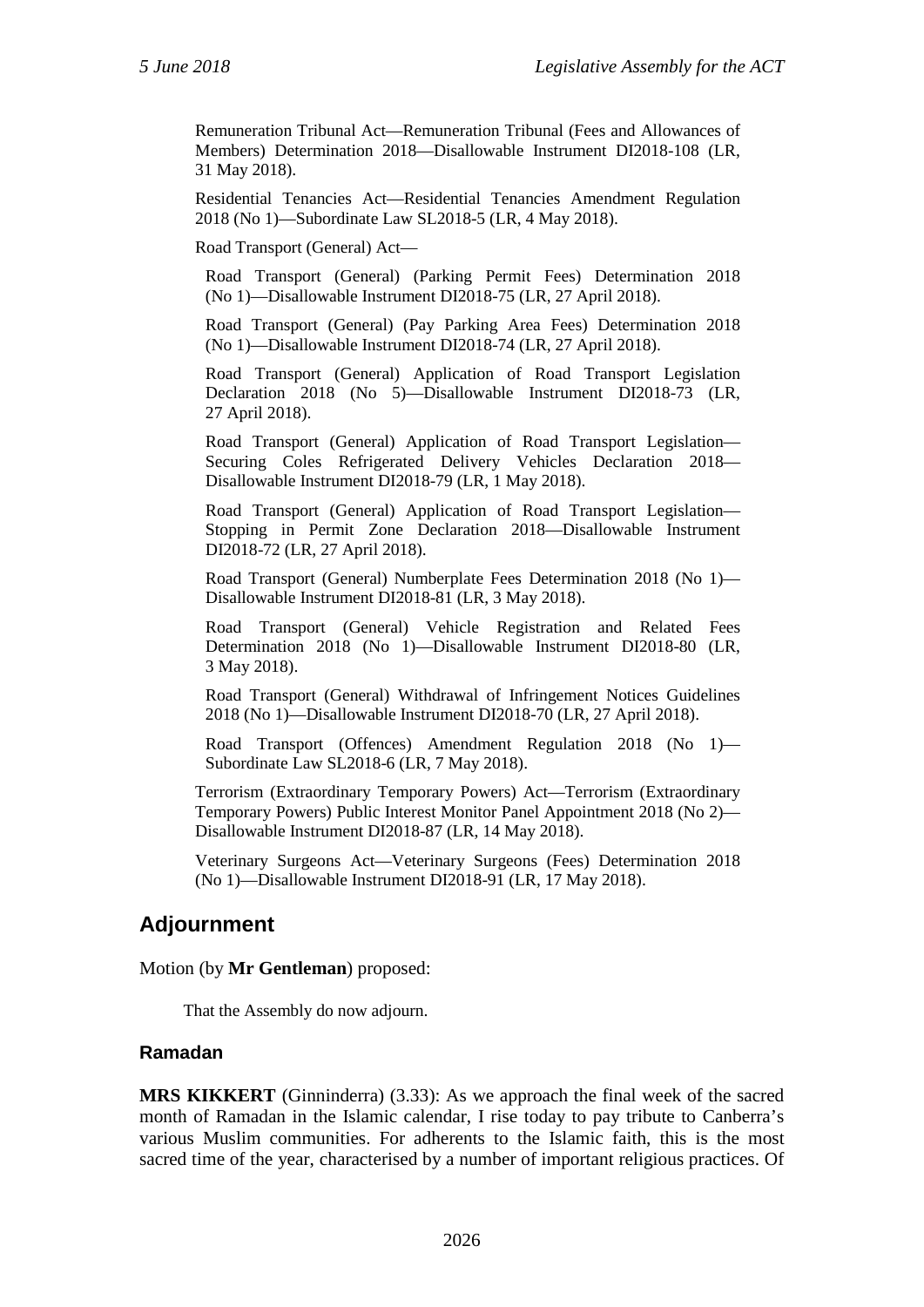these, the most well-known is probably the observation of a daily fast. The fasting period begins each day at dawn and ends at sunset. This means that Muslims must arise extra early each day to prepare and consume a pre-fast meal called the suhoor. Throughout the daylight hours they abstain from all food and drink until it is time to break fast with the meal known as iftar. This daily fasting continues without interruption throughout the entire lunar month, lasting 29 to 30 days.

I honour the commitment and sacrifice demonstrated by our Muslim friends and neighbours as they observe this fasting period. At the same time I acknowledge that religious fasting goes far beyond merely not eating or drinking. The desire to satisfy one's appetite for food or drink is a natural human urge. Fasting, however, helps to develop and strengthen self-restraint and self-discipline, traits that are at the core of self-improvement in nearly every area of life.

People who learn to deny their cravings for the things that give life are more capable of denying things that harm themselves and others—things like anger, impatience and selfishness. Fasting also helps to teach both compassion and charity. Experiencing a small dose of privation each day for an entire month reminds participants that many people in the world go without food month after month. Self-restraint, however, puts us in a better position to share what we have with those whose lives are characterised by deprivation and hardship.

I have experienced firsthand the kindness and generosity of many Muslim friends and neighbours from a variety of communities and across all aspects of my life. During Ramadan invitations to participate in iftar meals are abundant, and I personally cherish these opportunities to mingle with people who desire to share not just their food but also their faith and compassion.

If we consider the deeply personal and formative role of religious beliefs and practices in the lives of people of faith, we will come to understand just how generous it is when people seek to share their faith with us. I am grateful that at this time of year we are welcomed into the hearts and lives of so many followers of the Islamic faith. I am grateful for all that Muslim communities bring to the city of ours. I am inspired by their examples of commitment and sacrifice in the pursuit of becoming better people. I am thankful for all they do to build strong homes and communities as they seek to serve others. I hope our Muslim friends and neighbours will find these final days of Ramadan a time of peace and joy.

#### <span id="page-64-0"></span>**National Capital Rally**

**MS CODY** (Murrumbidgee) (3.36): I thank all the competitors in the Netier National Capital Rally that took place on the weekend both in Kowen Forest and out around Cotter and Tidbinbilla. For a rally rookie, as they called me, it was an amazing experience. It was wonderful to see locals Harry Bates and Lewis Bates make an appearance at the Netier National Capital Rally. Unfortunately, Lewis had some car issues where he managed to get a little bit too much air over a certain part of the Kowen Forest section of the rally and was unable to finish. Better luck next time, Lewis, because my money was on you beating your brother. Harry Bates did well to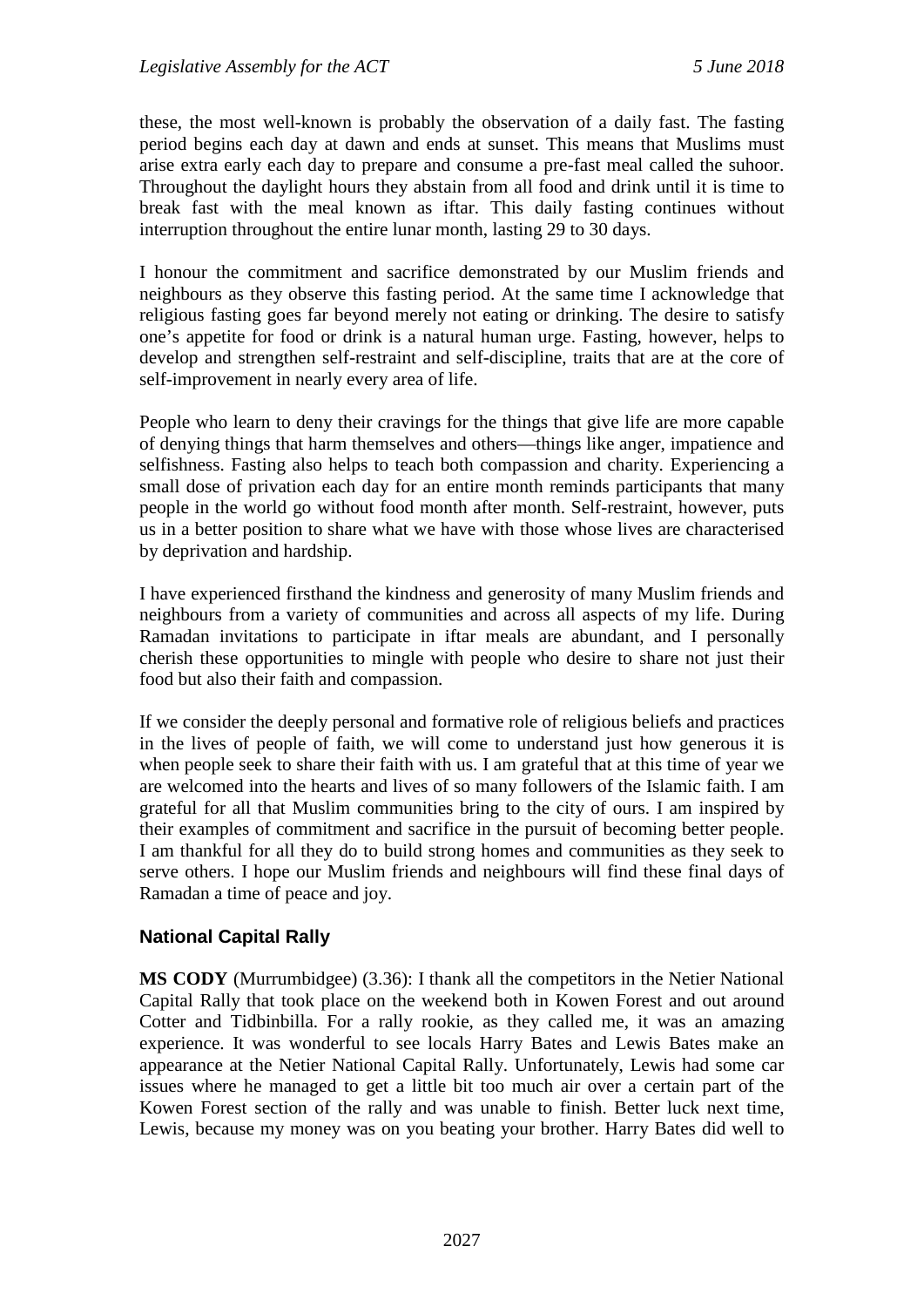finish both days of the rally and just missed out on a top-three position. Well done to Harry and his co-driver.

It was a wonderful experience to see Molly Taylor, a well-known Australian female rallier, who drives a Subaru WRX STI. Molly and co-driver Malcolm Reid had some major issues on the Saturday but managed to finish in the CAMS Australian Rally Championship around fourth or fifth; we are still waiting for final results to come in. Well done Molly and co-driver Malcolm.

It was a wonderful experience to get out in the forests around the ACT, watching all the children who were so excited to see the start in Garema Place on the Friday night, and being able to talk to the drivers and look at the cars. There were even a few young ladies with their nails painted in Molly's Subaru's colours and stars, so that was really exciting. It was great to watch them get out to the Kowen Forest on the Saturday in the freezing cold to watch their heroes rally around the forest. Canberra is a wonderful venue in which to hold rallies, and I look forward to next year's event and hopefully being able to get back out there.

I thank Adrian Coppin and Harry Bates for allowing me to go for a little bit of a spin in Harry's Toyota. I have never been so exhilarated and petrified in all my life. Those people can really drive. They are quite amazing. With the effort they put in and the work they do behind those cars, it was a real honour to be a part of it and to watch and listen to what they do.

I thank everyone involved and all of the volunteers, particularly those from the Brindabella Motor Sport Club. They give up their time and allow the national capital to have such a wonderful rally. Without those volunteers we would not see those cars in the ACT and racing in the National Capital Rally.

## <span id="page-65-0"></span>**Evonne Goolagong Foundation**

**MR MILLIGAN** (Yerrabi) (3.40): I rise today to outline the amazing work being done by the Evonne Goolagong Foundation. It is pleasing to note that it cuts across both my portfolios: sport and recreation, and Indigenous affairs. On 17 May I ventured to the Melba Tennis Club. On arrival I heard the morning briefing from Evonne Goolagong herself.

Let me tell you a little bit about Evonne. Evonne Goolagong Cawley AC, MBE is a proud Wiradjuri woman. She has been Australian of the Year and Australian Sportsman of the Year. She is an Officer of the Order of Australia, AO, and an MBE. She has been inducted into the International Tennis Hall of Fame and the Aboriginal sporting hall of fame, and has been recognised with sporting awards too many to list. She has served on the National Indigenous Advisory Committee for the Sydney Olympics.

In her outstanding tennis career, Evonne was ranked world No 1 in 1971 and 1976. In total, she won 92 pro titles and was finalist in 18 grand slam singles events. On her second Wimbledon win in 1980, Evonne became the first mother to win since Dorothea Lambert Chambers in 1914. She represented Australia seven times in the